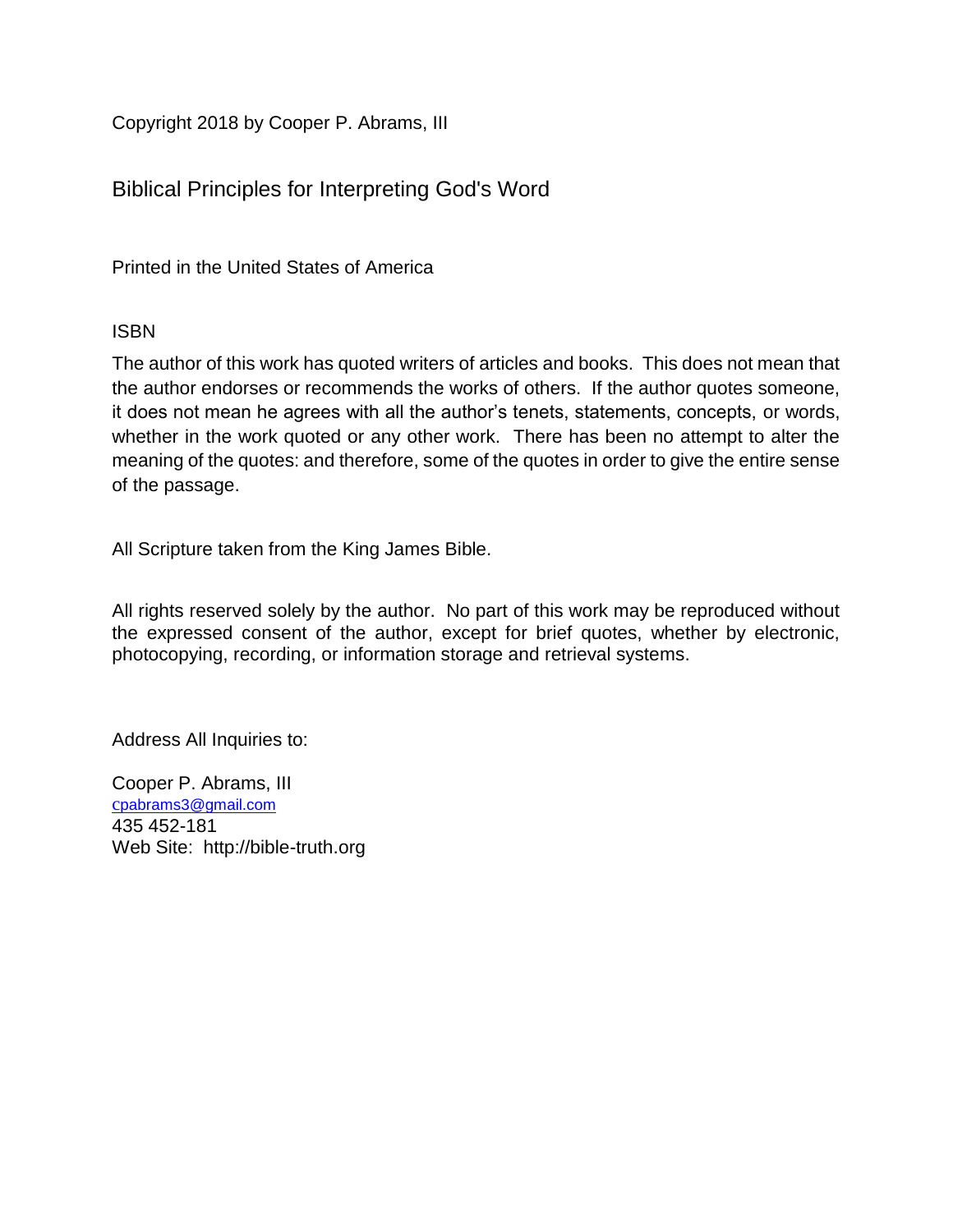# **Biblical Principles for Interpreting God's Word By Cooper P. Abrams, III All rights reserved**

## **Introduction**

It is apparent from all the contradictory teachings of the many denominations and cults of Christendom, that they all cannot God's word. "For God is not *the author* of confusion, but of peace, as in all churches of the saints." (1 Corinthians 14:3) Confusion as to what God has truly said is the work of Satan. The verse tells us God, He seeks "peace" in all the churches. That peace comes from knowing God true word in its purity without distortion. This book seeks to dispel the confusion caused by a false interpretation as the result of ignorance of the principles God has given us to know without question His word and then apply it in our lives.

For the most part, each claim to use the Bible as the source of their teachings which is confusing to anyone who wants to know God's truth. Knowing God's pure revelation, it's vital for salvation and living God's will for the believer's life.

For example, most biblical churches, teach that salvation is by one's faith through God's grace apart from works. However, some churches emphatically teach that good works and religious rituals such as baptism is necessary for salvation. Both may claim the Bible as the source of their belief. Roman Catholics and most Protestants practice baptism by sprinkling, whereas Baptists baptize by immersion. The Roman Catholic Church teaches it is the only true church, and that Peter was the first pope based on their interpretation of Matthew 16:18. No one else outside Catholicism accepts this interpretation.

Even the "Christian" cults such as the Jehovah's Witnesses use the Bible to deny the deity of Jesus Christ, the existence of Hell, and most carnal doctrines of the Christian faith. The Mormons, another cult, use a false interpretation of verses such as 1 Corinthians 15:29 as the source for their practice of baptisms for the dead. They believe that God was once a mortal man who became a god, is married and a polygamist, and was exalted to become the God of earth. They believe if they are worthy, meaning, faith to their church's teachings, and live the Mormon Gospel, plus do enough good works they too can become gods and have their own world to rule. In simple terms they believe they can earn godhood and have a world of their own to rule. Although they now call themselves Christians, in the not so distant past, they were offended at the name, wherein now they are identifying themselves as Christians. No one else accepts their beliefs or interpretations. Seventh Day Adventists and several other churches have their church services on Saturday, the Jewish "Sabbath Day." They teach this based on their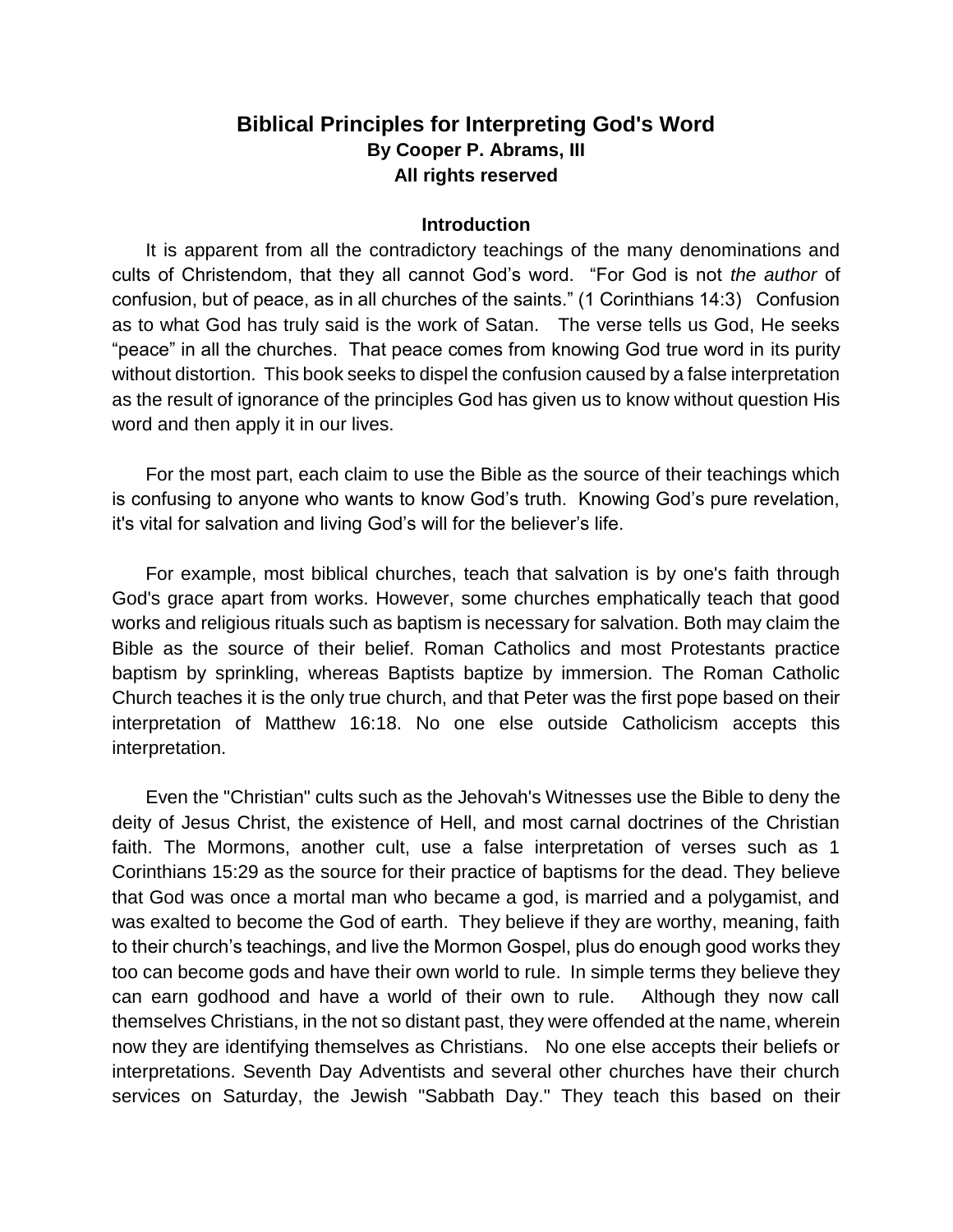understanding of the Bible's instruction in the Old Testament concerning the Jewish Sabbath. They and others ignore Exodus 31:12-17 that specifically states the observance of the Sabbath was given by God to the Israelites. It was not given to be an observance for Christians in this age. Pentecostal churches, the modern Charismatic, and emergent church movement teach and practice speaking in "tongues" and miracle healings are valid gifts of the Holy Spirit today. All fundamentalists and biblical Christian based on the plain teachings of (1 Corinthians 12-14) strongly reject these false teachings.

There are also others who in the past were sound Bible believing churches, who now rejecting God's word and patterning their churches after such worldly things a so-called Christian rock music, false translations, unbiblical practices. At the heart of these modern trends, that turn man away from God's word is often a false or a contrived interpretation of the Bible.

It is easy to see that the many different sects of "Christendom" use the Bible to prove contradictory teachings. Paul Lee Tan, in his book *Literal Interpretation of the Bible* says, "Apparently the Bible can be made to prove almost anything."<sup>1</sup> May I add that Tan's statement is only true when correct principles of biblical interpretation are ignored and violated. Considering all the contradictions in the various teachings, all supposedly based on the Bible, one must ask the question, *"Who is right?"* Surely, God is not teaching, for example, that one is saved by earning salvation by good works and also teaching man is saved by God's Grace without works. God says, "*For by grace are ye saved through*  faith; and that not of yourselves: it is the gift of God: Not of works, lest any man should *boast*." (Ephesians 2:8-9) There is nothing ambiguous in the words or structure of the verses. God plainly states works do not save and that salvation by God's grace through faith is a gift. Gifts are not earned.

God cannot contradict Himself nor can He lie. The question is then can God's truth be determined with absolute certainty? Hanging in the balance is the knowledge of God's truth and the eternal destiny of every soul on earth.

### **Where is the problem in determining what is God's true word?**

God says in 1 Corinthians 14:33, He, *"God, is not the author of confusion."* Therefore, the problem is not with God, but with finite men who for various reasons misused His word knowingly or negligently. Clearly, men have taken great latitude in interpreting what the Bible says. It should be obvious that God did not give us His written word to be a source of confusion or contention. God gave us His word in written form, whereby it would be available, studied, and examined so that everyone could know His truth. Further, He wrote it in such a way as to be clear and not be complicated nor misleading. He said in 2 Peter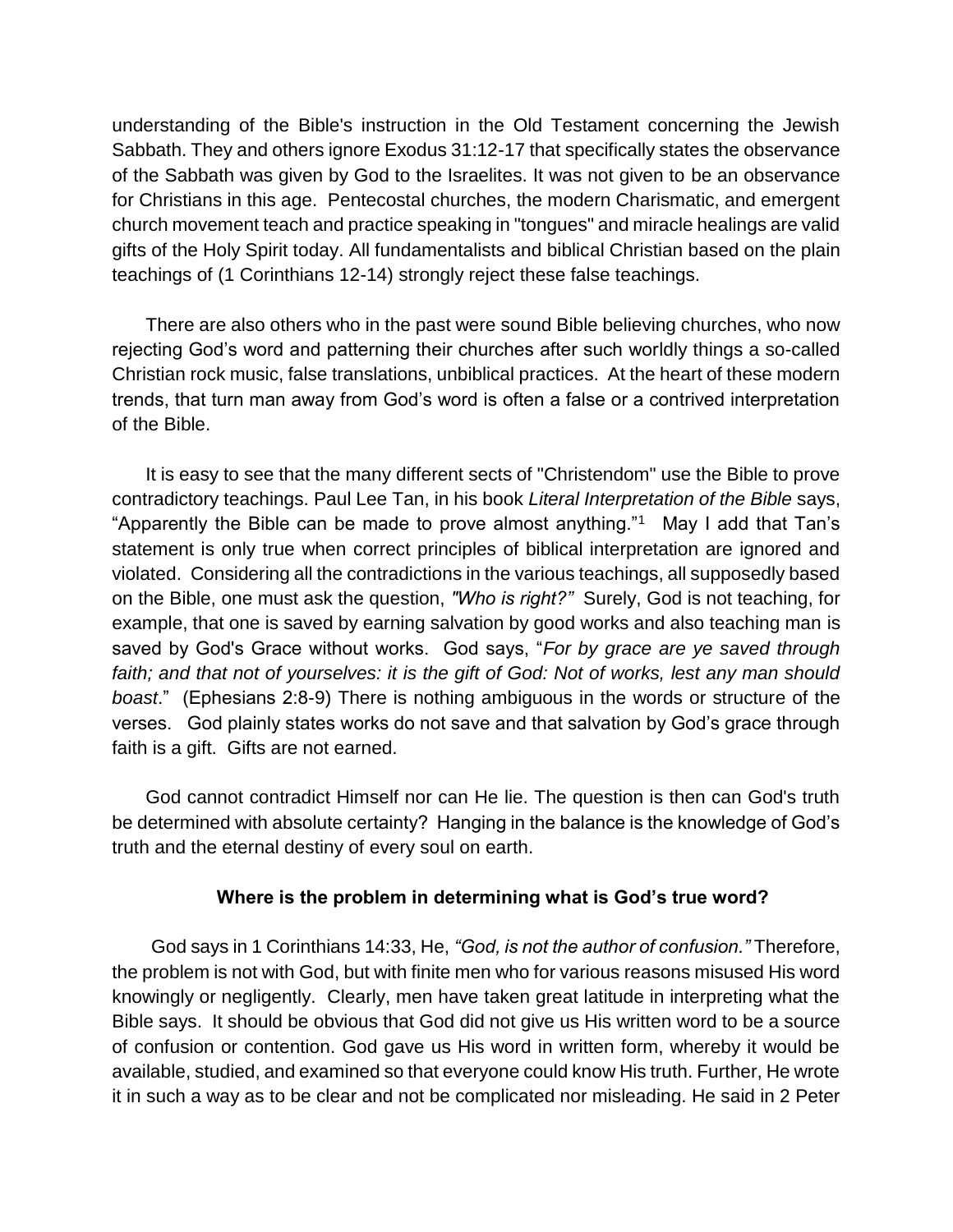1:20, *"Knowing this first, that no prophecy of the scripture is of any private interpretation."* The word translated "interpretation" is only found in this one verse in the Bible and means "an explanation." Therefore, private interpretations or private explanations meant that what the prophets wrote did not originate with them, but rather as verse 21 confirms, they wrote God's very words as God intended. *"For the prophecy came not in old time by the will of man: but holy men of God spake as they were moved by the Holy Ghost."* (2 Peter 1:21)

This is the first principle of interpreting God's written word. That simply means that no one person, church or group has the exclusive interpretation of God's word. The Scriptures can accurately be understood by all. Any of those who teach or preach are only correct in their interpretation when it is based on sound biblical principles of interpretation. This answers several important questions. First, can we absolutely know what is God's truth? Second, "What teacher or church is right?" The answer is that the ones who are right are the ones who correctly interpret God's word. More will be said about this through the article.

However, the problem is that sinful and fallible men have ignored what the Bible literally says and stated what they "think" it says, gave their opinion, what it means to them, or what fit their agenda. Some have based their interpretation on false information rooted in a lack of scholarship in studying the Bible. Clearly, this is not an acceptable hermeneutic,<sup>2</sup> which refers to the science of interpretation. Scripture is not what we think it says or what it means to us, but rather literally, what God plainly stated. In other words, truth is what God literally said and meant when He communicated His word in a known language to those, whom He chose to record it. God chose the correct words, placing them in the proper grammatical order to convey what He wanted to reveal. Sadly, ignoring this basic truth of how God communicated His revelation to us has caused great confusion and division among those seeking to know the Lord and His truth. The tragedy is that it need not be so! Eternal life and heaven are only for those who accept and believe God's truth, accepting Jesus Christ as their Savior.

All this confusion is not caused by God. It would make no sense for God to give us His written word if we could not clearly and accurately know the truth it teaches. That would mean that God authored confusion, which He absolutely denies. It would also mean that a man could not truly know what is right or wrong concerning God. That is totally not acceptable, as God is perfect and omniscient. He does not make mistakes.

For example: When a person applies for a driver's license, they are given a manual to study. The manual contains the necessary instructions for one to pass successfully a written exam. It clearly states the laws that govern driving a vehicle safely using correct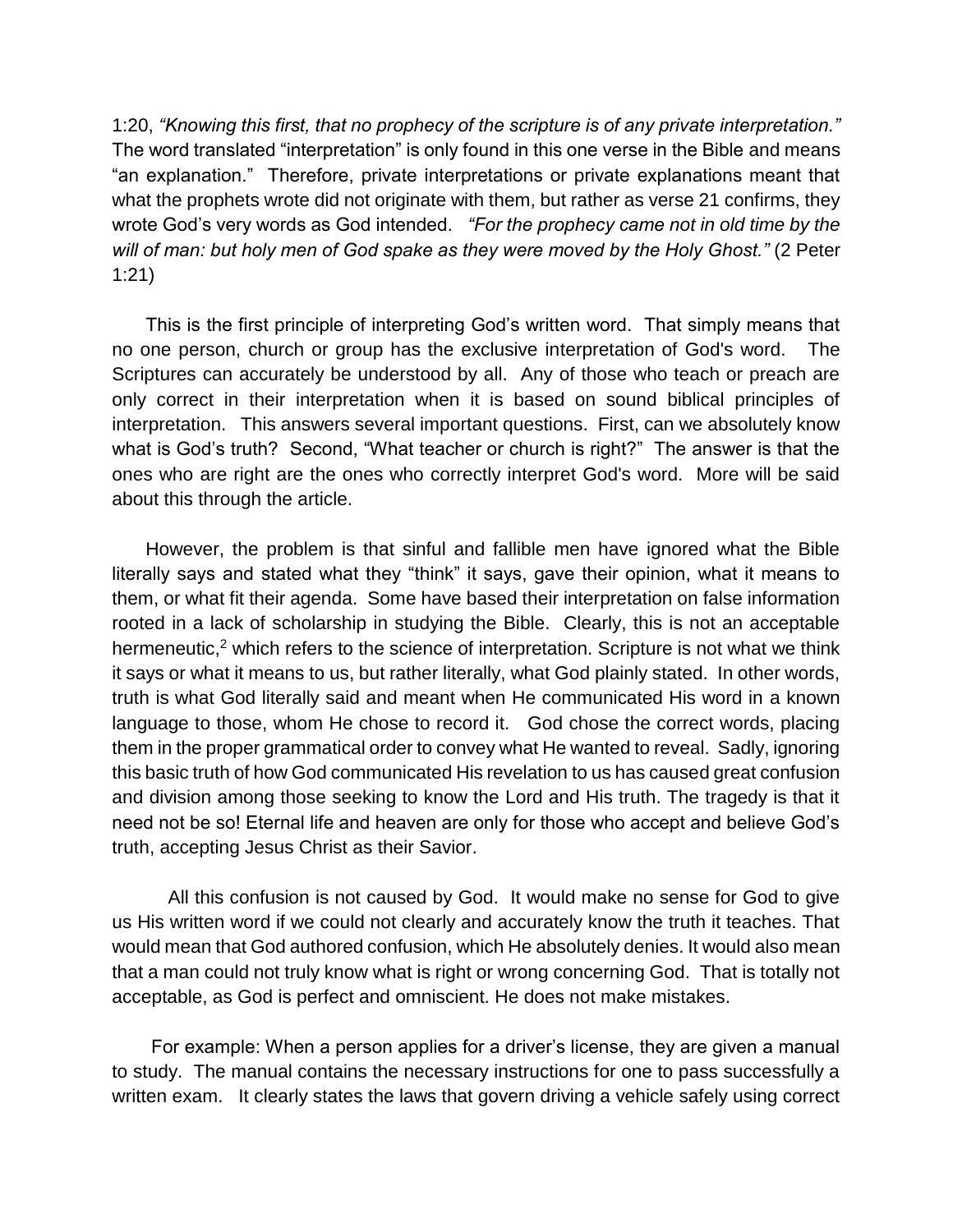grammar, spelling, and definitions of words. Suppose you ignore what the manual states and on your exam, answer the questions with your opinion or what you think the answer should or would like it to be? Your test would be graded by the examiner, based on the law as stated in the manual, and if you did not give the proper answers from the manual, you would fail the exam and not get a license.

God's word is no different. The Bible was written in the language of men and can be easily understood if we follow the proper rules of language. Nothing is cryptic in the way that God inspired what He wanted to reveal. It is not complicated and in fact written very simply that all men can understand it correctly if they wish to. God states in Romans 10:17, *"So then faith cometh by hearing, and hearing by the word of God."* This statement would mean nothing if we could not understand the written word. The question that begs an answer is how can a man have faith, which comes from hearing the word of God, if he cannot absolutely know what that word is? God made sure that men would be able to read and understand His word in order to be saved and live for Him.

God plainly states "All scripture is given by inspiration of God, and is profitable for doctrine, for reproof, for correction, for instruction in righteousness: That the man of God may be perfect, thoroughly furnished unto all good works*."* (2 Tim. 3:16-17) If we cannot accurately know what is God's word then how can a man accept that the Bible is ". . . profitable for doctrine, for reproof, for correction, for instruction in righteousness: That the man of God may be perfect, thoroughly furnished unto all good works." The answer is plain, we can know and those who correctly apply the rules of language and interpretation know they are following the Lord in truth. The Lord Jesus Himself said in John 8:32 "And ye shall know the truth, and the truth shall make you free." God's word, properly interpreted, frees us from the lies and distortions of Satan who seeks to distort and confuse the understanding of God's word. A belief in God's word overcomes not only, sin and death, but also false doctrine that enslaves a man and *separates* him from God.

John 1:1 proclaims that the Word is Jesus Christ. "In the beginning was the Word, and the Word was with God, and the Word was God. (John 1:1) Verse 14 of John 1 plainly interprets for us who the Word is. "And the Word was made flesh, and dwelt among us, (and we beheld his glory, the glory as of the only begotten of the Father,) full of grace and truth." (John 1:14)

This passage says plainly that Jesus is the Word. They are one and the same. If you corrupt, misinterpret, misuse, ignore or pervert the Word of God, it is a personal attack on the Lord Jesus. It is calling Him a liar and that the false interpreter is presenting the truth. It is a rejection of the Lord Himself in that degrades Him. This should be a stern warning to those who misuse God's Word. The "Word of God" is Jesus Christ. Note 1 Chronicles 17:3 "And it came to pass the same night, that the **word of God** came to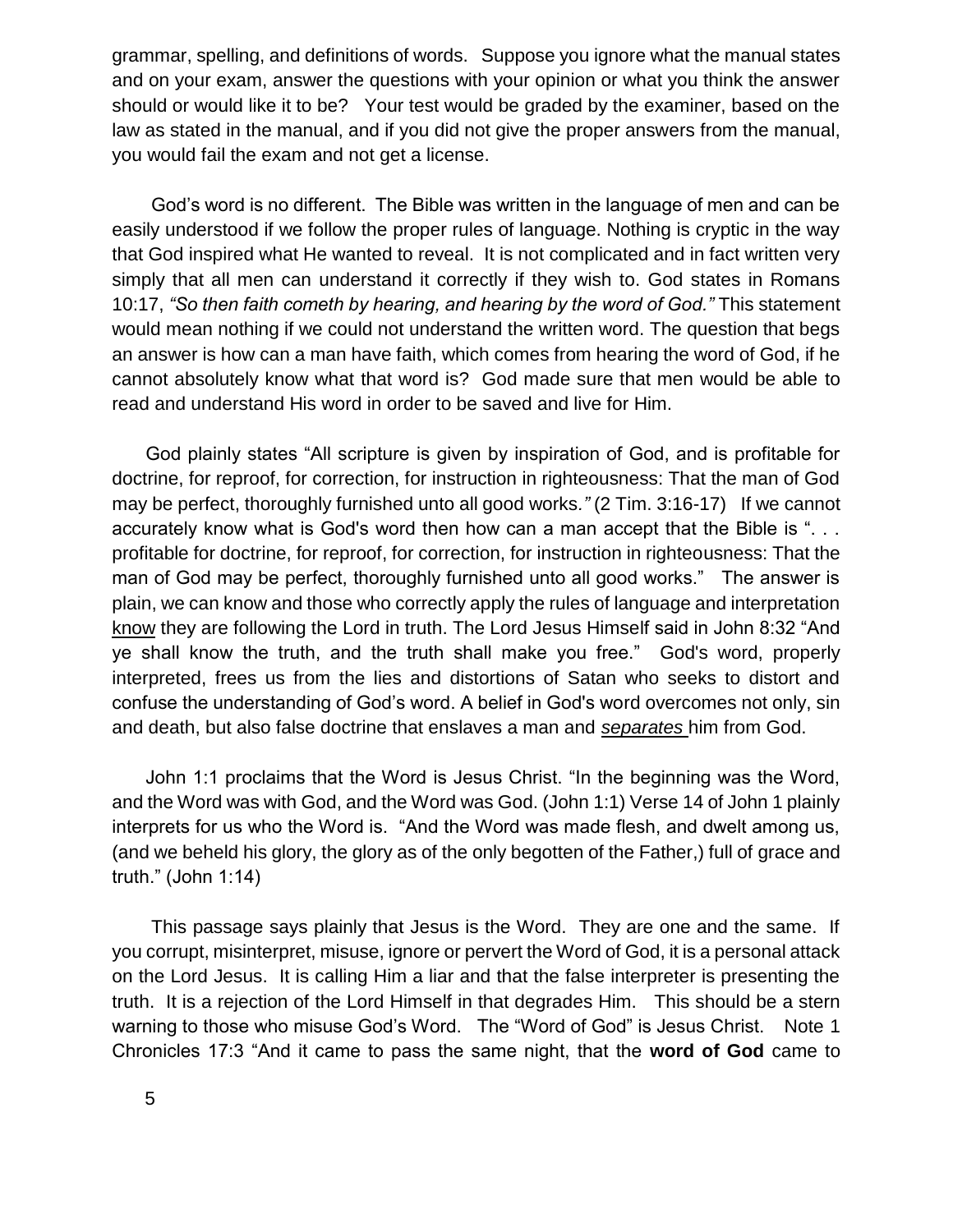Nathan, saying," (1 Chronicles 17:3) The "word" was a preincarnate appearance of Jesus Christ.

Further, God says in Proverbs 30:4-5 "Who hath ascended up into heaven, or descended? who hath gathered the wind in his fists? who hath bound the waters in a garment? who hath established all the ends of the earth? what *is* his name, and what *is* his son's name, if thou canst tell? Every word of God *is* pure: he *is* a shield unto them that put their trust in him." (Proverbs 30:4-5) Did you note in verse 4 God is using pronouns referring the word as a Person? Who then is the answer to the questions in verse 4? Verse 5 explains…" every word of God" the Lord Jesus.

### **The Proper Method of Interpretation of God's Word is the Christian Mandate**

The great need today, then, in determining what the Bible really teaches, is to determine the correct and biblical method of interpretation. If the Bible is the Word of God and God's revelation to man, then surely God would give us a way to discern accurately what He meant. For God not to give us a way to interpret the Bible is to leave the interpretation of Scripture to human wisdom that is at best faulty. To have the interpretation of scripture rest on man's wisdom is to have "flesh" interpreting that which is spiritual.

The word "interpretation" means to arrive at the original meaning the writer intended when he penned the words. The original meaning the author intended is the interpretation and must be found before you can understand, and make the application of the passage. A faulty interpretation will produce a faulty application and therefore it is vital to interpret correctly the Scriptures. Here lies the problem. As stated earlier, many have for various reasons misinterpreted God's word and caused confusion.

Some out of ignorance teach erroneous doctrines. Others, who claim to teach God's word, are dishonest and use the Bible for their personal gain. (See Titus 1:11) Their purpose is not to teach truth, but rather to manipulate it to deceive and influence men for their sinful purposes which involves money and personal recognition. These false teachers deceive many people, but not those who make the effort to know correctly, what God has said. It is my belief that the leaders of false churches and cults know they are in error, but realize the truth would destroy their churches or groups, and they would lose power, influence, and the money that they receive. False doctrine is very profitable.

Often, we hear the platitude that we must not "major on the minors," which is saying that part of the Word of God is not as important as other truths. It implies we do not need to emphasize all the Scriptures, just the major or important parts. A preacher is to preach not only the Gospel, but the all of the word of God. (Acts 20:27)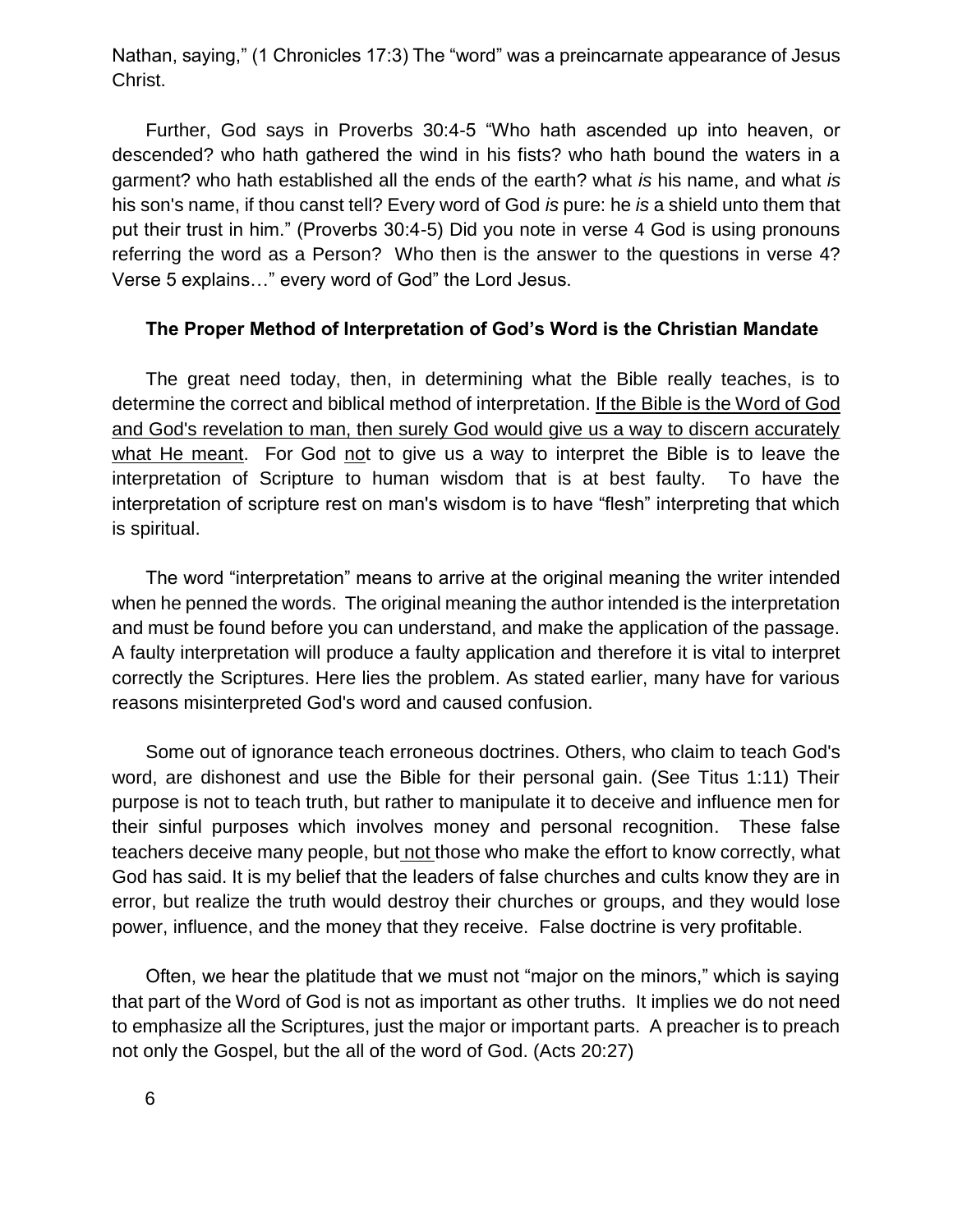This espouses the idea that if a preacher, church, or denomination teaches the semblance of salvation by grace, even though it also has many false teachings, is okay because it teaches the Gospel. This is a false assumption. All of what God has said is inspired is by Him. (2 Timothy 3:16-17). To leave out any part makes it incomplete and mixes God's truth with error it becomes corrupt and not His truth. Would God approve if a person never committed a major sin, but only sins that might be humanly considered a minor or less important sin? In God's eyes, *does He not* condemn all sin? A believer is to accept and live by all of God's word, not just some parts he thinks is more important than other parts. God is the Judge of what sin is and what is not. Further, all of God's word is rightly fitted together. If we do not major on living all of God's word, then are we not sinning when we ignore the parts, we might consider less important. Once a respected mission board president pressed me to accept a practice that violated the autonomy of the local church. When it was pointed out what the New Testament plainly taught on the matter, he tried to defend this practice saying "God has given us great latitude in this matter." I then asked him to provide the chapter and verse in the Bible that his idea was based on and, of course, he could not. As a church planter, establishing biblical churches, I could not be a part of a mission that had such an unbiblical position on God word and His plan for a local church. I had to separate from that group.

Another false concept purports that we really cannot be sure about what the Scripture teaches, but rather what is in one's heart, how we feel about it, or what do we think it means to us. Scripture has only one interpretation. That is what the verse or passage literally states. The interpretation is not subject to what we might think it means, but what it literally states which is determined by applying sound hermeneutical principles. For example, some would say it is not important whether a church baptizes by immersion or sprinkling as it should be left up to one's heart or preference to decide. In other words, the mode of baptism, though clearly proclaimed in the New Testament by the use of the word meaning to immerse, is not important. The word in the New Testament is "*baptizo*" and means to immerse in water. It does not mean to sprinkle water on someone's head. We often hear that how a person is baptized, regardless of how it is done. It is only important that they submitted to baptism. This idea concludes the specific details of God's word are not important and the specific use of the word of God is arbitrary. It does not seem to matter to those who have no biblical standard of interpretation that baptism other than by immersion is not scriptural baptism, nor what God instituted to be scriptural baptism. It in fact is disobeying God.

7 The truth is in the details. First, God inspired the New Testament writing to use the word meaning to immerse. Further, baptism by immersion symbolizes the death, burial and resurrection of Jesus Christ and sprinkling does not. (See Rom. 6:1-6) God says baptism is to be by immersion and if we obey, His word one must be immersed. So why would a man or church disregard what God has said and still claim to believe in Him or be operating with His approval? If they truly believed God, would they not respect, fear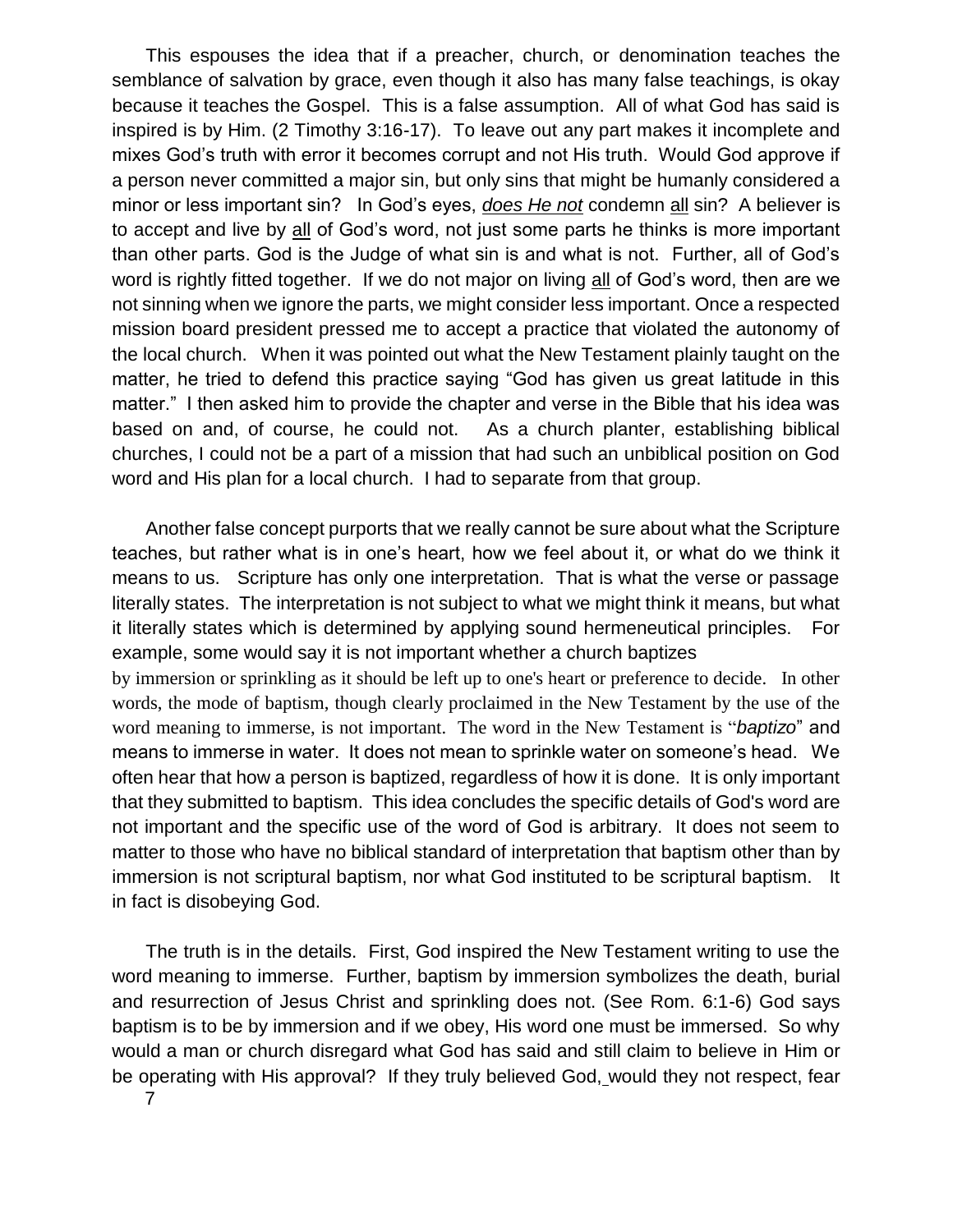Him, and obey what He says. Jesus *said "And why call ye me, Lord, Lord, and do not the things which I say?"* (Luke 6:46) Where in God's word does, He tells us that His instructions are up for arbitration?

Do the details and specific instructions of the Bible really matter to God? The only place to find the answer is to ask God Himself and the only non-subjective place to seek the answer is His written word. Therefore, to resolve the matter and find what God wants we must determine what *"thus saith the Lord",* because God is the only Authority. He is our Creator and it is His word! We should respect Him and obey Him. This makes it paramount that one is able to interpret the Bible and determine its absolute meaning because that is what God said. *It is a cunning trick of the Devil, that has convinced some men that* we cannot know accurately God's truth.

# **The Grammatical-Historical Method if Interpretation**

Again, the problem today is not, that God did not give us a method of interpretation. God gave us a method, but many men and churches have refused to use it, or not been diligent in seeking it! The method that God gave is the literal method, or what is called the Grammatical-Historical Method. The Grammatical-Historical method interprets Scripture by taking into consideration the context of a passage, the grammatical uses of the words, and the historical setting in which they were written. The literal method, therefore, *"lets Scripture interpret Scripture."* It is not a new method in any sense of the word, and is the only method in which the Scriptures interpret the Scriptures which means God is the Interpreter.

Surely, God is best qualified to tell us what He means and the literal method is letting God interpret what He has said. The Bible is the complete word of God to man. Being His complete revelation, it addresses directly or in principle, everything that man encounters in life. Revelation 22:18-19, says man is not to add to or subtract from the Word of God, the Bible. In 2 Timothy, clearly God states He inspired the Bible. The verses *tell us that,* "All scripture is given by inspiration of God, and is profitable for doctrine, for reproof, for correction, for instruction in righteousness: That the man of God may be perfect, throughly furnished unto all good works." *(2 Timothy 3:16-17)* When God "breathed" on the writers of Scripture, He superintended what they wrote, and they literally produced the Word of God, completely, accurately, without error. God explains this saying, "Knowing this first, that no prophecy of the scripture is of any private interpretation. For the prophecy came not in old time by the will of man: but holy men of God spake as they were moved by the Holy Ghost." (2 Peter 1:20-21)

This is called the doctrine of "verbal plenary inspiration," meaning God *chose* each word for its specific meaning. He verbally (orally), plenary (fully) inspired the recording of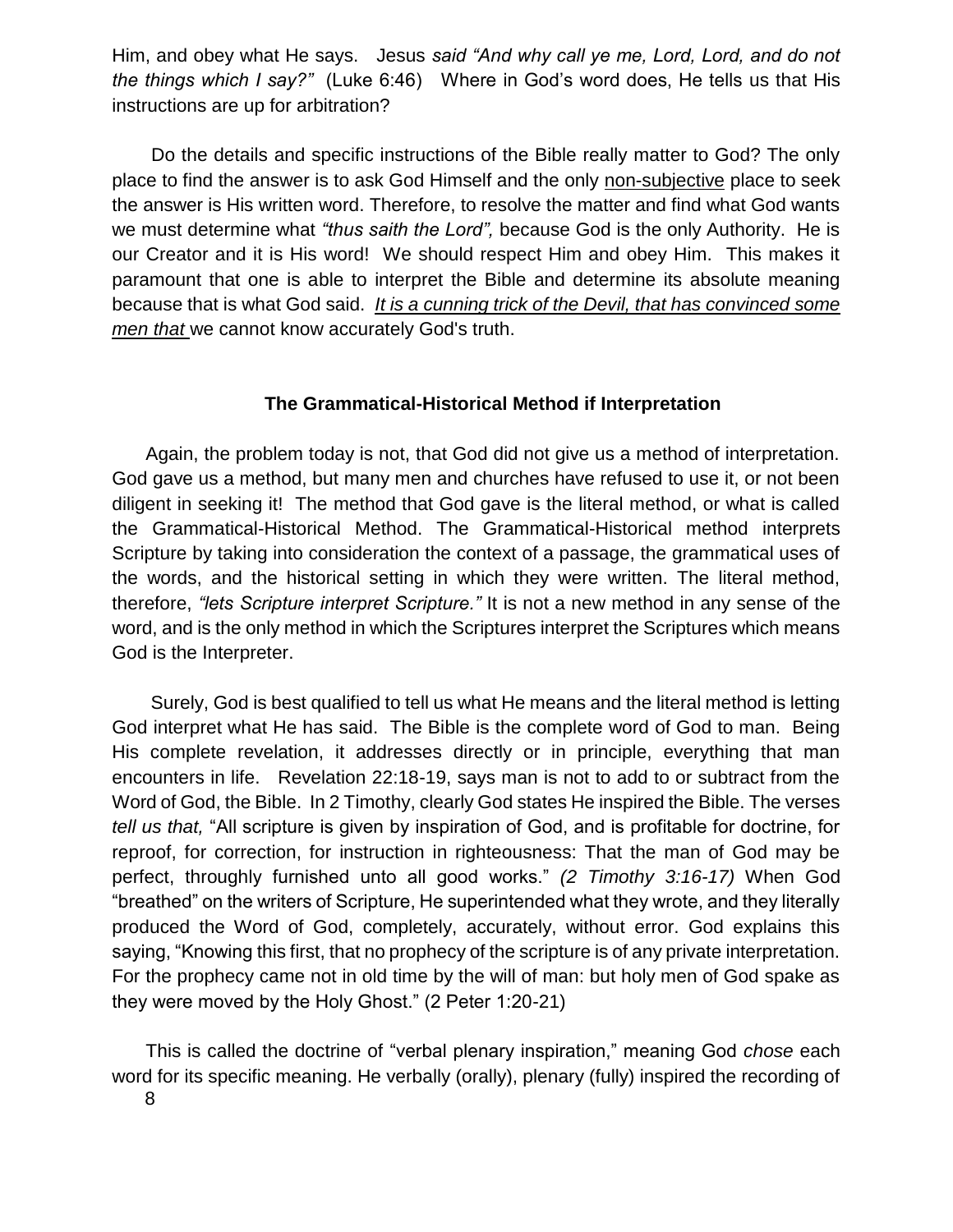His written word. God supernaturally inspired or superintended the writers to use each word because that word conveyed a certain and particular meaning. The words God inspired were given to communicate a specific meaning to those who read it. This means that if we find what is the correct meaning of each word, considering its context, normal and customary usage at the time it was used, we can know the correct interpretation. The interpretation is the meaning God wanted His words to convey.

It is the purpose of the paper to show that we can accurately properly and know what is God's word. The confusion in understanding God's word is the result of unlearned and/or unskilled men, and some who are dishonest, mishandling the word of God. This does not mean one has to be a scholar or expert to understand and properly know God's truth, but it means that anyone can learn to apply the simple and proper biblical principles of interpretation and accurately understand what God has said. Anyone can discern what is right and wrong and distinguish false teachings from God's truth. He can positively know if what his church or teacher is presenting is God's word or the word of man. It is certainly not the mystery that so many try to make it out to be. It is therefore the responsibility of every person who claims the name of Christ to know what *"thus saith the Lord"* that he not be misled.

Let us then look at eleven principles of literal interpretation that lets the Scriptures interpret Scripture. When we say let Scripture interpret Scripture, we are saying, let God interpret His Word for us.

# **ELEVEN PRINCIPLES OF THE LITERAL METHOD OF INTERPRETING SCRIPTURE.**

# **FOLLOW THE CUSTOMARY USAGES OF THE LANGUAGE**

We have dictionaries that are lists of words with their definitions. A word can have several meanings. However, a word does have a limited meaning. As an example, take the word "mountain." It could be referring to many types of hills of various heights and compositions, but it would NOT be referring to a "tree." The customary and grammatical meaning of the word "mountain" is a geographical mound or hill of some sort. It would be improper to imply that when the writer used the word "mountain," he was referring to a tree or anything else.

9 Biblical hermeneutics accept the words of scripture literally used in their customary historical, cultural and grammatical meaning. Certainly, a word could be used nonfigurative; for example, a person could say "He was a mountain of strength." Nevertheless, if used in this manner would be clearly apparent in the sentence that this was not a literal mountain, but the statement was a metaphor. A metaphor is a common tool of writing that uses the characteristics on one thing to describe the traits in something else. For example: "John was a tower of strength." A tower is a strong, solid, and tall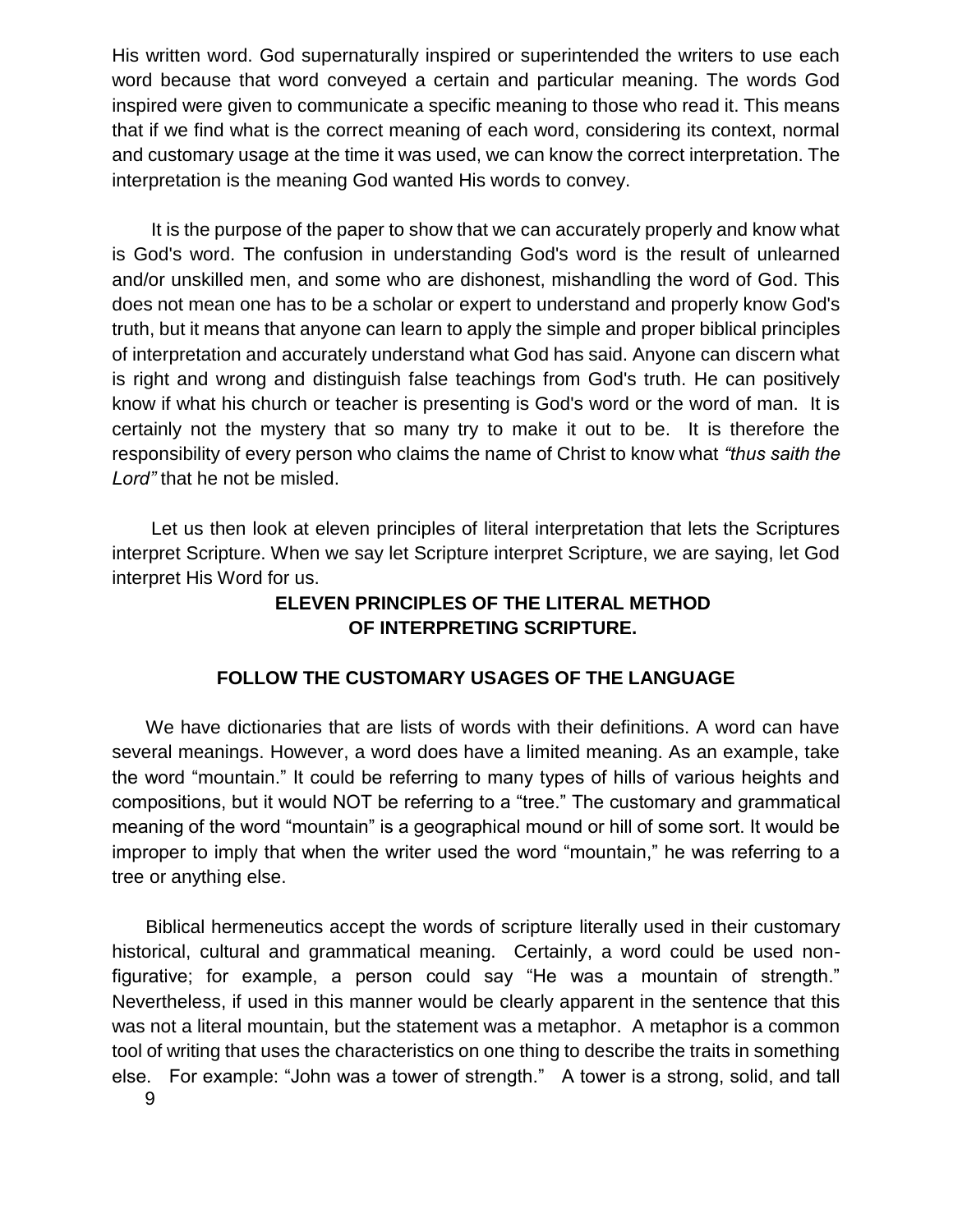structure. To say John is a tower of strength implies that John is a strong, sound, and responsible person.

## **The Proper Use of Allegory**

Occasionally, Bible interpreters incorrectly give Scripture an allegorical or so-called "spiritual" meaning. Allegory<sup>3</sup> means to interpret a story, poem, or picture in a way to reveal some hidden meaning, typically a moral or political one. Thus, allegory will take the words and ignore their literal meaning, as expressed in its words and sentences, and give it a non-literal meaning or hidden meaning not revealed by the meaning of the actual words.

John Bunyan's "Pilgrim's Progress" is an example of spiritual allegory.<sup>4</sup> The ordinary sinner "Christian " leaves the City of Destruction and travels towards the Celestial City, where God resides, for salvation. He finds "Faithful", a companion who helps him on his way to the City. In many instances, many characters "Hypocrisy", "Apollyon", "Mr. Worldly Wiseman" and "Obstinate and Pliable" try to discourage or stop him from achieving his aim. Finally, he reaches the Celestial City carried by Hopeful's faith.

Paul Lee Tan uses the following example of an allegorical interpretation of Scripture. One interpreter allegorically interpreted the biblical account of the journey of Abraham from Ur to Haran as an imaginary trip of a Stoic philosopher who left his sensual understanding and after a time arrived back at his senses! (See Genesis 12) This

allegorical interpretation has absolutely nothing to do with Abraham's journey or what the Bible records. Another example of misusing allegory would be to teach that the two pence given to the innkeeper in the parable of the Good Samaritan, represented Baptism and Lord's Supper. 5

The only proper time to use allegory in interpreting God's word is when the Scripture itself instructs us to do such as in Galatians 4:24.

"Which things are an allegory: for these are the two covenants; the one from the mount Sinai, which gendereth to bondage, which is Agar. For this Agar is mount Sinai in Arabia, and answereth to Jerusalem which now is, and is in bondage with her children. But Jerusalem which is above is free, which is the mother of us all. (Galatians 4:24-26)

Galatians 4:22-26 is a biblical allegory. Paul uses the account of Abraham's two sons. One son, Ishmael was born of the bondmaid, Agar. The other son, Isaac, was born of Sarah, Abraham wife who was a free woman. Ishmael was not the legitimate heir of Abraham, being born under the law that allowed a master to have a son with his bondservant. Isaac was the legitimate son and heir, being born free and under grace. Using allegory Paul explains why Ishmael was not the heir being the product of the law. He makes the point that believers are like Isaac the "children of the promise." Ishmael being born after the flesh persecuted Isaac who was born after the Spirit. Verse 30 *says*, ". . . Cast out the bondwoman and her son: for the son of the bondwoman shall not be heir with the son of the freewoman." In other words, cast out the law, which does not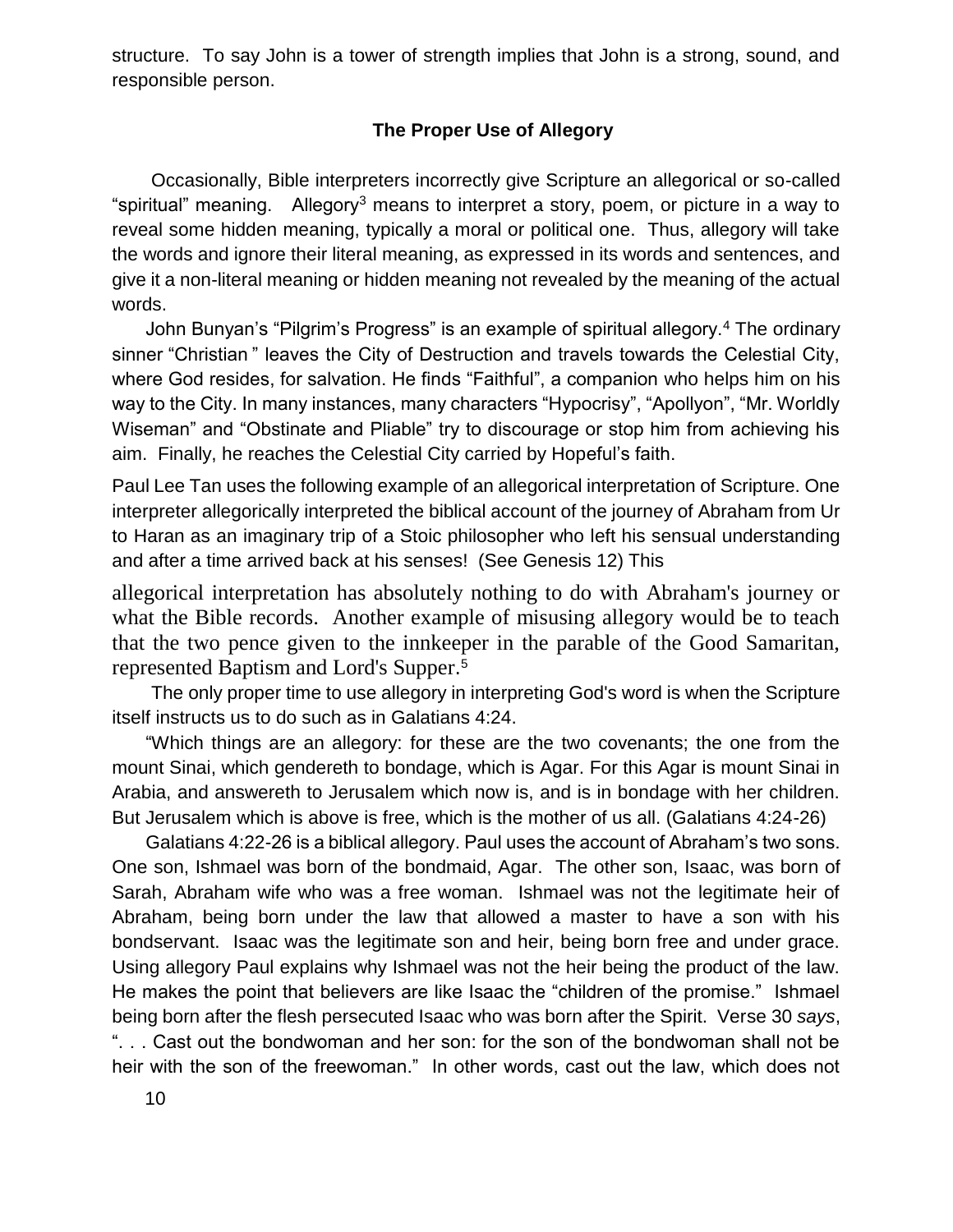bring salvation. Believers then are saved by grace, which is free. The illustration is clear and there is no hidden meaning in what Paul stated. His use of allegory is clearly explained.

The interpreter must understand that nowhere in God's word is there some mystical or hidden meaning in Scripture that only some special person or church has privy to. Even in allegory, the meaning is clear. There is a great deal of symbolism in God's word, but it will be clear what is symbolized and that it represents some tangible spiritual truth as exampled in Galatians 4:22-30.

The sacrifices, temple ordinances, feasts, and God working in varying ways with the Nation of Israel certainly were given by God in a way to symbolize the coming of Jesus the Messiah, and his vicarious sacrifice for the sins of the world. The symbolism in the blood sacrifices clearly pointed to the Messiah shedding His blood for the payment of sin. Salvation by grace and not works are seen in that Abel offered a burnt offering to God of a sheep whose blood was shed when it was killed. Cain, his brother, instead offered plants from his farming as an offering which God rejected. (See Gen. 4:1-16) God rejected Cain's offering because it was bloodless and was a sacrifice of the works of his labor. Abel's sacrifice was an innocent lamb, killed and offered to God in thanksgiving in obedience to God's instructions. Figuratively, Cain's offering represented an offering of works for salvation, whereas Abel's was an offering of a living sacrifice which embodied the sacrificial shed blood of Jesus Christ.

The source of the error of doctrine in many "Christian" churches can be traced to rejecting the literal meaning and applying a figurative meaning. For example, in the past men deemed as the "Church Fathers" such as Origen and Augustine, rejected the literal interpretation of the Book of Genesis and most of scripture. Origen wrote concerning Genesis 1-2:

*"For who that has understanding will suppose that the first, and second, and third day, and the evening and the morning, existed without a sun, and moon, and stars? And that the first day was, as it were, also without a sky? And who is so foolish as to suppose that God, after the manner of a husbandman, planted a paradise in Eden, towards the east, and placed in it a tree of life, visible and palpable, so that one tasting of the fruit by the bodily teeth obtained life? And again, that one was a partaker of good and evil by masticating what was taken from the tree? And if God is said to walk in the paradise in the evening, and Adam to hide himself under a tree, I do not suppose that anyone doubts that these things figuratively indicate certain mysteries, the history having taken place in appearance, and not literally*."<sup>6</sup> (underline added for emphasis)

This philosophy of looking at scripture manifests itself in the Roman Catholic Church in that the "Church" must interpret the scripture for the people as they are not capable of understanding God's word for themselves. Improper hermeneutics are the foundation of every false doctrine, cult, and church. This allows them to put any meaning that suits their purpose on any scripture. Thus, the authority to determine truth with them is not what the scriptures literally record, but what fallible men purport it to mean as it suits them.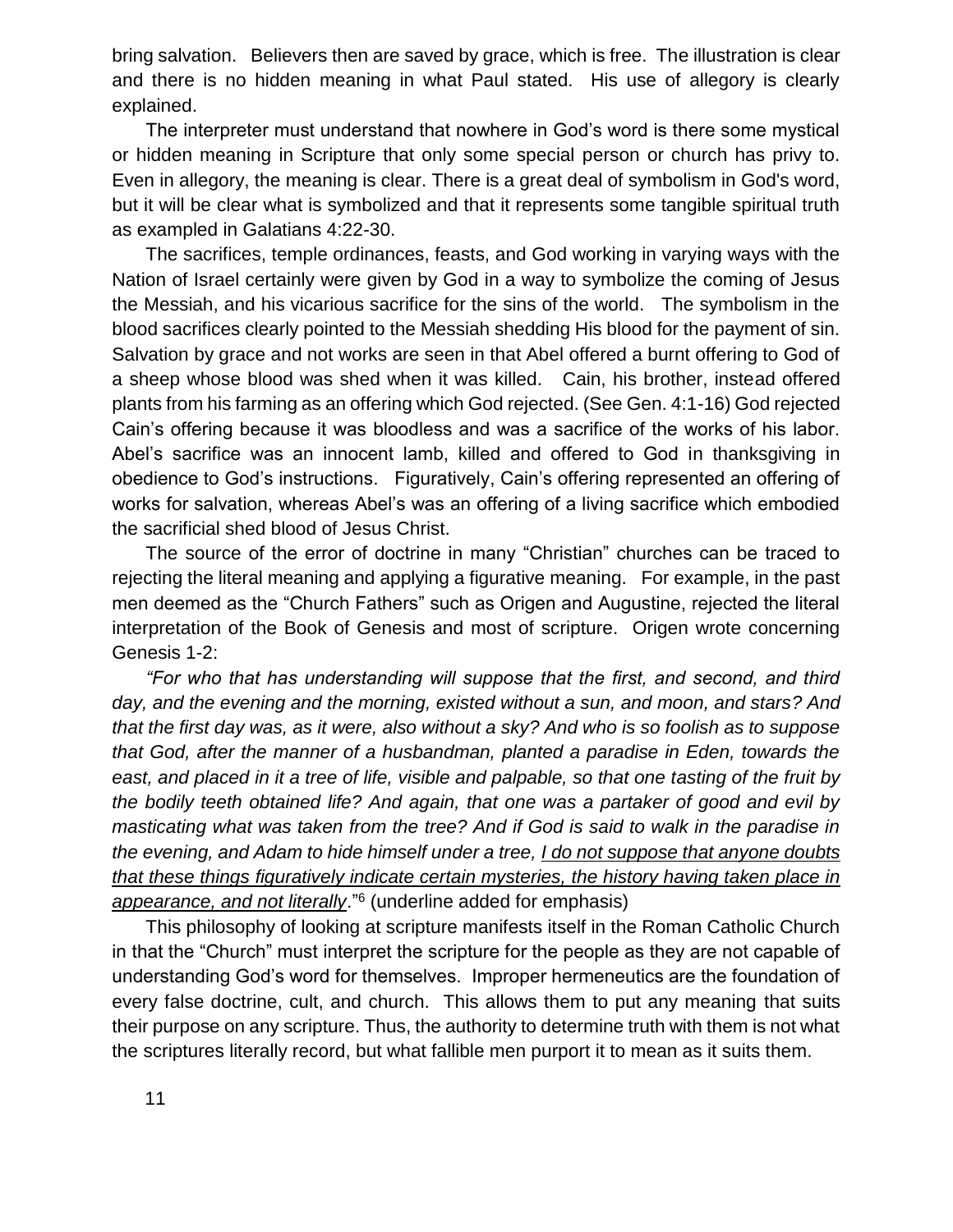One of the amazing and important things about the Bible is that God gave to all men. God did not give any man, group, or "church" exclusive understanding of His word. God proclaimed this when Peter wrote *"Knowing this first, that no prophecy of the scripture is of any private interpretation."* (2 Peter 1:20) The Bible was written, translated so that any man can understand and apply God's truths.

Accepting what the words in the Bible literally mean is a vital part of this first rule. Unless the passage says otherwise, or is clearly using metaphorical language we must give the Scripture a literal meaning. As to the Book of Genesis, it is a literal account of exactly how God created the earth and universe. It is a well-stated rule, "If the literal sense makes sense, seek no other sense."

### **Examples of Biblical Statements that are to be Taken Literally.**

Revelation 20:6 is a good example of statements that should be taken liberally. The passage states that Christ will reign for one thousand years after the seven-year Great Tribulation. This reference to a thousand years is stated five times. (See Rev. 20:2-3, 4- 6) The thousand years is called the "Millennium" and the verse "literally" states that the time period is one thousand years. Amillennialists falsely insist that these thousand years are only figurative (allegorical) and does not refer to any specific period of time.

However, the words of Revelation 20 plainly state the period to be one thousand years. "And cast him into the bottomless pit, and shut him up, and set a seal upon him, that he should deceive the nations no more, till the thousand years should be fulfilled: and after that he must be loosed a little season." (Revelation 20:3) The literal interpretation does not support their belief that there will not be a thousand-year reign of Christ on earth or a Millennial Kingdom. This is the false notion that there will not be a fulfillment of God's promises literally to Israel of a future kingdom. This is the position of Reformed and Replacement theology.<sup>7</sup> The thousand-year reign of Christ does not fit their theological eschatology so they spiritualize it. They deny what God has literally stated when He inspired John to pen this statement. The question then is why would God say one thing and mean another? What was God's point in stating five times that this period, following the Second Coming will last a thousand years, if He really meant something else? Consider that after the thousand years, Satan is loosed, deceives the nations, go to battle against Christ and the Millennial saints, and then be cast into the eternal lake of fire. If one cannot accept that the thousand years actually means a thousand years, then how would one apply that thinking to the rest of what these verses clearly reveal?

Here lies the problem. If God did not mean a literal one thousand years, then how would one go about determining its "real" meaning? We are told to let the Bible commentator or scholar tell you, because he possesses the education and spiritual insights that ordinary Christians do not have. The problem with this answer is then, which Bible commentator, church or teacher should you trust to have the correct answer? By what criteria do you test each commentator to see who is correct? Do you see the problem? When you leave the literal method of interpreting Scripture, you have no means to determine what the passage says! It is left up to each person to determine for himself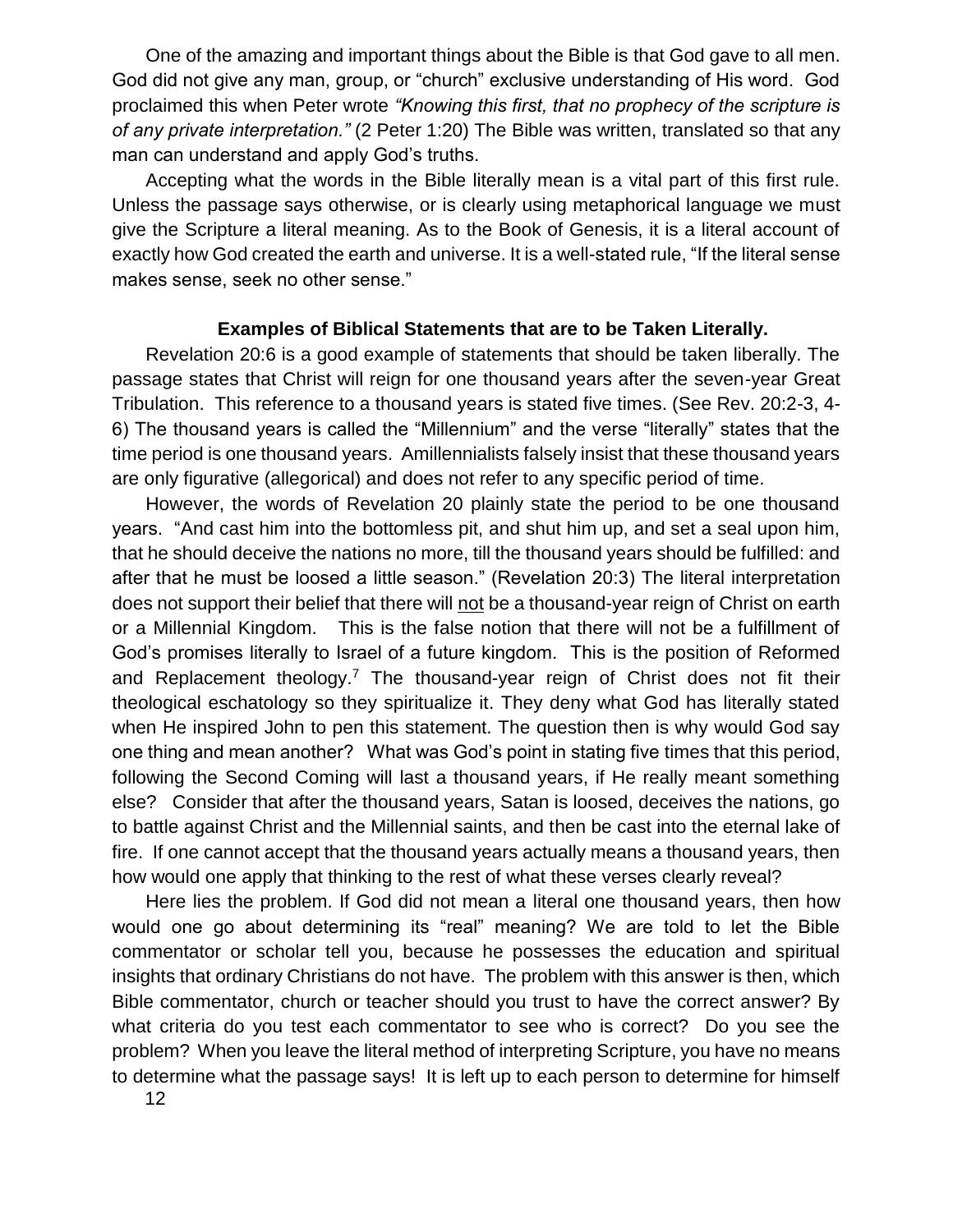what it means without any standard or system of rules to follow. One can make up any meaning that suits him or teacher that impresses him and his listeners. Clearly, this leads to great confusion and makes it impossible to know what God intend to tell us! This false approach to interpretation is the reason some foolish men follow the cult leaders. It should be understood that this plays nicely into Satan's plans. Would God give us such ambiguous instructions? The answer is obvious.

If the Amillennialists and Reformed Theology would apply 2 Peter 1:20 the matter would be settled. "Knowing this first, that no prophecy of the scripture is of any private interpretation." (2 Peter 1:20) Accepting the literal meaning of the words makes God's statement clear, but trying to spiritualize the words leaves nothing but confusion.

Let's us labor the point. It is obvious from reading Revelation 20, that the thousand years is literal and not figurative. There is nothing in the passage that would indicate that this period of time is figurative. Thus, if we accept literally what the Bible says we are letting the Bible interpret itself. The correct interpretation of the passage is that Christ will literally reign for one thousand years on earth after the seven-year Tribulation! The literal meaning of these words tells us what God said. There is no confusion or misunderstanding. Following what God has literally said we have a clear timeline from the rapture to eternity future.

The question the "spiritualizers" of the Bible should ask themselves is, why did God say literally that this period of time would be a thousand years? Why would He say that, if He had some other period in mind? Why would God then not just plainly state what He meant? Why would He say one thing and mean something else? Clearly, the truth is that God said what He meant. He said Christ will reign one thousand years because that is what will happen. The implications of a literal interpretation of this Scripture are that the Amillennialists are in serious error and is a false teacher, and this is a false teaching that should be condemned and abandoned.

Another example is changing the normal meaning of a word to fit one's theology. The Reformed movement and Calvinism change the meaning of the word "world" to refer to Christians, because they teach that God did not die for the sins of the whole world as John 3:16 and other passages plainly state. Note what Jesus said in John 3:16-17, "*For God so loved the world, that he gave his only begotten Son, that whosoever believeth in him should not perish, but have everlasting life. For God sent not his Son into the world to condemn the world; but that the world through him might be saved."* (John 3:16-17) The word "world" is the Greek word "*kosmos*" and can refer to the universe, the earth, in general to all mankind or the unsaved human race. It never refers to believers.

The Calvinists interpret the word "*kosmos*" 1 John 2:2 as referring to Christians because the Calvinist believes that Christ did not die for the sins of all the world, but only for the few selected "elect." The rest of mankind, according to them, God decreed to withhold His grace and thus they are condemned to the Lake of Fire with no hope of salvation. The Calvinists changes the definition of the word "world" to mean in certain contexts those God has saved. They refer to Romans 11:12, 15 and purporting that "*kosmos*" in these verses refers to those who are saved. Yet, they once again misinterpret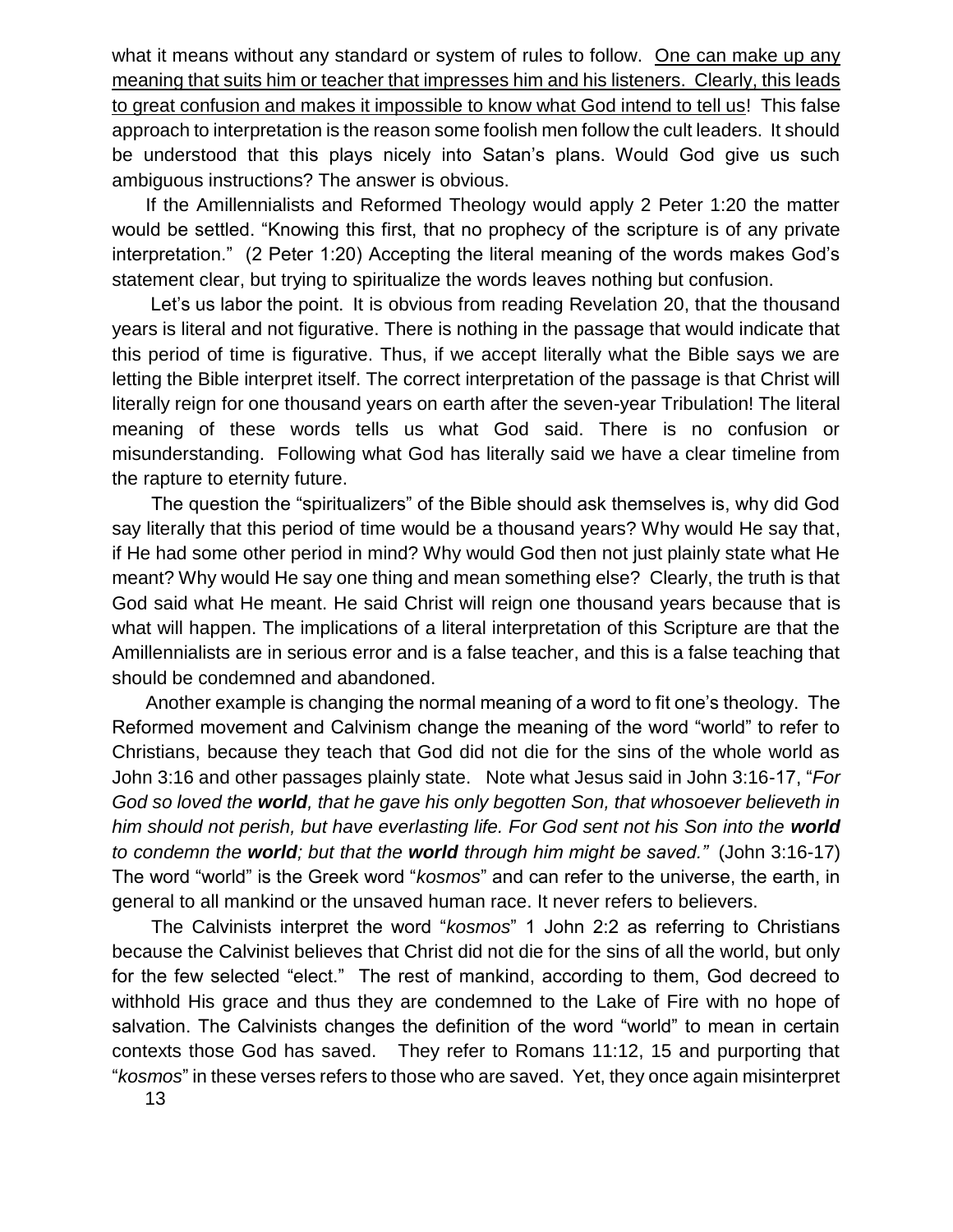the "world." Verse 12 states *"Now if the fall of them be the riches of the world, and the diminishing of them the riches of the Gentiles; how much more their fulness?"* (Romans 11:12) In the context, Paul is saying that because of the fall of the Jews the "riches" meaning the Gospel went to the whole world to the benefit of the Gentiles. Verse 15 reads "For if the casting away of them be the reconciling of the world, what shall the receiving of them be, but life from the dead?" *(Romans 11:15)* Through Paul, and the other Apostles and those who have followed, the Gospel was to be proclaimed to the entire whole world. Jesus said "And this gospel of the kingdom shall be preached in all the world for a witness unto all nations; and then shall the end come." (Matthew 24:14) Note, that the phrase "witness unto all nations" without question shows the scope of the preaching of the Gospel and precludes any restriction or limitation.

The word used by Jesus is "*oikoumene*" meaning the globe, earth, or the world. Mark 13:10 proclaims "And the gospel must first be published among all nations." Further, Mark records that Jesus said "And he said unto them, Go ye into all the world, (kosmos) and preach the gospel to every creature." *(Mark 16:15) Can* there be any misunderstanding when Jesus said *"*Verily I say unto you, Wheresoever this gospel shall be preached in the whole world, [holos kosmos) there shall also this, that this woman hath done, be told for a memorial of her." (Matthew 26:13) This is a perfect example of fallible men tampering with God's word and ignoring the literal definitions of words to fit their false theology. They falsely conclude, based on their idea that Jesus did not die for the world, that this word cannot mean the world at large. So, they redefine the word to fit their false manmade theology. The New Testament proclaims that Jesus suffered and died for the sins of the whole world, meaning all men, and has offered His mercy and grace to all. Nowhere does God say that all men are saved by the atonement of Jesus Christ. I repeatedly state Christ paid for their sins and OFFERS them salvation. Sadly, most of the world reject God's sacrifice and offer.

To refute this false idea, allow the scriptures to interpret themselves. Note what 2 Peter 2:1-4 states, "*But there were false prophets also among the people, even as there shall be false teachers among you, who privily shall bring in damnable heresies, even denying the Lord that bought them, and bring upon themselves swift destruction. And many shall follow their pernicious ways; by reason of whom the way of truth shall be evil spoken of. (2 Peter 2:1-2)* 

Also, note the phrase in verse 1, "*even denying the Lord that brought them*." Why did Peter include that statement if Jesus did not indeed suffer and die for the sins of the whole world? Jesus Christ suffered and died for the sins of the whole world and He bought them with His shed blood. The Calvinist's redefinition of the words is simply feeble attempts to buttress his unsupportable doctrines.

Sadly, as John 3:19-20 and Romans 1:18-23 explains that most men loved their sin more than their souls and they rejected God's offer of grace. Jesus revealed the truth saying *"And this is the condemnation, that light is come into the world, and men loved darkness rather than light, because their deeds were evil. For every one that doeth evil hateth the light, neither cometh to the light, lest his deeds should be reproved."* (John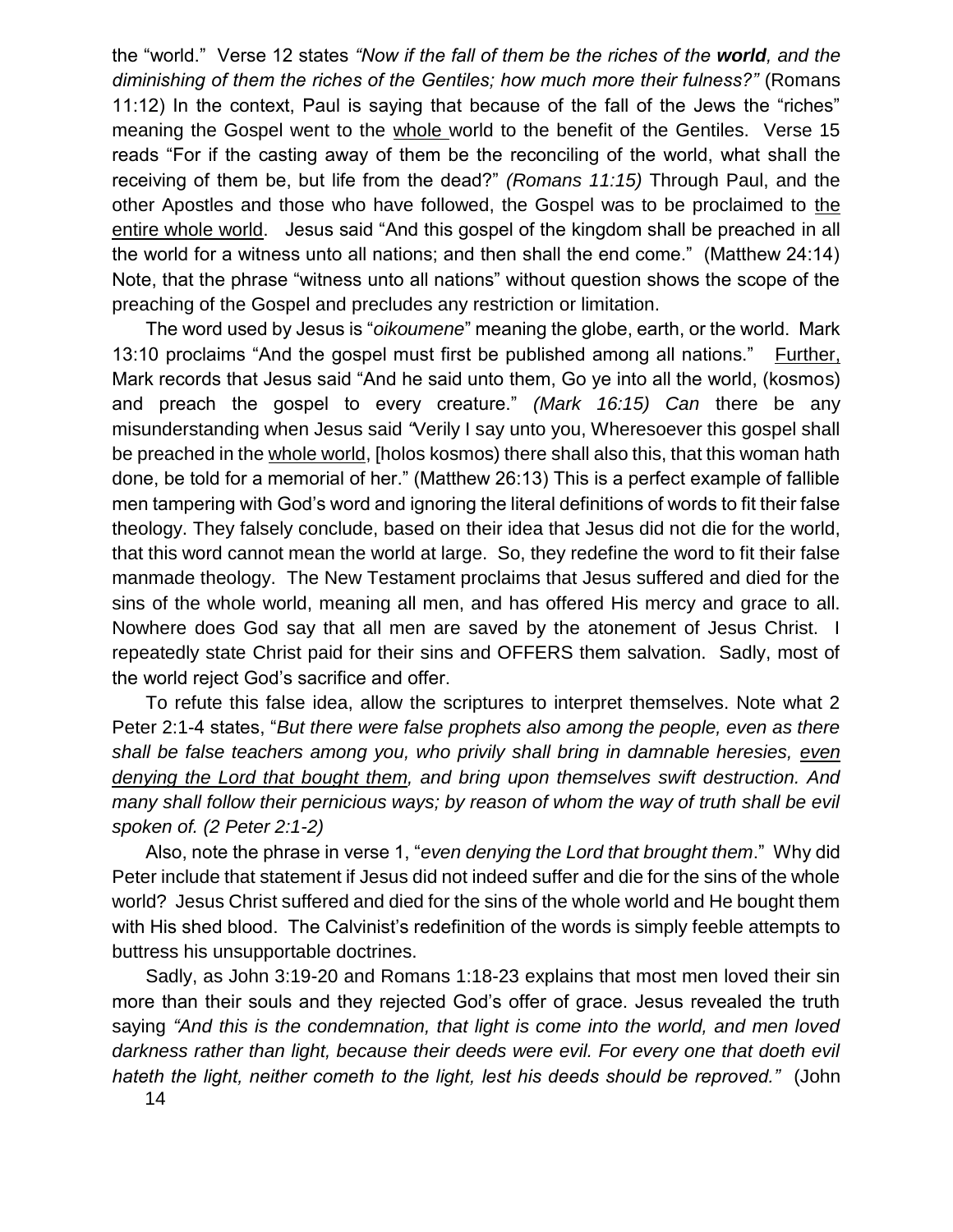3:19-20) Jesus said that those who are condemned did not come to the light lest their deeds be reproved. They are condemned not by a hypothetical decree of God, but because they deliberately reject the Light, and do not come to the Light, which is Jesus Christ, and the Gospel. He did not say, nor ever said that He decreed that He would withhold His grace and not offer them salvation. Man condemns himself and is responsible for his condemnation… NOT GOD. Never, in God's word is a decree such as Calvinism teaches found in God's word!

This is a perfect example of eisegetical interpretation of God's word and is an interpretation, of Scripture, by which the process of interpreting a text or portion of text is done in such a way that the process introduces one's own presuppositions, agendas, or biases into and onto the text. This is commonly referred to as reading a meaning into the text. The interpretation the Calvinist accepts is based on his presuppositions found in unbiblical Reformed theology invented by his followers.

# **Often the Bible uses figurative speech.**

The art or skill of an interpreter, using the proper rules of interpretation combined with good sense, can easily understand an interpretation. In 2 Peter 3:8 Peter says *"But, beloved, be not ignorant of this one thing, that one day is with the Lord as a thousand years, and a thousand years as one day."* Here the time period is clearly figurative. Note that the verse says one day is "as" a thousand years. The word "as" is the Greek word "*hos*" and means "as it were, or about" It does not say one day is exactly one thousand years. God in using the adverb "as" lets us know this is figurative language. It would be wrong to take this figurative statement as meaning absolutely that a day in heaven is one thousand years. Peter is revealing that time in heaven is different than on earth. God is not subject to time. He is addressing the fact that God's plan for the world is on course even though men might think differently because God has not performed His prophecy yet. Peter is saying, don't judge God's actions and time table by time on earth. It would also be wrong to use this verse to say that when the word day is used in scripture it always means one thousand years. Note that the proper application of language gives the proper interpretation and the Bible (its wording) is correctly interpreted.

# **The Simile**

In the Bible, when a verse is not to be interpreted literally it is clearly indicated. By examining the passage, we know that Peter in 2 Peter 3:8 used a simile. A simile is a figure of speech in which one thing is liken to another. In addition, the context of this verse presents further evidence that supports this view. Peter is addressing scoffers who rejected the truth that Christ would return to earth. He was telling them that God does not operate on our time schedule. A thousand years to Him would be "like" just one day with us or only a short period of time. The point is that God exists outside of time. We cannot apply or limit God to earthly time.

Many have tried to use this verse to fix the purported long ages of evolution into the Genesis account of Creation. They believe that this verse allows for great latitude in interpreting the word "day" in Genesis 1 and 2. However, if we apply sound rules of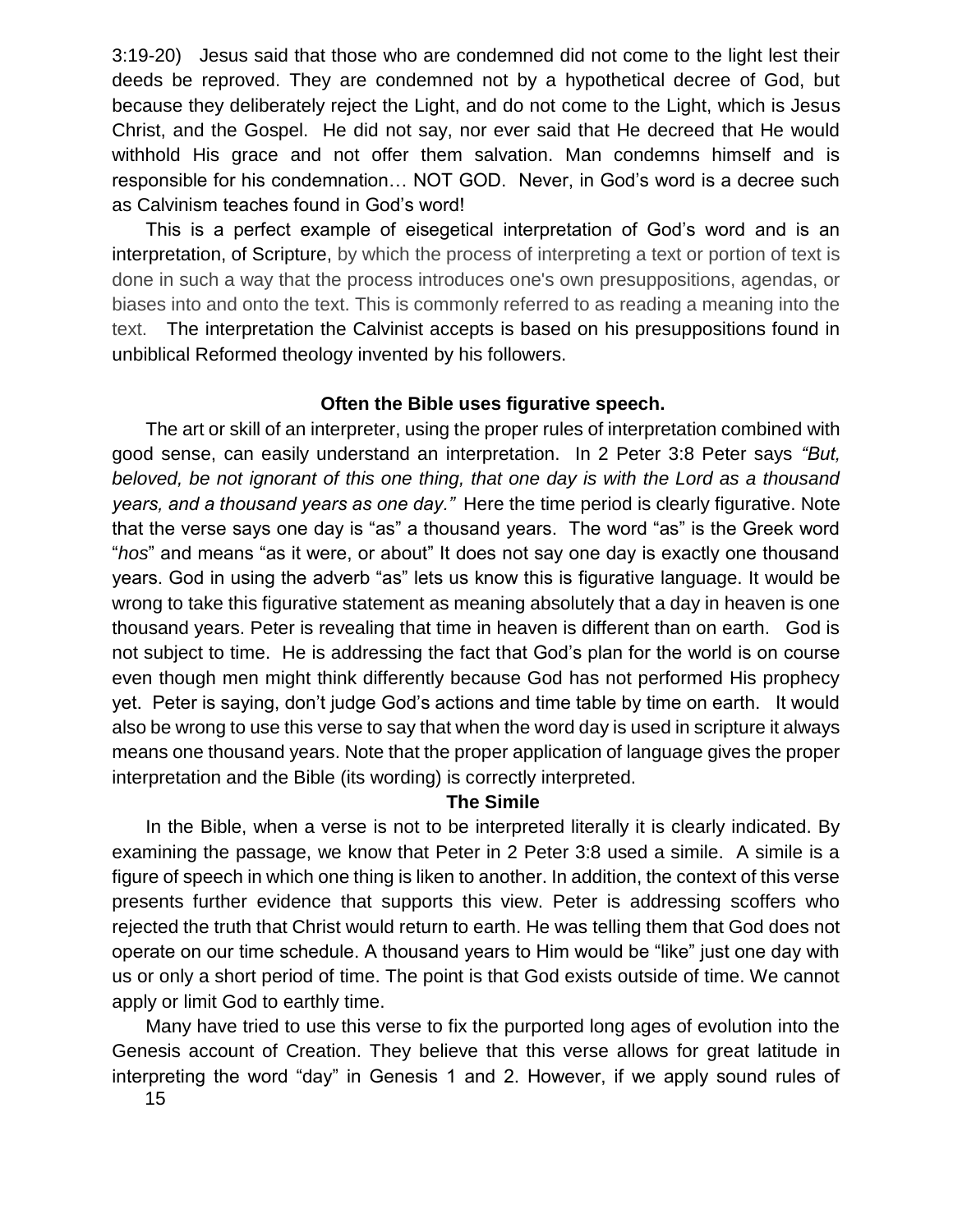interpreting Scripture to the passages in Genesis it too shows that this is an erroneous interpretation. Let us look at this grammatically.

The word for "day" is the Hebrew word, "*Yom*." By definition, it can mean:

(1) The period of light (contrasted from the period of darkness).

- (2) A twenty-four-hour period.
- (3) A generally vague period of "time."
- (4) An exact point in time.
- (5) A year.

For example: Some want to teach that the "days of creation" were long periods of time, which would support evolution or theistic evolution. They insist the meaning of the word "*Yom*" is "long ages." They point to verses such as Psalm 102:2, which use the word in a general sense."Hide not thy face from me in the day when I am in trouble...." This could mean the day was one four-hour period or it could mean any length of time of trouble. This would be the correct interpretation. However, to understand what the word means you must look at the word in all the contexts it is used. Look at verses such as Gen. 7:11, 27:45 Ex. 20:10, Lev. 22:27, Num. 7:24, 30, 36, 40, 48, 54, 60, 66, 72, 77-78 Psa. 88:1, 139:12, Eccl. 8:16. These verses illustrate an unfailing principle found in every use of the Hebrew word, "*Yom*."

Whenever "*Yom*" is modified by a number, or whenever "*Yom*" is used in conjunction with the idea of day and night or light and darkness, it ALWAYS refers to a normal twentyfour-hour day.

The use of a number with the word "*Yom*" is conclusive evidence that the "Days of Creation" were twenty-four-hour periods of time. The Bible literally says, ". . . the evening and the morning were the **first** day." The use of the words, evening, morning and first, limits the meaning of the word "day" to a twenty-four-hour period of time. That is the normal use of the word and exactly what it says. To interpret the time period, which is stated here as meaning anything, but a twenty-four-hour period, is a gross grammatical error in interpreting what the God the Writer meant.

Further, evidence is found in Exodus 20:11. The wording of this verse supports the conclusion that the days in Genesis 1, are twenty-four-hour period of time. Note the statement of Moses, "For in six days the Lord made the heavens and the earth, the sea and all that is in them, and rested on the seventh day: therefore the LORD blessed the Sabbath day and made it holy." This is as clear a statement of the period of Creation as can be had. Moses in connecting the six-day Creation with instructions concerning the Sabbath day is conclusive evidence that the Creation was accomplished in six literal twenty-four-hour periods.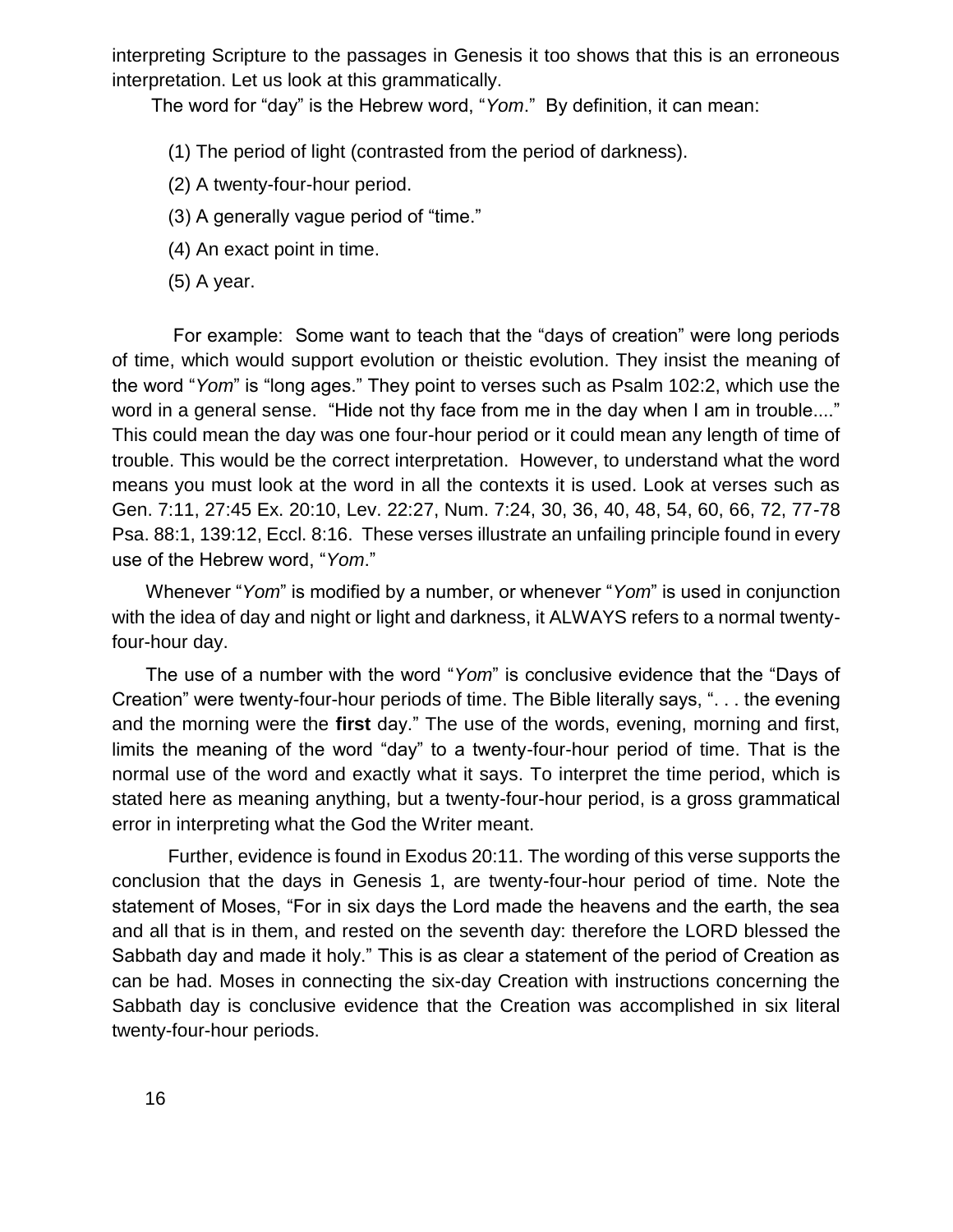Peter, in 2 Peter 3:8, is assuring believers that God will keep his promises to us. It is pointing out that God is not confined to time as we know it. The use of the phrase "a thousand years is as but a day with the Lord" is understood as being a metaphorical reference to the fact God is not limited by time. He is saying what we might perceive as a delay in time is within the structure of God's plan for the world.

If you interpret 2 Peter 3:8, literally, then you would still have only seven thousand years for God to complete the Creation. You would still not have the billions of years the evolutionist insists it took to create the world and life as we know it. In any case, you cannot honestly use this passage as a precedent to interpret the "days" of Genesis 1, as being anything other than a twenty-four-hour period of time. The result of applying this principle of interpretation produces conclusive evidence that the one thousand years referred to in Revelation 20:6 is literally a time period of a thousand years. We then can be dogmatic in stating the Amillennialists and Reformed Theology are wrong in their interpretation and the correct interpretation is there will be a literal one-thousand-year Millennial reign of Jesus Christ. To accept any other interpretation is in reality calling God a liar or misleading us.

The rule is this: "Always accept the literal meaning of the words of the passage unless there is strong evidence to do otherwise." As stated earlier, "If the literal sense makes, sense, seek no other sense."

# **Available reference materials to help with our interpretation**

We are very fortunate to live in this age. Excellent Bible helps are available to help us find the original meaning of a word. One does not need to read Greek or Hebrew to understand the meanings of words in the original languages. Available are Bible Hand Books, Concordances, Bible Dictionaries, Word Study Books, Greek Lexicons, Commentaries, and Study Bibles. For a list of these books, with explanations of their contents, please see the Appendix at the end of this book. There is a wealth of information to be found in books on geography, history, culture and a host of other subjects to aid the serious Bible student.

### **The use of metaphorical language**

Metaphorical language is the use of metaphor, which transfers the meaning of one word on to another. The metaphor is like a simile, but does not use the terms "like" or "as" in making its comparison. For example, a simile would be, "The man was strong as (or like) an ox" or "She sang like a bird." The woman's singing is compared to the beautiful song of a bird.

The following are biblical metaphors: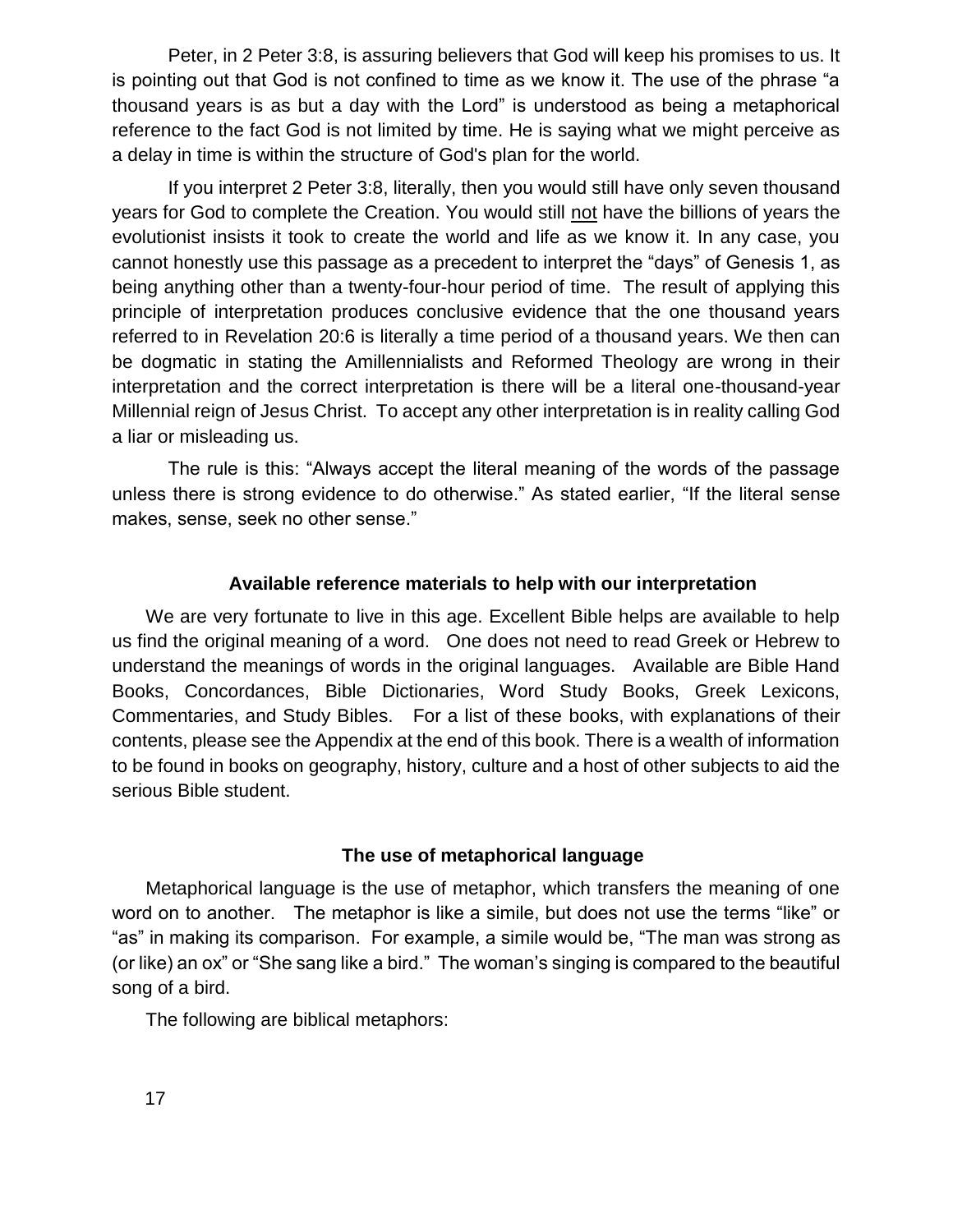"Keep me as the apple of the eye, hide me under the shadow of thy wings." (Psa. 71:8)

"For the LORD thy God is a consuming fire, even a jealous God." (Deuteronomy 4:24)

"As the hart panteth after the water brooks, so panteth my soul after thee, O God." (Psalms 42:1)

The metaphor gives effect, dimension, or emphasis to a sentence. God is stating, He is a jealous God, whose wrath is as a consuming fire, accentuates the degree of His displeasure.

Metaphorical language is not to be taken literally. For example: Deuteronomy 32:4 states, "He is the Rock, his work is perfect: for all his ways are judgment: a God of truth and without iniquity, just and right is he."Certainly, God is not literally a rock. Moreover, the statement is referring to God's immutability (unchanging) and His absolute trustworthiness, which are attributes of stone.

The Mormons teach that God (their god) is a physical man of "flesh and bone" the same as any human on earth. They refer to the Scriptures, which refer to the hand of God as proof that God has a physical body. They proudly claim that they are simply interpreting God's word literally. When the Bible or any literature uses, such language to illustrate a point it is using anthropomorphism, which is giving something that is non-human, the physical characteristics of a human or vice versa. Example: Psalm 17:8 says, *"Keep me as the apple of the eye, hide me under the shadow of thy wings*." If we applied the Mormons method of interpretation, one would have to conclude that God is a bird with wings. Clearly, the statements are metaphorical statements that attribute physical characteristics to God a bird protecting its young, and are not to be taken literally. God plainly states there is no other God and that God is Spirit. (See Deut. 4:39, Hosea 11:9, Mal. 3:6, 2 Sam. 7:22, Psa. 86:10, Isa. 45:5, John 4:24, 2 Cor. 3:17, 1 Tim. 1:17)

God says in John 4:24 that He is Spirit. He says He is not a man nor ever was a man. Therefore, it is incorrect to say that our Creator, who is the real God, is a god of flesh and bone because the Bible uses metaphorical language to describe the actions of God.

#### **The Importance of Syntax in Interpreting Scripture**

Important to arriving at the correct meaning of a word is the study of syntax. Syntax is the study of the word in its grammatical setting. It deals with understanding the word's grammatical use as a verb, noun, adjective, adverb or other parts of speech. It also seeks to decide the tense, mood, voice, and the case of a word.

A Declarative Syntax: *"For the LORD thy God is a consuming fire, even a jealous God*." (Deuteronomy 4:24)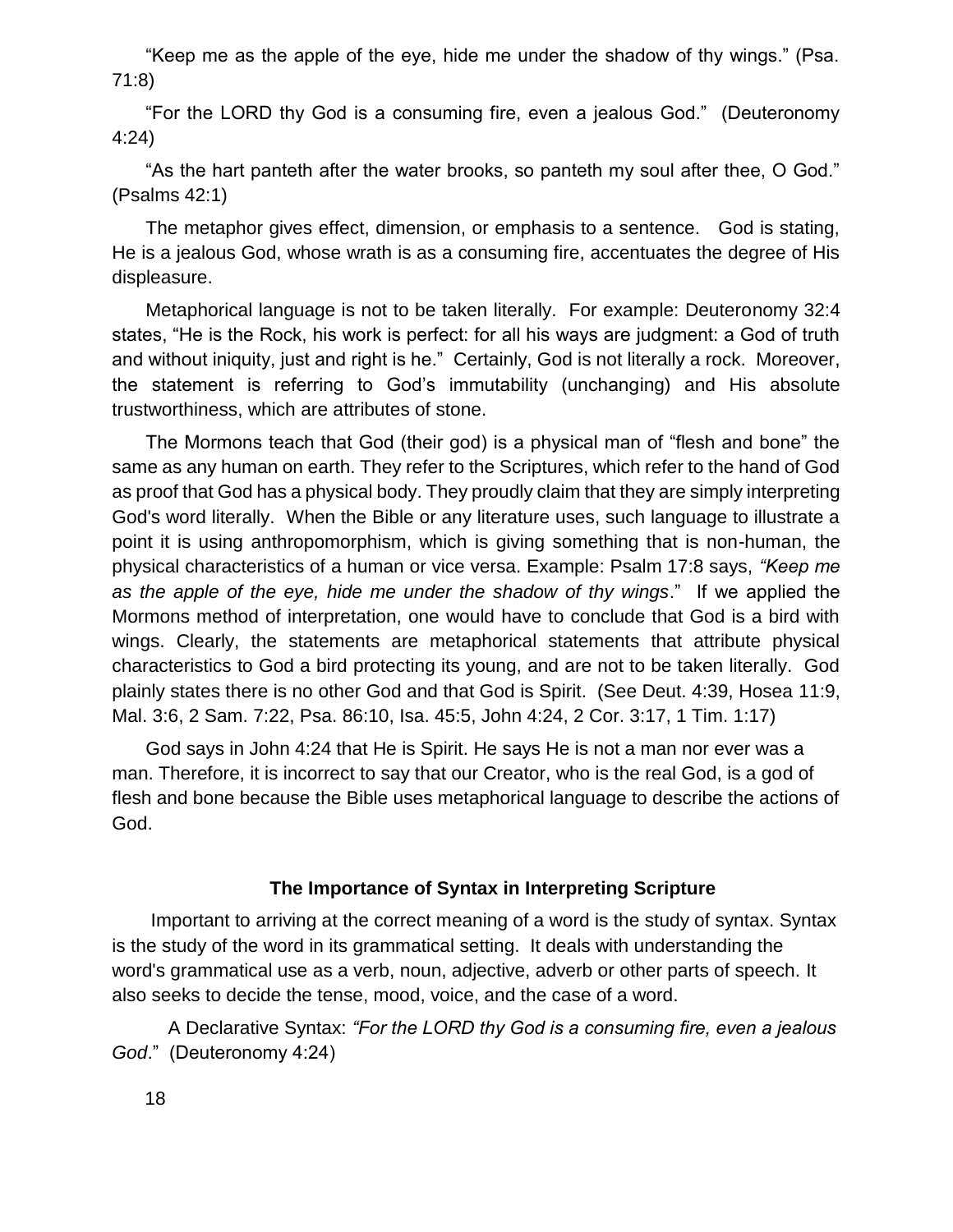An Imperative Syntax: "*For thou shalt worship no other god: for the LORD, whose name is Jealous, is a jealous God:*" (Exodus 34:14)

An Interrogative Syntax: *"O ye sons of men, how long will ye turn my glory into shame? how long will ye love vanity, and seek after leasing? Selah."* (Psalms 4:2)

The meaning of the phrase "*office of a bishop*" in 1 Timothy 3:1 is only one Greek word "*apiskope*." The translation of the phrase is determined by the syntax. The word "*apiskope"* is a verb, not a noun, and therefore syntax with the grammar of the word, tells us the correct interpretation of the phrase is simply "*If a man desires the "ministry of overseership*." If it were a noun, then the word "office" would apply, but being a verb, it limits the desire to one of service and ministry, not to an official office. The correct translation means Paul was addressing the service or ministry of a bishop and not establishing an "official" office or authority. The emphasis makes it clear that if a man desired the work or ministry of a servant to the congregation, he desired a good work. Further, this equally applies in 1 Timothy 3:7 and the syntax of the sentence limits the meaning to stating ". . . The ministry of a servant."

The also applies to 1 Timothy 3:10, "And let these also first be proved; then let them use the office of a deacon, being *found* blameless." (1 Timothy 3:10) New Testament does not teach or establish an official "office" of a "deacon," but rather Paul is addressing the role of a faithful servant in a congregation and absolutely not an official position of authority or office. This proper interpretation clarifies the use of elected men who serve the congregation, but are not rulers with any authority over an assembly.

### **Following the Customary Use of the Words in the Original Language.**

When God used a particular word, He did so to convey a particular meaning. You cannot ignore the customary definition and grammatical meaning of a word, in its historical setting and honestly claim to arrive at a proper interpretation of the passage or God's meaning in His statement. To ignore this principle of biblical interpretation is to destroy the very Word of God itself. This is an attack on the Person of Jesus Christ, who is the Word. (John 1:1,14) God did not give us a subjective and confusing method of understanding His Word. God chose each word for its precise meaning, recorded it, and preserved it so there would be no confusion. Any other method of examining Scripture other than the literal method is illogical and unacceptable.

Applying proper hermeneutics will consider the English word's definition and its meaning in the original language of Greek, Hebrew, or Aramaic.

For example: Look at the word translated in our English Bible "church" which is the Greek word "*ekklesia*." If you were to look up the word in Vines Dictionary of New Testament Words, or any Bible dictionary, it would refer you to the word "assembly or "congregation."<sup>8</sup>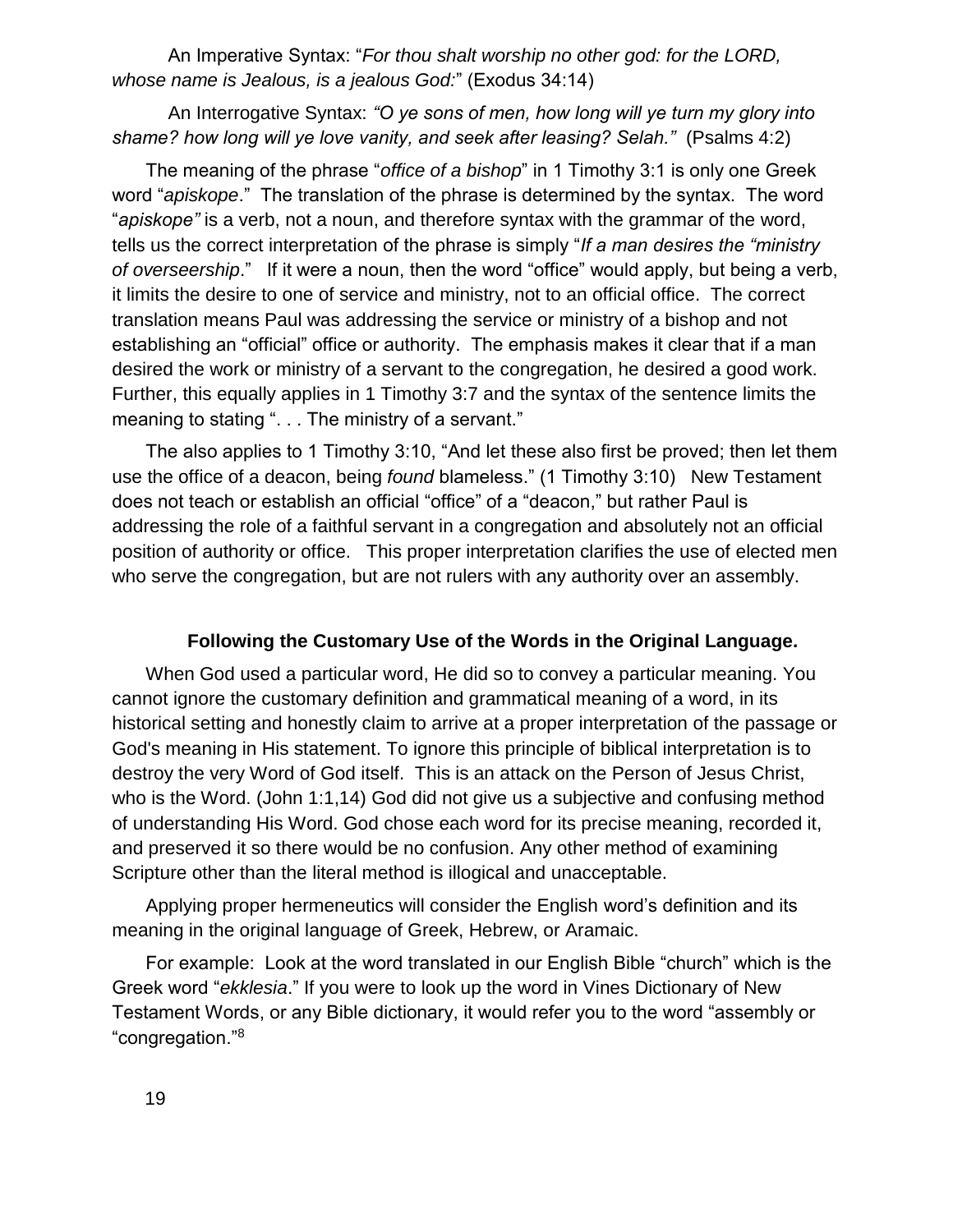If you look for the definition of the word "church" in an English dictionary you would find at least five definitions:

1. A building for public Christian worship.

2. Public worship of God or a religious service in such a building:

To attend church regularly.

3. The whole body of Christian believers; sometimes with the initial capital letter Christendom.

4. Any division of this body professing the same creed and acknowledging the same ecclesiastical authority; a Christian denomination: the Methodist Church. 5. A part of the whole Christian body, or of a particular denomination, belonging to

the same city, country, nation, etc.

6. A body of Christians worshipping in a particular building or constituting one congregation: She is a member of this church.

7. An Ecclesiastical organization, power, and affairs, as distinguished from the state: separation of church and state; The missionary went wherever the church sent him.<sup>9</sup>

I once heard a pastor say all he needed to understand the words of the Bible was a good English dictionary. However, many Greek words translated into English do not show the more precise meaning of its original language. For example, the word "church" in English can have at least seven definitions. I wonder which English definition this pastor would choose. The fact is that none of English definitions convey the meaning of the Greek word "*ekklesia*" that is translated "church" in our English Bibles. It is easy to see the problem in just consulting an English dictionary.

The Greek definition of the word "*ekklesia*" means an "assembly." Colon Brown defines "*ekklesia*" as:

"1. (a) *ekklesia*, derived via *ek-kaleo*, which was used for the summons to the army to assemble, from *kaleo*, to call (--. Call). It is attested from Eur. and Hdt. onwards (5th cent. B.C.), and denotes in the usage of antiquity the popular assembly of the competent full citizens of the polis, city."

Vines defines the word as:

"1. ekklesia (1577), from *ek*, "out of," and *klesis,* "a calling" (*kaleo*, "to call"), was used among the Greeks of a body of citizens "gathered" to discuss the affairs of state, Acts 19:39. In the Sept. it is used to designate the "gathering" of Israel, summoned for any definite purpose, or a "gathering" regarded as representative of the whole nation. In Acts 7:38 it is used of Israel; in 19:32, 41, of a riotous mob."

An examination of the Greek word "*ekklesia*" reveals that the word refers to a group of persons that are organized together for a common purpose and who assemble together for a meeting. Acts 19:32, 39, 41 demonstrates this word was used to refer to a civil assembly of local towns people of Ephesus which included idol makers. *Some therefore cried one thing, and some another: for the assembly*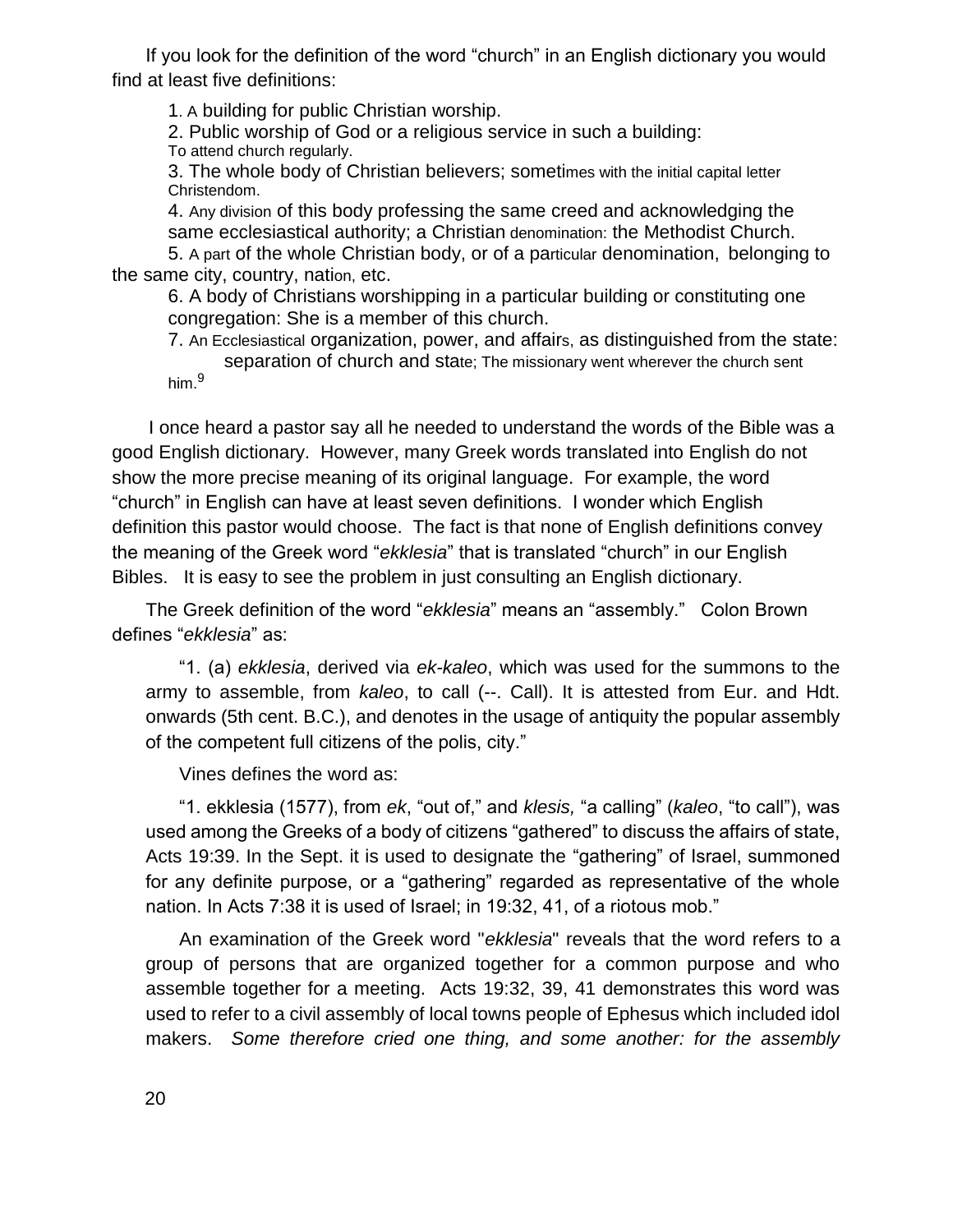[ekklesia] *was confused; and the more part knew not wherefore they were come together."* (Acts 19:32)<sup>10</sup>

Without being modified, the word *ekklesia* by itself does not reveal who was meeting. To understand whom the noun *ekklesia* was who was meeting, the word must be modified. Example: "*And when they were come to Jerusalem, they were received of the church [ekklesia], and of the apostles and elders, and they declared all things that God had done with them."* (Acts 15:4) The verse states this assembly was believers in Jerusalem, thus the Jerusalem congregation.

Paul always understands *ekklesia* as a living, assembled congregation of believers in a specific geographical location. This is expressed particularly through the New Testament. Example*; "I commend unto you Phebe our sister, which is a servant of the church [ekklesia] which is at Cenchrea:*" (Romans 16:1) Phebe served in the assembly or congregation at Cenchrea.

Thus, the definition of the word "church" which is the word *ekklesia* in the Greek text when modified refers to a group of assembled believers meeting in a specific geographical location. God's using the word that means "an assembly," precludes any other definition or interpretation. The doctrinal application of this means the word cannot refer to a universal, catholic, or worldwide church.<sup>11</sup> Researching the word in Greek dictionaries refutes the false teaching of a universal church made up of all believers everywhere under the head of some hierarchical authority such as the Roman Catholic Church led by a pope. The only time the New Testament refers to all Christians being assembled together is at the rapture. (See 1 Thess. 4:17)

This illustration shows the importance in determining the correct definition of words in arriving at a correct interpretation of God's word. A good Bible dictionary, or lexicon should be consulted to determine correctly the word definitions in scripture.

## **COMMIT NO HISTORICAL OR CULTURAL BLUNDERS.**

The Bible was written over a period of about 1400 years. During that time, many historical and cultural changes have taken place. God over these long periods worked with different peoples in different ways, but was consistent in revealing His word to man. This is expressed in what is termed "dispensational truth" or dispensational theology."<sup>12</sup> Dispensation is a reference to history.

Biblical history is best grasped when it is understood that God worked differently at different times with different people throughout history. Christians today do not have a temple, temple ordinances, sacrifices, feasts, worship on Saturday, follow the Old Testament or Mosaic Law. Christians living in this age are not Old Testament saints or Israel. Believers gathered in churches (ekklesia) today is a totally different entity or institution than those in the Old Testament.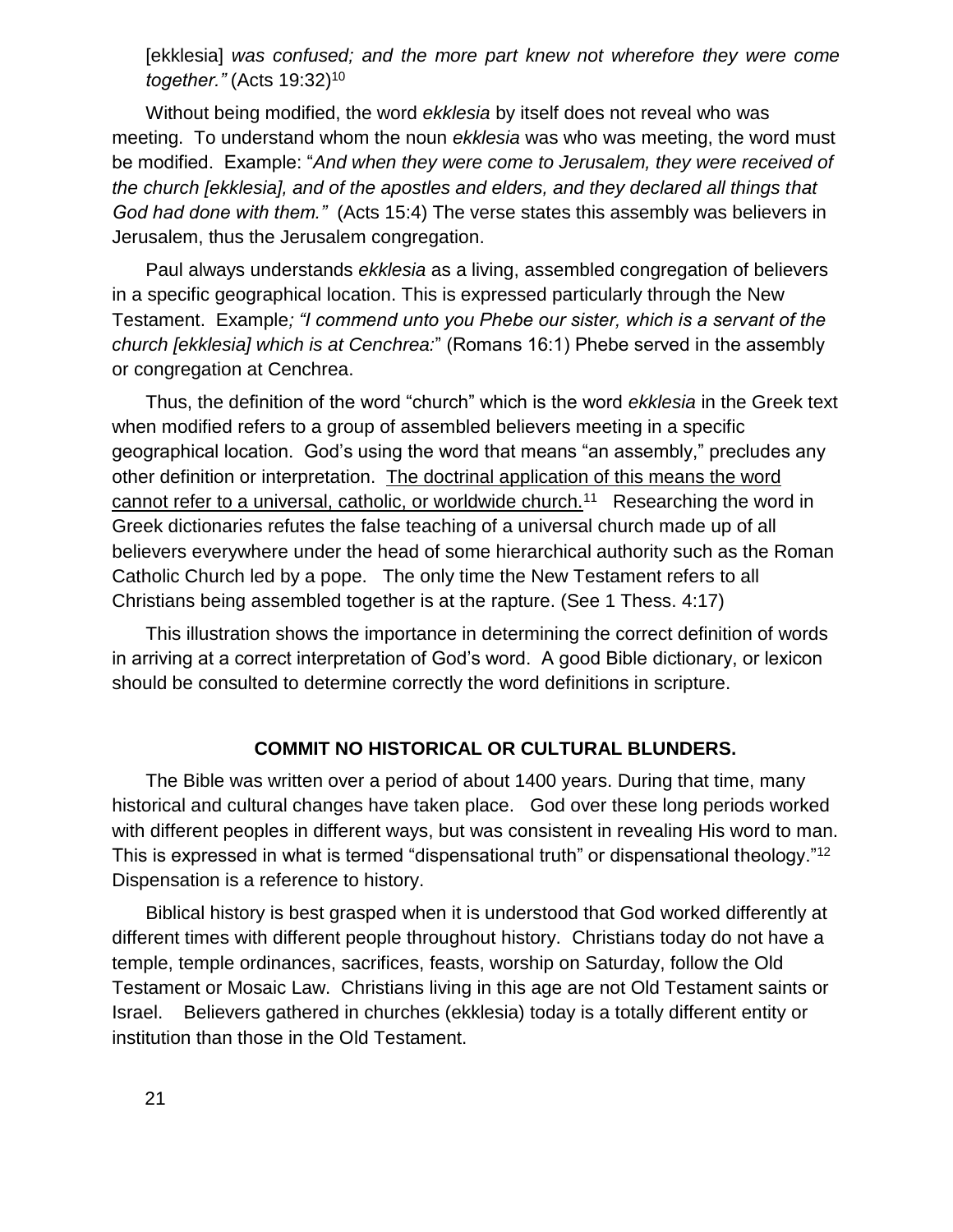There are seven dispensations or economies in the Bible. In six of the dispensations God was working with a particular entity in past biblical history. The seven dispensations are:

- 1. The Dispensation of Innocence Gen. 1:28-3:13. God was working with Adam and Eve in the beginning. Adam and Eve were the innocent of sin before they sinned.
- 2. The Dispensation of Conscience Gen. 3:22-7:23. This was before the law was given to Moses and man was governed by his conscience. This was the period after Adam and Eve and extended through the Flood.
- 3. The Dispensation of Promise Gen. 12:1-Ex. 19:8. This dispensation began with God's calling Abraham. God promised Abraham would father a great nation and that He would send the Messiah. (Gen. 12:1-3)
- 4. The Dispensation of Law Ex. 19:8-Matt. 27:35. God began this dispensation when He freed the Hebrews under Moses' leadership and God them the Mosaic Law. During this period that covers most of the Old Testament God was revealing Himself through the Nation of Israel.
- 5. The Dispensation of the Age of Principles (Also called the Age of Grace)

This It is often referred to as the Dispensation of Grace. However, God has always extended grace to man and salvation through Jesus Christ as always by His grace. But today believers are not under the Law that God gave to the Nation of Israel. A church (ekklesia) is a voluntary assembly of believers who out of a love for Christ willing live according to God's principles. A church is not a governing body that has laws which they enforce as a nation does. Thus, in a biblical church God is working through His mercy and grace with individual believers who are free, having the liberty to live by the principles of God's word.

God commanded the Nation of Israel to obey the Ten Commandments and all the law He gave them to govern the nation. There were strict punishments for disobeying these nation laws the same as it is today in nation governments of nations.

It should be understood that the dispensation of the Old Testament is not finished. God postponed this dispensation when Israel rejected Jesus and crucified their Messiah. Daniel prophecies there would be 470 years to the coming of the Messiah and His kingdom. (Dan. 9:24-27) Currently, 363 years of Daniel's prophecy have been fulfilled, leaving seven more years that are unfilled to God giving Israel their promised Kingdom. That seven years is the coming seven-year Tribulation. At the end of the seven-year Tribulation, Christ returns physically as promised in Acts 1:10-11. Fifty days later, Jesus will begin the one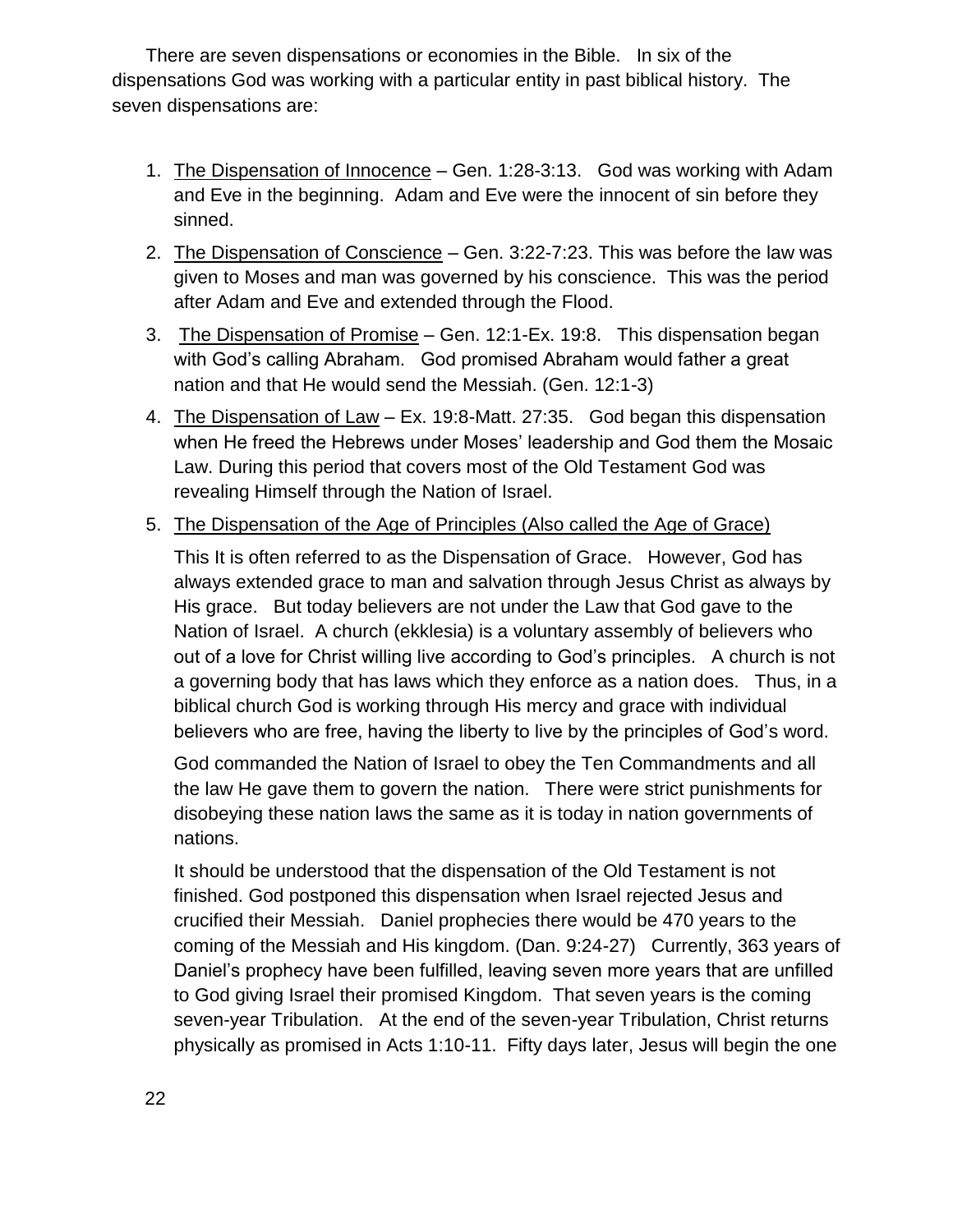thousand years Millennium and fulfill His promise by establishing the kingdom to the Nation of Israel. (Rev. 20:5-6)

The Old Testament Law was not done away with, but fulfilled in Jesus Christ. (See Matt. 5:17) The Old Testament Law was a picture that foreshadowed the coming of Jesus the Messiah. Although believers today are not instructed to keep the Mosaic Law. The principles of the law are eternal principles are to be followed even though we are not told to keep the "letter" Law. (2 Cor. 3:6-11)

Paul explained this saying, "Wherefore the law was our schoolmaster to bring us unto Christ, that we might be justified by faith. But after that faith is come, we are no longer under a schoolmaster." (Galatians 3:24-25) In Romans, Paul reveals *"For sin shall not have dominion over you: for ye are not under the law, but under grace. What then? shall we sin, because we are not under the law, but under grace? God forbid."*  (Romans 6:14-15. Christians in our current dispensation follow the principle behind the Law, but not its details.

As stated earlier, a local church is not a nation and has no authority to execute laws. It is clear that Israel was a nation and the Law was their constitution and system of governmental laws. It is a serious error for Christians and churches in our dispensation to follow the Israel's system of government in keeping the feasts and specific ordnances given to Israel. I believe that most of the cults and false churches of today have made that error and degraded the Gospel and God's plan for believers in this age of liberty to willing obeying the principles of the Word of God. It honors our Savior when a believer willingly, apart from compulsion, lives a godly life

- 6. The Dispensation of the Millennial Kingdom. This is the period of one thousand years, in which God will give Israel the Kingdom He promised them in the Old Testament. All believers throughout all the ages will be a part of this world-wide Kingdom that Jesus will rule over from Jerusalem.
- 7. The Dispensation of the New Heavens and Earth. Rev. 21-22. The is the last dispensation that last into eternality.

If one is to arrive at the correct meaning of a passage, you must consider when the statement was made in its historical, cultural, and dispensational context and further whom God was addressing. It is a gross error to ignore this hermeneutical rule. It is the author's estimate that ninety percent of false teaching comes from ignoring this biblical principle.

# **Applying Dispensational Truth in Interpretation**

To understand the Mosaic Law properly, one must understand it was given in particular to the Nation Israel in the Old Testament dispensation of the Law and uniquely was applied to the Nation of Israel. The Mosaic Law was not given to Christians in this dispensation of the Age of Principles. Without question, God through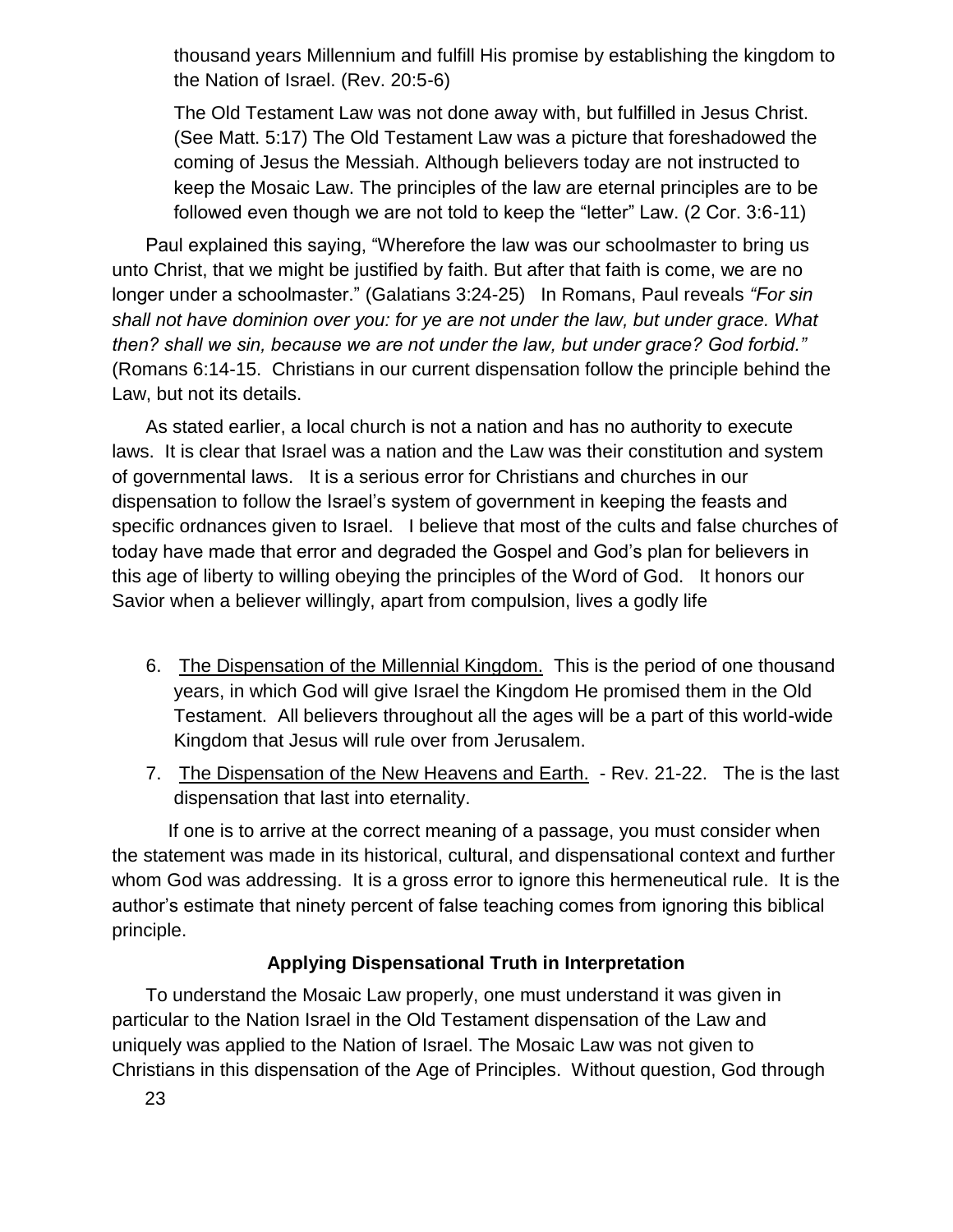the ages has worked with different people in different times in different ways. This is referred to as Dispensational Truth.

This article does not afford a sufficient medium to teach the Bible's dispensational truths. It is strongly suggested that any serious Bible student must study and fully comprehend Dispensational Truth. A good source would be a Charles Ryrie's book "Dispensational Today."<sup>13</sup>

It is vital to understand who and how God was working with when interpreting the Bible. For example: When interpreting God's commands and laws in the Old Testament. God's law required Israel to stone false prophets as Deuteronomy 13:5 records. That is clearly what the passage says and what God commanded Israel to do and what was done following the Law. Israel was a nation and God gave them this instruction and authority to judge and to carry out capital punishment. Therefore, the proper interpretation of these laws is that Israel was to put false prophets to death and remove their sinful influence on the Hebrews.

How then we to understand that passage today? Today, as Christian assemblies, are we to follow the Mosaic Law and put false prophets to death? Obviously, we would not because we are not the Nation of Israel to whom the Law was given and we have no authority to execute such judgment. Israel was a nation under God's laws. We live in a different time in history, a different culture and different dispensation. Christians today are a different entity than Israel was centuries ago.

Another erroneous application of scripture that ignores dispensation truth is in the practice of some Christian groups worshiping on Saturday, the Sabbath Day. Exodus 31:12-17 specifically states the observance of the Sabbath was given by God to the Israelites. Nowhere in the Bible does God command believers in this Age to keep the Sabbath. It was not given to be an observance for Christians in this age. It was a special observance given to Israel to recognize God's covenant with them as His chosen people. It is not applicable to Christians in the Age of Principles. Christian churches worship on Sunday the first day of the week in honoring the day that Christ arose.

The Ten Commandments are in fact specific laws or commandments given to the nation of Israel. To violate one of these commandments would bring about a serious penalty and even death. Each of the commandments is based upon a biblical principle of conduct. Today we keep the principles of the Commandments, but are not required to keep the letter of the law, as in keeping Saturday as our day of worship. Christians worship on Sunday the first day of the week honoring Christ's resurrection.

We live in the dispensation of the Age of Principles sometimes called the Age of Grace.<sup>14</sup> I refer to it as the Age of Principles. God gave the Law to the Nation of Israel in a different dispensation called the Age of the Law. God gave the Law to the "Nation" of Israel; He did not give it to the Christians and churches. Paul said, The Mosaic Law was the Constitution, Bill of Rights and system of civil judicial laws for the nation of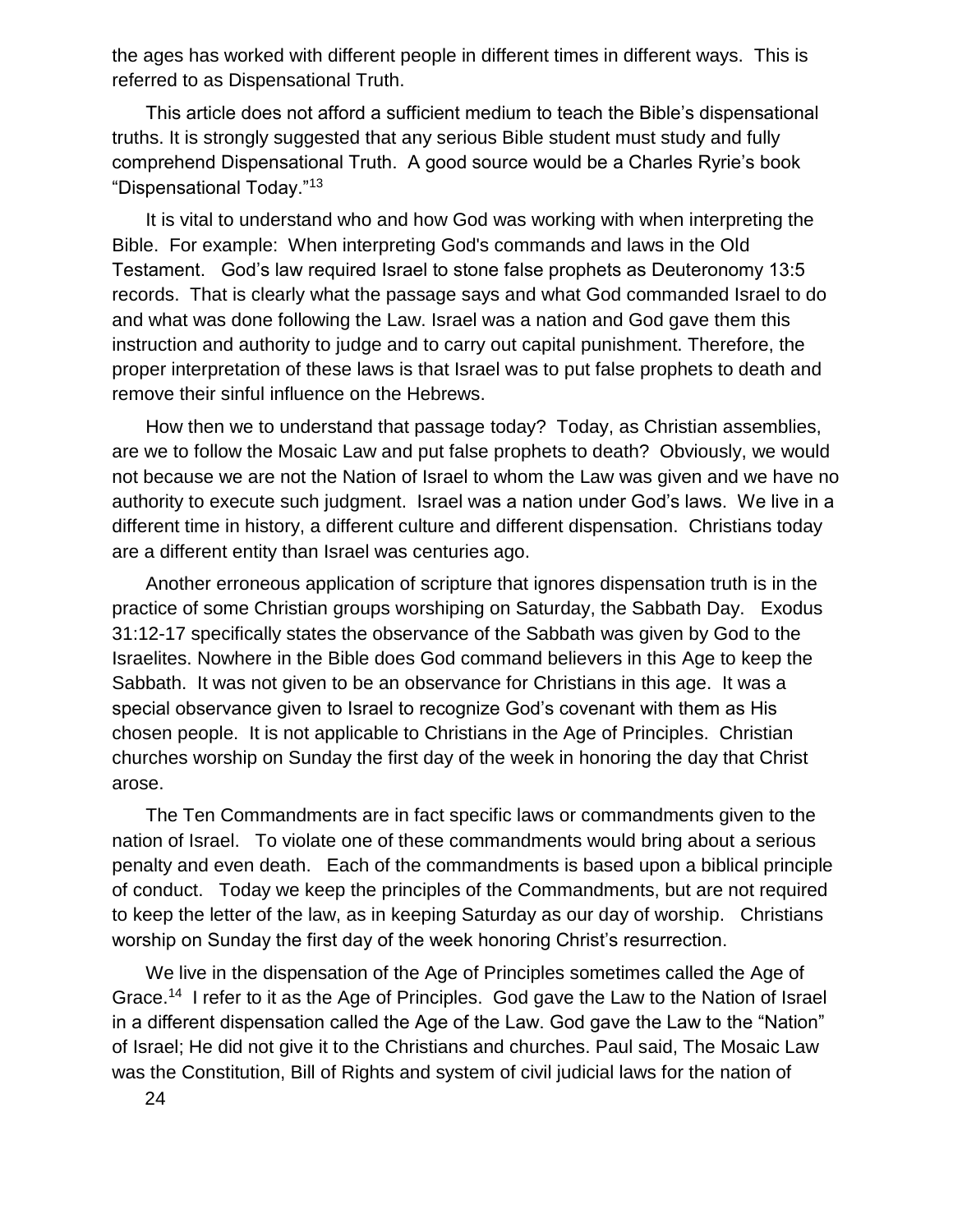Israel. There is a vast difference between God given punishable laws to Israel as a nation in the Old Testament and Christians assembled in churches in the New Testament times. Churches are not a "nation" and do not have any political or civil authority over its members. Christians today meet voluntarily in the local assemblies made up of members of "like" faith. They willingly obey the Lord in the liberty of loving God and willingly living for Him.

Therefore, God was not addressing churches of today in Deuteronomy 13:5, and churches or Christians today have not been instructed to obey the specifics of the Mosaic Law. However, it is imperative to understand that each of God's laws to Israel was based on an eternal biblical and spiritual principles. We can learn from God's instructions, given to Israel, by recognizing the principles His laws are based on. As Paul stated the Law was a "schoolmaster" to teach Israel God's principles. (See Gal. 3:24-25) Christians can apply these principles on which the commandments were given. The law taught Israel spiritual principles and His truths. The law to stone false prophets and witches was given to keep the Hebrews separated from false teaching and its influence and to condemn the occult.

Christians today live by the principles on which these laws were based on by practicing biblical separation. "Wherefore come out from among them, and be ye separate, saith the Lord, and touch not the unclean *thing*; and I will receive you," (2 Corinthians 6:17) The Mosaic Law was valid in the Old Testament dispensation, but not valid for churches today in our dispensation. Clearly, it is plain that God worked differently with Israel as a nation than He works with Christians in assemblies today.

The churches of today live in a different economy. The word "dispensation" is the Greek word (*oikonomia*) and means an "economy," which signifies a stewardship, meaning the management or disposition of affairs in a particular time and to a particular people. "*Oikos*" is the word for house and "nomos" means law. Thus, the word means "the law of the house." Paul stated "That in the dispensation of the fulness of times he might gather together in one all things in Christ, both which are in heaven, and which are on earth; *even* in him:" (Ephesians 1:10) To the Corinthians he wrote "For if I do this thing willingly, I have a reward: but if against my will, a dispensation *of the gospel* is committed unto me." (1 Corinthians 9:17)

In [Galatian](swordsearcher://bible/Ga4.4)s 4:4 the phrase "*the fulness of the time*" (*to plêrôma tou chronou*), which refers to the time before Christ, is treated as a unit<sup>15</sup> showing God working in an exclusive way in a particular time with a specific people.

God is working differently with the churches than He did with Israel. However, we read the laws and apply the principles, do not follow false prophets or teachers keeping ourselves separated from the occult and such evil.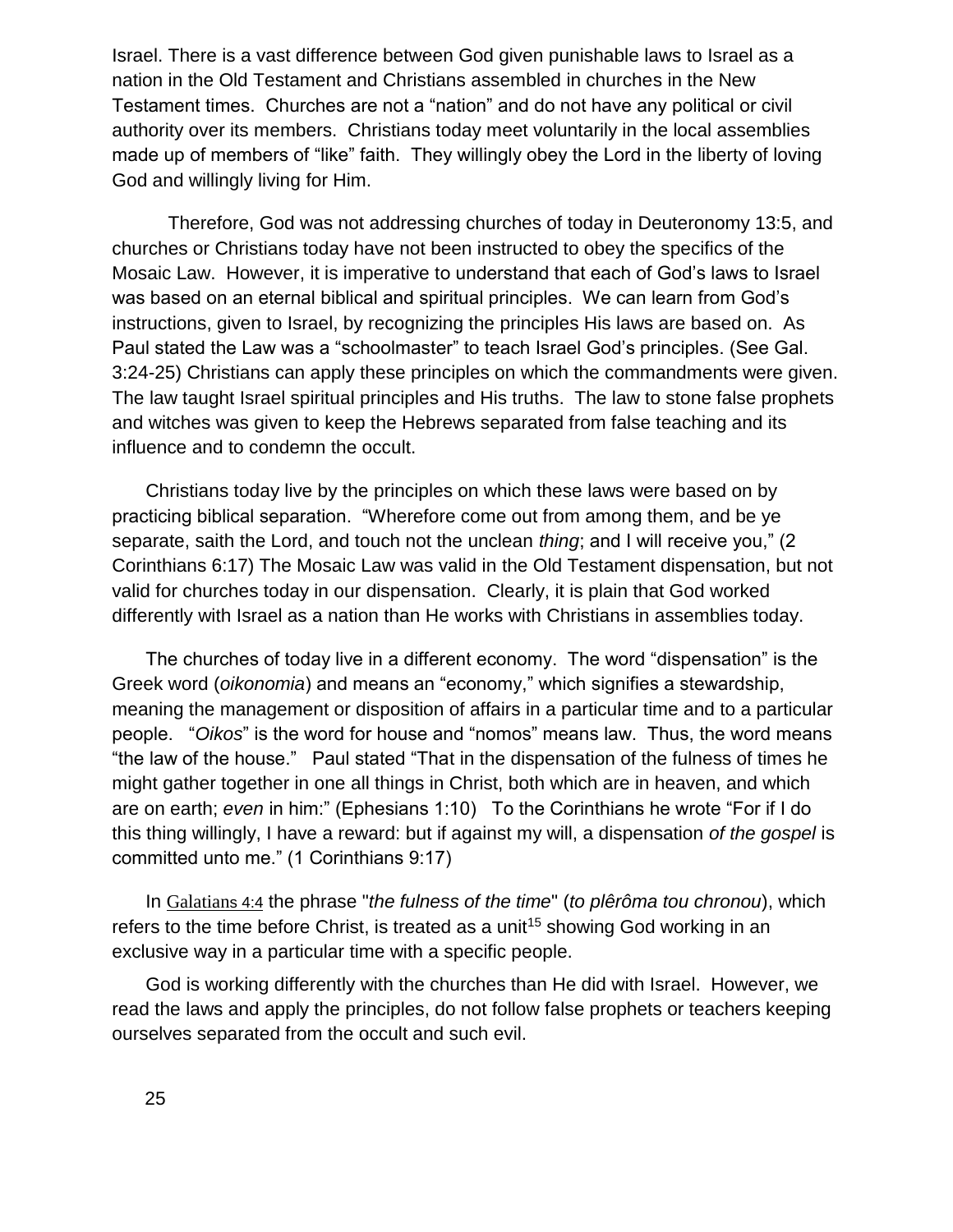Christians today can apply the spiritual principles behind the Mosaic Laws by preaching and teaching God's truth correctly, denouncing false prophets, and remaining separated from them. It would be a wrong interpretation and application of the passage for Christians today to practice putting false prophets to death. That would be a grave historical and dispensational blunder.

### **Interpreting Considering the Historical Setting.**

Another example is seen in understanding the historical setting of the Book of Daniel, which is vital in interpreting that Book. In interpreting the Book of Daniel, one must consider that Daniel was a captive in Babylon in 527 B.C. All the events of his life from his youth being taken into captivity into his old age took place in Babylon. This historical information would be essential in understanding the Book of Daniel.

Another example of ignoring the historical setting of a passage that would be confusing is the use of the names "Judah" and "Israel." Historically, the twelve tribes of Jacob were called the Nation of Israel. However, the twelve tribes of Israel divided after the death of King Solomon when his son Rehoboam came to the throne. Being a wicked tyrant, the ten northern refused to follow him. The tribes, Judah and Benjamin followed Rehoboam establishes the southern nation of Judah. The ten northern tribes retained the name Israel.

Prior to the death of Solomon, all the tribes bore the name Israel. However, after Solomon, the kingdom was divided and the ten tribes, that occupied the northern area of the Promised Land, were called Israel. During this period, the southern tribes of Judah and Benjamin were called Judah. Both Israel and Judah had their own kings and at times warred against each other. It is necessary to understand that once the Nation of Israel divided the names "Israel" and "Judah" then identified the two nations that were once simply Israel.

Generally, the name "Israel" is referring to the nation as a whole or the twelve tribes. However, other times it refers only to the ten northern tribes after the tribes separated after Solomon's death. Likewise, the name "Judah" can refer to the Southern Kingdom (the two tribes of Judah and Benjamin), or it may be referred to Judah alone. You must consider the historical setting of the word's use to know to whom it refers.

Another example of the importance of history in interpretation is that often the name Edom has been misunderstood. Esau was Isaac's oldest son and the brother of Jacob. Esau sold his birthright to Jacob for a bowl of pottage, and since then he was also called Edom. (Gen. 25:30) Esau married a Canaanite woman and settled in Seri, which is in southern Jordan. This land was named after Esau and called Edom. Edom therefore referred to Esau, to the land he settled, and to his descendants. Edom was the bitter enemy of Israel. Over four hundred years later when Moses sought to lead the Children of Israel through the land of Edom, but the Edomites refused them passage. Therefore, God condemned Edom, and predicted that Edom would become a wasteland and all the Edomites would be destroyed, which is what happened. Therefore, when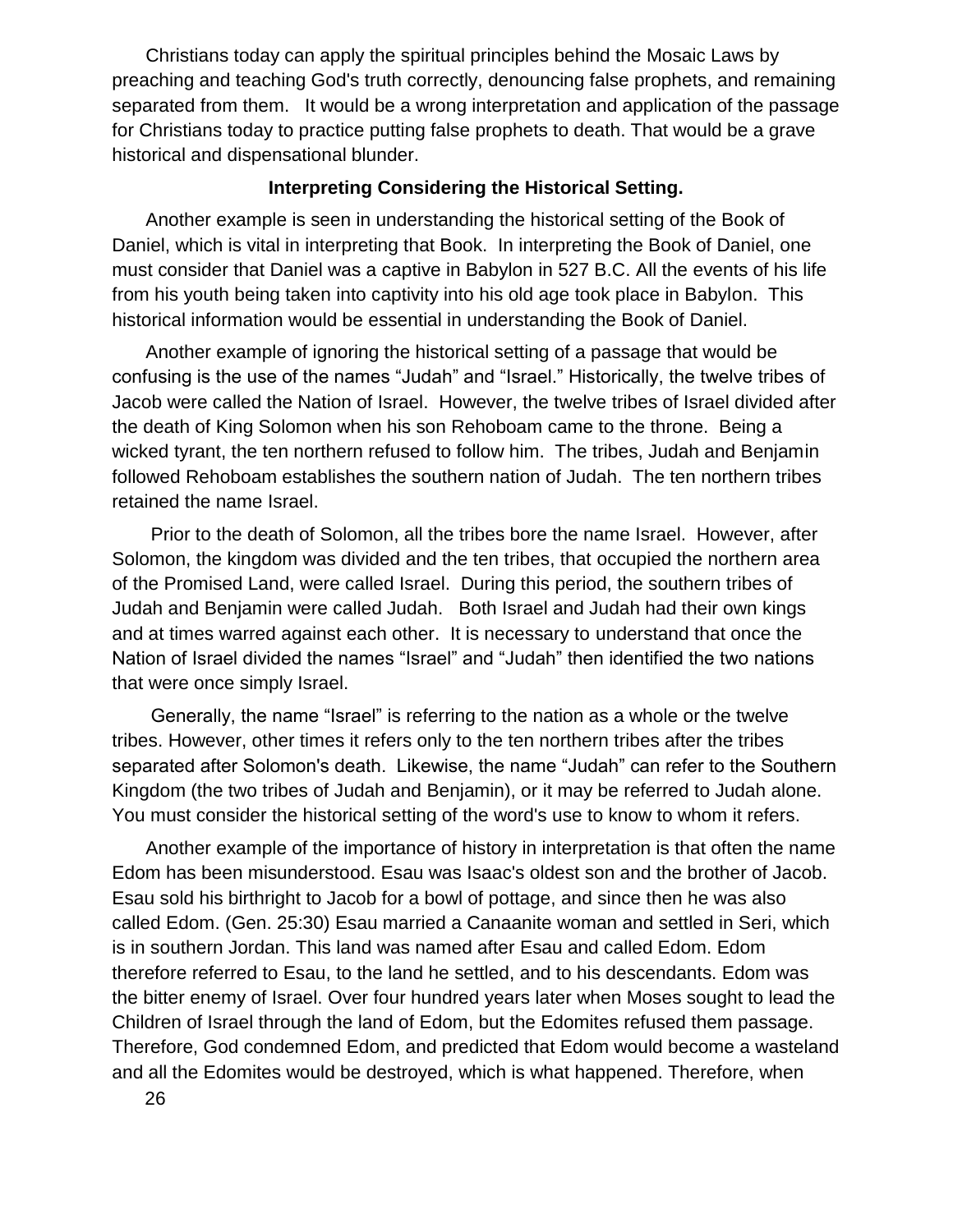reading the Old Testament, it is vital to know to whom and in what time the name Edom referred.

## **Cultural Errors**

The oriental or Eastern marriage is completely different from the occidental marriages of Western civilization. Marriages in the eastern culture were arranged by the fathers of the bride and groom. In pre-Mosaic times, when the families agreed to the marriage a proposal price was given and the bridegroom could come at once and take away his bride to his own house (Gen. 24:63-67). Later, this was changed and the first stage of an oriental marriage was the betrothal in which a friend of the bridegroom or his parents presented the proposal to the family of the bride. If the proposal was accepted, there was a period of time between the betrothal and the next event, which would be the wedding ceremony. When the proposal was accepted the bride was considered married. (Matt. 1:19, John 3:29) At a later time, the bridegroom would come to the home of the bride and the bride's family would put on a feast. During the feast, the bridegroom would take his bride to his home the bridal chamber and consummate the marriage. To understand oriental marriage is vital to understand the parable of the virgins in Matthew 25, or to understand the "marriage supper of the Lamb" (Rev. 19:9). If biblical marriage is interpreted applying the practices of the Western or occidental marriage one would arrive at an erroneous understanding.

### **Interpreting the Parable of the Ten Virgins**

Understanding marriage in Eastern culture helps interpret the many passages in the New Testament that refer to marriage and Eastern marriage customs. Jesus in Matthew 25 said the kingdom of heaven is likened to ten virgins who took their lamp to meet the bridegroom. Five virgins went prepared with extra oil for their lamp and patiently waited for the arrival of the bridegroom. The other five were unprepared, taking no additional oil, and when the bridegroom's arrival was announced, they tried to get oil from the five prepared virgins but were refused. They went out to purchase more oil, but when they returned the bridegroom had already arrived and they were not allowed to attend the wedding feast.

Understanding the marriage culture during Bible times lets us properly interpret Jesus' parable that revealed truth about Christ's Second Coming. The parable of the ten virgins was used by God to illustrate Jesus the Christ coming and taking His bride at His Second Coming. The virgins were not the bride, which is Christians who make up the Body of Christ. The ten virgins, representing Israel, were invited to the wedding supper. Five of the virgins were looking for the Bridegroom to arrive and were prepared to receive Him. Five foolish virgins were not ready and left to get oil for their lamps that had run out. The interpretation is literally the details of the account as Jesus revealed it. The context of the passage is plainly near the end of the seven-year Tribulation, thus the application of the parable illustrates the simple truth that Jesus was warning Israel to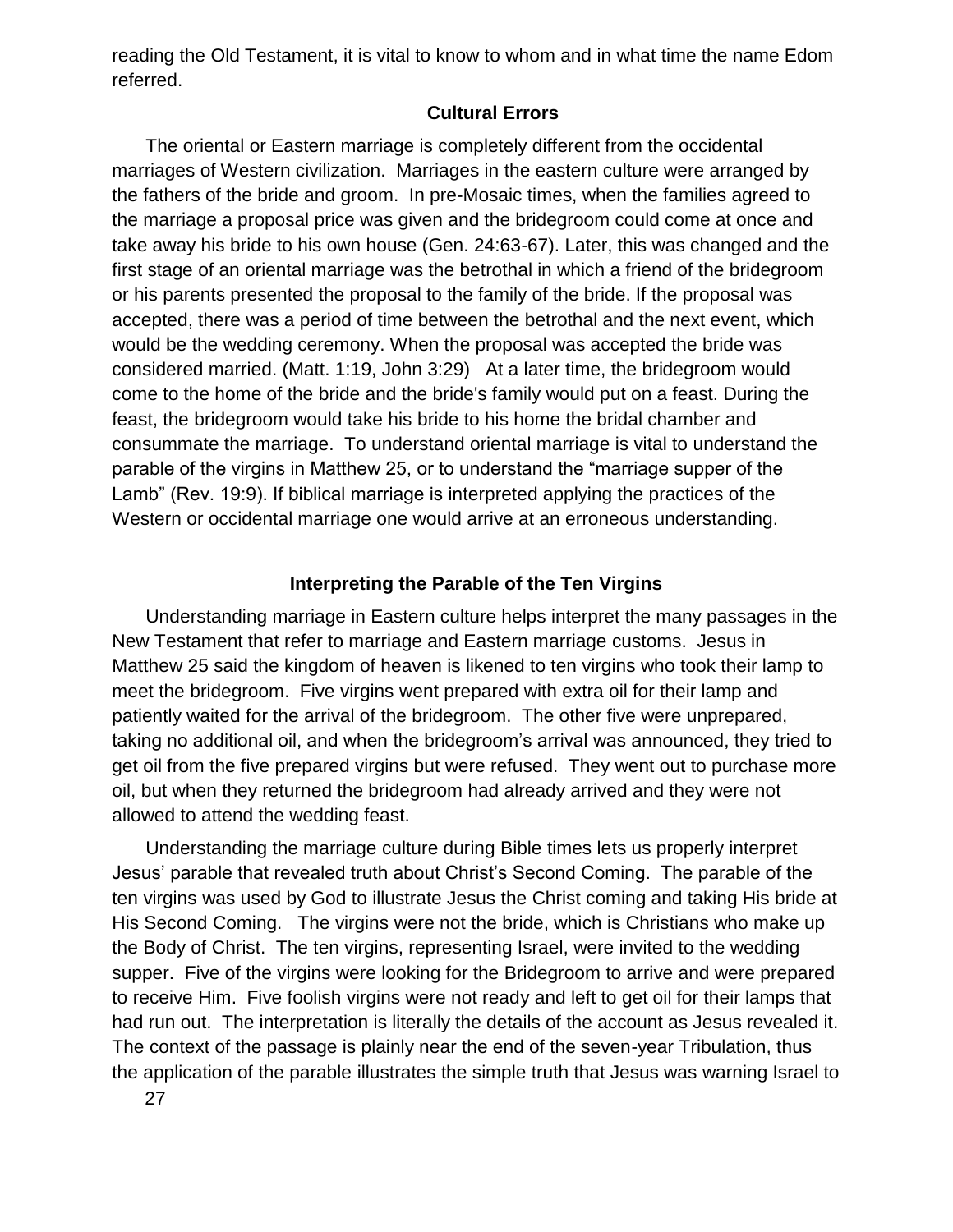be prepared for His Second Coming. It would be a serious error to try interjecting western marriage customs in interpreting marriage in the Old Testament that would confuse the application. To allegorize any portion of the parable would only produce a false interpretation. Parables have only one interpretation and should never be spiritualized.

### **Paul's instructions for women to cover their heads when praying.**

Another passage is that the culture of New Testament times explains is 1 Corinthians 11:4-5. The passage is Paul explaining that women were to cover their heads when praying. This was the cultural custom of the time.

"Every man praying or prophesying, having his head covered, dishonoureth his head. But every woman that prayeth or prophesieth with her head uncovered dishonoureth her head: for that is even all one as if she were shaven." (1 Corinthians 11:4-5)

In Jewish culture, the man would cover his head when praying with his *tallith*.<sup>16</sup> A *tallith* is a shawl that has knotted fringes at each of its four corners and is worn by Jewish men when they prayed. It is worn to show humility before Almighty God. The Greek custom was to pray with the head uncovered. It seems that Paul chose to follow the Gentile custom based on Christ's incarnation as a man. A male believer, then being in Christ could stand unveiled in the presence of his Lord and Master. Further, in oriental society, the head covering could also illustrate mourning. Therefore, a man praying without his head covered honored God the Father and was done with joy.

In Eastern culture, a woman was to wear a veil or head covering when in public. Paul explains the reason in 1 Corinthians 11:7, *"For a man indeed ought not to cover his head, forasmuch as he is the image and glory of God: but the woman is the glory of the man."* The wearing of a headdress by a woman honored her husband and acknowledged his God given responsibility as the head of his family. It would be a serious breach of etiquette for a woman to go into the public without her headdress. In doing so, she would dishonor herself and her husband and if done when praying it would also dishonor the Lord. Further, in their culture it was an act of rebellion for a woman to go unveiled. In verse 6, Paul compared the shame for an uncovered woman in their society on equal status with a disobedient slave girl or an adulteress that was punished by shaving her head. Therefore, because of their culture, Paul instructed godly Christian women to show their respect for God, their husband, and themselves to pray with their heads covered.

The question then arises, should modern Christians women wear head covering when they pray in public? The answer is simple and rests with one's culture. If a woman today is in the Middle East in a culture where women cover their heads, they should follow the custom. If a woman is in a Western culture where women do not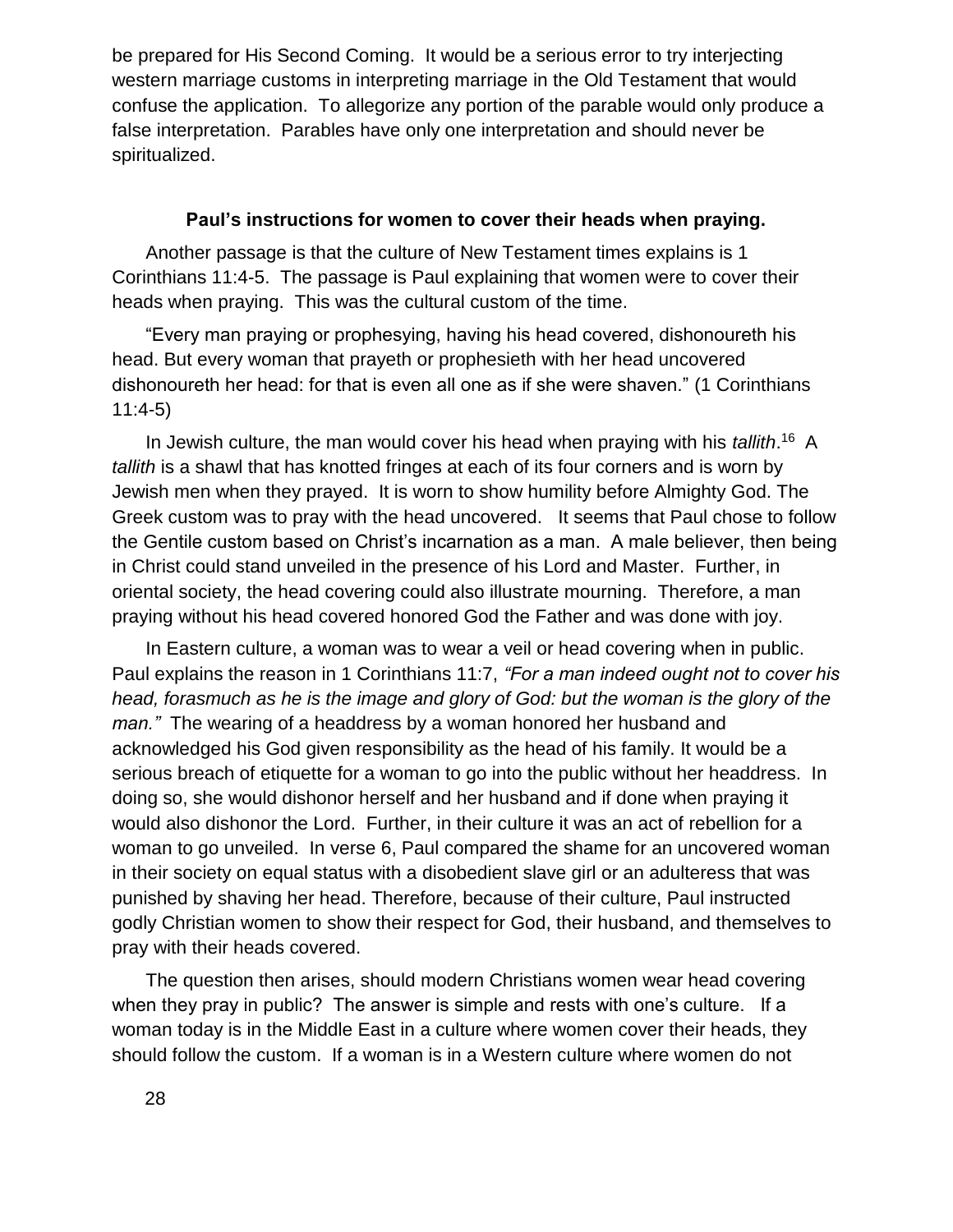cover their heads, then they are under no obligation to wear a veil. In Western culture, whether a woman wears a head covering or not is not an issue and the practice is not related to her showing respect for God or their husband.

The interpretation of the passage is clear in instruction as to Christian women in Eastern culture covering their heads in public and when praying. However, it is plain that this was a cultural admonishment and not applicable in every society.

## **MAKE CHRIST CENTRAL IN ALL INTERPRETATIONS.**

In John 5:38, Jesus said, "Search the Scriptures for in them ye think ye have eternal life: and they are they that speak of me*."* The whole Bible is about the Lord Jesus Christ, the Messiah. Christ is the central theme in all Scripture. An example of not taking this principle into consideration would be to say that God had a plan of salvation in the Old Testament, but in the New Testament Christ has a new plan. Some have mistakenly concluded that in the Old Testament saints were saved by the Law or works and in the New Testament by Grace. However, salvation from the beginning of time has not changed. Ephesians 2:7-9 is a universal passage of scripture applicable in all ages. "That in the ages to come he might shew the exceeding riches of his grace in his kindness toward us through Christ Jesus. For by grace are ye saved through faith; and that not of yourselves: it is the gift of God: Not of works, lest any man should boast." (Ephesians 2:7-9) (Also, see Romans 5)

The Book of Hebrews clearly says that the Law and all the sacrifices did not atone for sin. Hebrews 11, states the all the Old Testament saints through faith, received the promises of God. Their faith was in the future coming of the Messiah and Savior who would atone for sin. Thus, Christ was central in salvation, in the Old Testament as He is in the New Testament. It was Christ's death on the Cross that saved the Old Testament saints. They believed and accepted God's promise of the Messiah by faith. They trusted in Him as their coming Messiah, before the fact of His birth, death, burial and resurrection. They believed God and were saved by faith in the truth that God had given them at that time. Therefore, they were saved by God's grace, through faith just like all believers throughout all the ages. The Old Testament believers were looking forward to the coming of the Messiah. In our day we look back. It was the faith in God's promises that saved them. The Old Testament believers trusted in the Lord and kept rituals and the Law in obedience because they believed.

Keeping the Law never saved anyone and proof of this was in that New Testament records many like the rich ruler who came to Jesus asking what could he do to inherit eternal life? (Mark 10:17-23) He said he had kept the Law since his youth. Jesus told him that he lacked one thing. He told him to sell what he had and give to the poor and to take up the cross and follow Him. The rich ruler went away lost because even though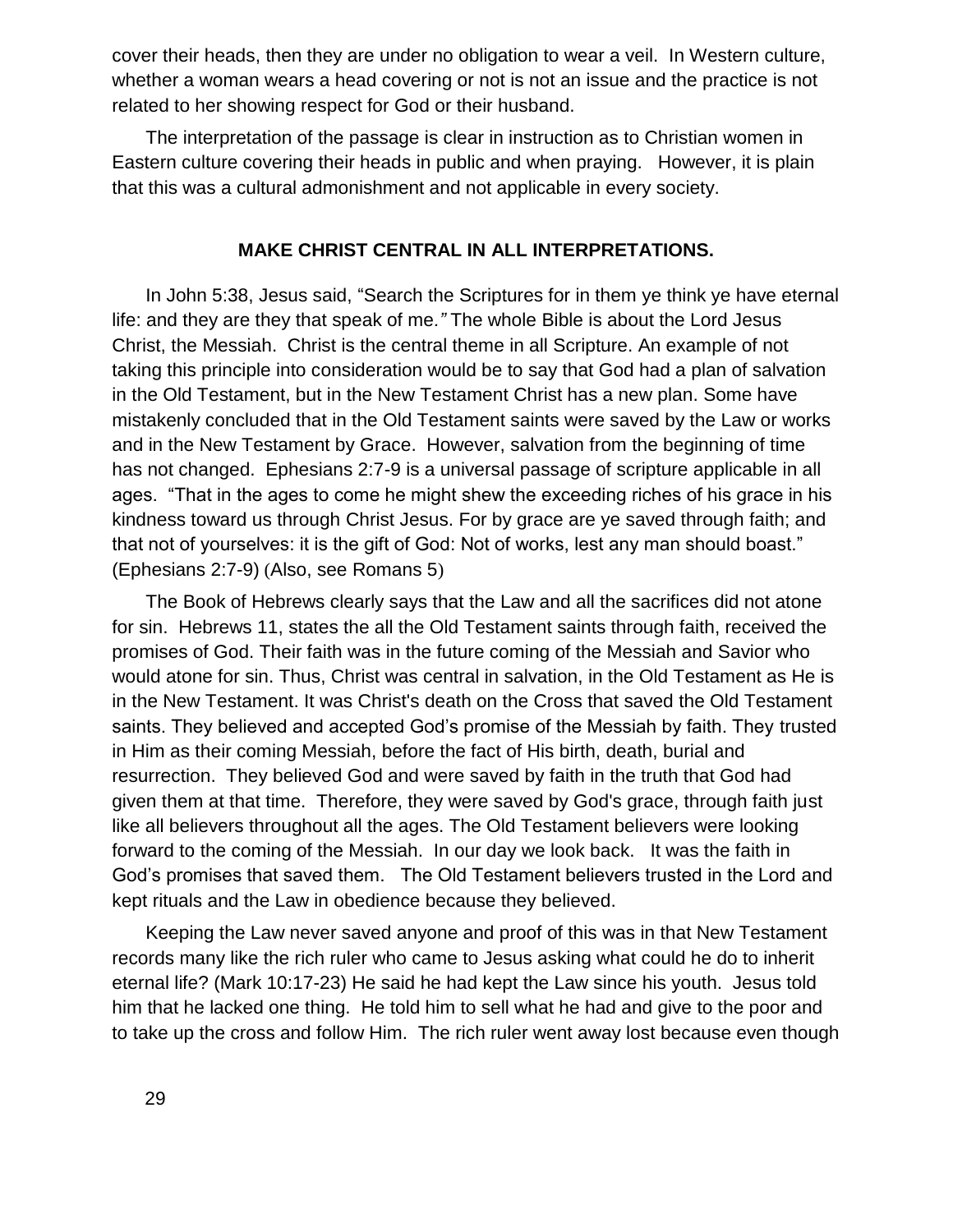he had kept the Law, he would not put his faith in Jesus. Those that teach salvation was different in the Old Testament than in our present age are in serious error.

Jesus appeared many times throughout the Old Testament. He was in the Garden of Eden and communed with Adam and Eve. He is recorded as appearing and is called the Angel of the Lord. In the Old Testament, Jesus' appearances are referred to as a "Theophany"<sup>17</sup> or "Christophanies."<sup>18</sup> These were all pre-incarnate appearances of Christ. The title "Angel of the Lord" occurs 52 times in the Old Testament and 27 times the appearance of the Lord is recorded by the phrase "the LORD appeared."

In Exodus 3:2, the name "Angel of the Lord" refers to Jesus Christ who appeared to Moses in the bushing bush. Verse 4 confirms this saying that the Lord, "Jehovah" saw that Moses turned aside to see the burning bush, "And when the LORD (Jehovah) saw that he turned aside to see, God (Elohiyam) called unto him out of the midst of the bush. . ." (Exodus 3:4)

The word translated in our English Bibles "LORD" is the Hebrew word "Jehovah." The significance of this truth is that Jesus, their Messiah, had appeared many times to Israel prior to His incarnation. Regretfully, their sinful hearts blinded them to the One they had been speaking to them and they were expecting for 2000 years.

Thus, the theme of God's word is Jesus Christ, God's son who came to give Himself as a sacrifice to pay the sin debt of the whole world throughout all time, Old or New Testament.

"For God so loved the world, that he gave his only begotten Son, that whosoever believeth in him should not perish, but have everlasting life." (John 3:16)

"But when the fulness of the time was come, God sent forth his Son, made of a woman, made under the law, To redeem them that were under the law, that we might receive the adoption of sons." (Galatians 4:4-5)

## **BE CONSCIOUS OF CONTEXT**

The context of a text or verse refers to its setting within a larger portion of Scripture. It is vital that a word, or passage be interpreted within its context. To ignore the context of a passage will almost always lead to an erroneous interpretation.

It refers to the verses or statements that occur before and after the text. This would include the paragraph, chapter and book or the whole of the Bible. The situation surrounding the text is relevant in understanding its meaning. The writers of Scripture wrote in the environment in which they lived and this is why knowing the background, culture and current situation of a scripture passage is so important. This is why the Historical, Cultural, Grammatical method of interpretation is the only biblical way to determine God's meaning. Further, the writers were being inspired by God to present biblical truth. This truth is learned "*line upon line, precept upon precept"* and therefore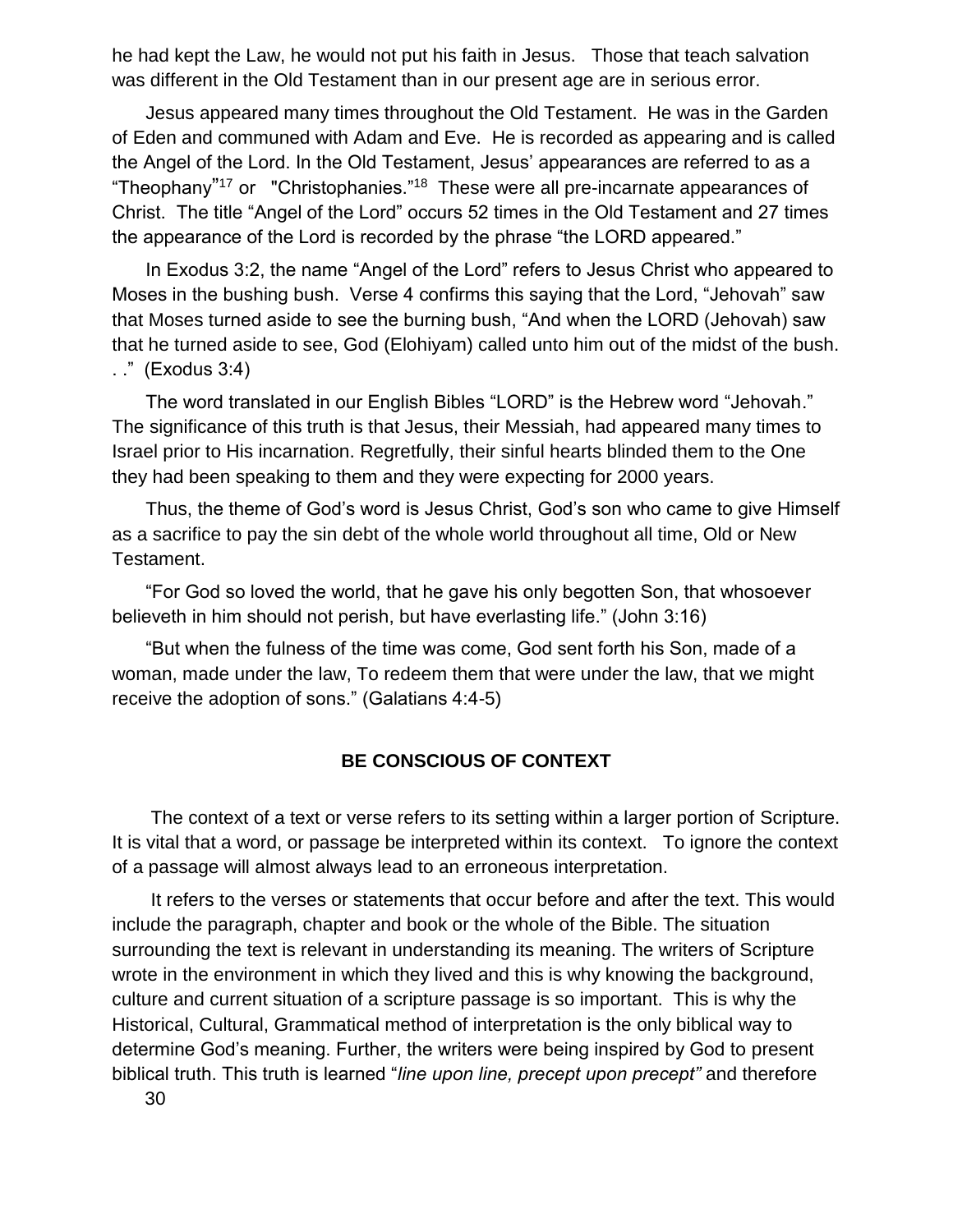the correct interpretation of a verse or phrase is absolutely dependent on the whole of the context in which it is stated. (Isa. 28:10)

For an example, look at 1 Corinthians 15:32: The verse ends with the words*, ". . . Let us eat, drink for tomorrow we die."* If quoted without considering the context of this phrase or quoted by itself would appear to be saying that Paul was teaching a person is to live a carefree life, eating and drinking, getting all the "gusto" they can. A look at the context of the statement shows that Paul was teaching quite the opposite. The statement is a reference to worldly philosophy that one only lives for the moment and ignores the future. Paul was instructing the Corinthians that there is certainly life after death and that man will be judged and held accountable for his deeds. The point Paul made was that if there was no resurrection of the dead, there was no reason to live a righteous life. In verse 34, Paul is rebuking the Corinthians for the way they were living "eating and drinking" without any regard for the coming resurrection and judgment. They were living as if there was not going to be a resurrection and this was to their shame! Therefore, we see that the context of a verse is very important and absolutely necessary for understanding or interpreting the verse.

The false teachings and beliefs, that are so prevalent today, can be traced to ignoring the context of a passage. Mistakes can be made by sincere men, but other times false teachers, who have no fear of God, deliberately deceive their followers for their personal gain.

The Mormons quote 1 Corinthians 15:29, as their text verse in establishing their practice of baptizing the living for the dead. However, the context reveals the true interpretation. The subject of the whole chapter of 1 Corinthians 15 is the resurrection. The chapter presents the truth of the resurrection. Paul in making this statement was not teaching a doctrine. He was using the practice of some pagan religions of baptizing for the dead as an illustration of the universal belief in life after death. How do we know that this is what he meant? Look at the context of the statement. From the context of the statement, we can see that the subject of the chapter and the passage is the resurrection of the dead. Verse 12, establishes the theme and subject Paul is addressing, "Now if Christ be preached that he rose from the dead, how say some among you that there is no resurrection of the dead." Contextually, verse 29 is a part of Paul's answer to this question. You cannot honestly say what this verse means without considering the context and everything said in conjunction to this statement. The Bible nowhere teaches that baptisms for the dead are a Christian practice or Biblical doctrine. This is the only reference to such a practice in the Bible and there is no biblical or extra biblical record of Christians ever baptizing for the dead.

Note what Paul said, "Else what shall they do which are baptized for the dead, if the dead rise not at all? why are they then baptized for the dead?" (1 Corinthians 15:29) The "they" of the verse cannot be referring to Christians, but someone other than Christians. Actually, pagans who practiced this unbiblical practice, but did believe in the resurrection of the dead.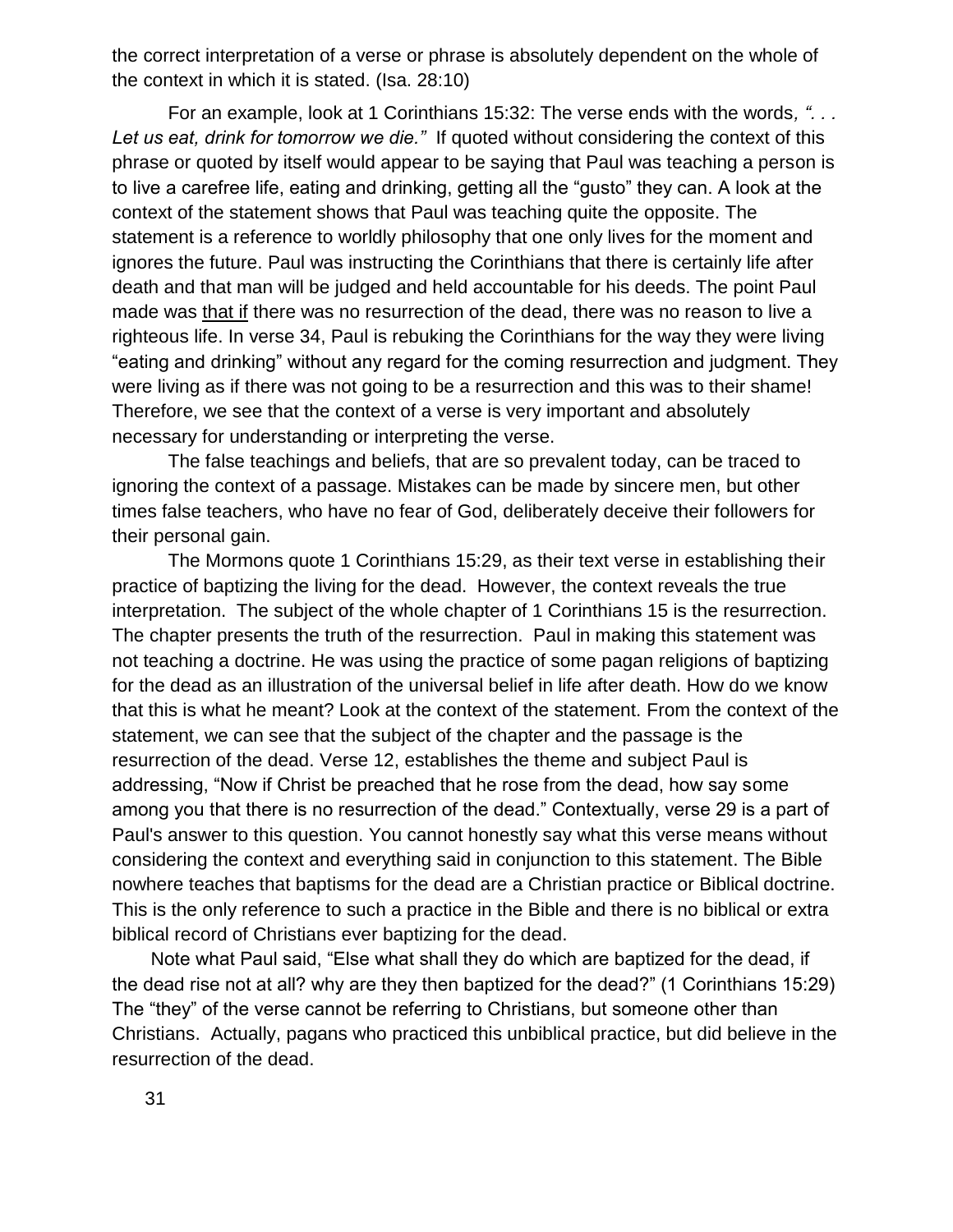1. The following statement illustrates the importance of context in understanding what a statement means or its interpretation:

"If the Egyptians (pagans) did not believe in life after death, why did they go to such great lengths in preparing their dead for the hereafter?"

2. In making this statement, one would not be establishing the validity of their practices in preparing the dead for the afterlife, but merely noting it. The validity of life after death is not being addressed. Their practice of baptizing for the dead showed their belief. There is no hint in the statement that the person condoned the practices of the Egyptians. The point the writer is making is that pagans believed in an afterlife because of how they prepared their dead. Likewise, Paul was not establishing a doctrine or telling the Corinthians to do this. He does not even say that they were doing this. He said the pagans were the ones who baptized for the dead. Nevertheless, he knew they were aware of pagan religions that did baptize for the death. He then referred to something that was known to them and used the practice as an illustration of the universal belief in life after death even among most non-believers. The statement cannot be correctly understood if you do not take into consideration the context in which the statement was made. He absolutely was not teaching that Christians are to be baptized for dead people. Baptism is a ritual in which a believer proclaims his faith in Jesus Christ and is a public declaration of his new birth.

3. Let's look at another example of the importance of the context of a statement in the following:

"Police today arrested, Bill Smith for the murder of his wife Jane Smith. The Police reported that Bill Smith later changed his story. In an earlier statement, Bill claimed that John Doe had murdered Bill's wife. Bill now has made a full confession."

Suppose in reading this statement to you someone would only read the partial statement: "John Doe murdered Bill's wife." This statement by itself would lead you to believe John Doe had murdered his wife. However, if you read the whole paragraph you would see that this was not what the article meant at all.

You can see in this illustration the importance of the context of a statement. Context helps determine what happened, and what is the correct interpretation of the written statement.

4. The established rule is, "<u>A text without a context is only a pretext</u>."<sup>19</sup> The definition of the word "pretext" means a false reason or motive put forth to hide the real one. It is impossible to understand the meaning of any statement without considering its context.

We must consider the following aspects of context in researching a passage.

# **Examining a Passage in the Various Forms of Context**

Context falls into several different relations or frames of reference. There are the Immediate, Broad, Parallel, Historical, Cultural, and Analogical Context

1. The Immediate Context of the verse means the verses just before and after the verse.

32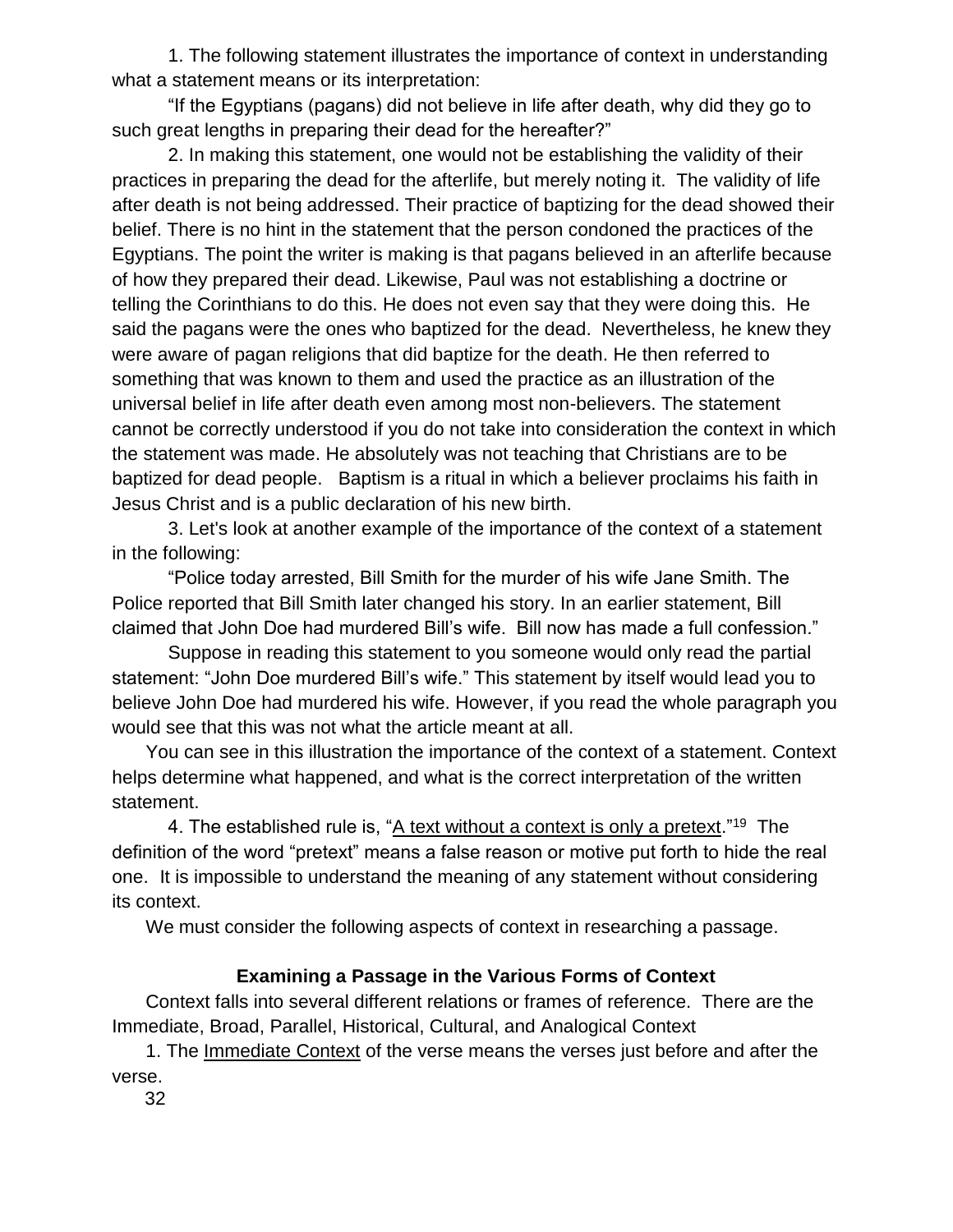2. The Broad Context of a verse addresses the verse's place within the chapter and the entire book.

3. The Parallel Context of the verse refers to other places the word or text is found. It may be in the same book or a different place in Scripture.

4. The Historical Context addresses the time in history the passage is revealing and its culture. The geological and political situation could also reveal a great deal about the interpretation.

5. The Cultural Context considers both the common and unique cultural practices in which the passage was written and to which it applies.

6. The Analogical Context reveals the relationship with the passage and the other teachings of God's word.

## **The Immediate Context**

The Immediate Context of John 3:16 would be then shown in reading from verses 1 to 36. Although the truth of Christ's statement stands by its self, the statements Jesus made before and after verse 16 enrich our understand God's plan of salvation and help us to interpret His statements. In understanding John 3:16 it would be considered that Jesus was talking with Nicodemus, a Pharisee who was seeking to learn who Jesus truly was considering His message and miracles.

In verse 3 the Lord explained to him that he must be born again and to inherit the kingdom of heaven. Nicodemus already thought that being a Jew and religious, he would inherit the kingdom of heaven. Jesus explained, "Verily, verily, I say unto thee, Except a man be born of water and of the Spirit, he cannot enter into the kingdom of God. That which is born of the flesh is flesh; and that which is born of the Spirit is spirit." (John 3:5-6) When Jesus said that God sent His son that "whosoever" believeth in Him should not perish, He was telling Nicodemus two things: One, God's love extended to the whole world and; two, salvation was through belief. In verse 13, Jesus confirmed that He was the Messiah who came down from heaven. Thus, the context explains fully what Jesus meant.

Many want to interpret John 3:5, as referring to baptism, "Jesus answered, Verily, verily, I say unto thee, Except a man be born of water and *of* the Spirit, he cannot enter into the kingdom of God" to baptism. The context corrects that error. Jesus continued and stated "That which is born of the flesh is flesh; and that which is born of the Spirit is spirit." (John 3:6) No one is born of the Spirit by baptism. Many passages clearly teach that works, ritual or anything else does not save, and that salvation by faith in Jesus Christ is God's only plan of salvation. (See Eph. 2:8-9; [Rom.](swordsearcher://bible/Ro3.20) 3:20,[27-28](swordsearcher://bible/Ro3.27-28); [4:2](swordsearcher://bible/Ro4.2); [9:11](swordsearcher://bible/Ro9.11),[16](swordsearcher://bible/Ro9.16); [11:6](swordsearcher://bible/Ro11.6); [1 Cor.](swordsearcher://bible/1Co1.29-31) 1:29-31; [2 Tim.](swordsearcher://bible/2Ti1.9) 1:9; Tit[us 3:3-5](swordsearcher://bible/Tit3.3-5)) Jesus is saying that man is born in the flesh was referring to Nicodemus' Hebrew birth and that it would not save him. He said only spiritual birth, of the Holy Spirit, could save. The context of the verse is clearly teaching that spiritual birth saves, not water baptism.

# **The Broad Context**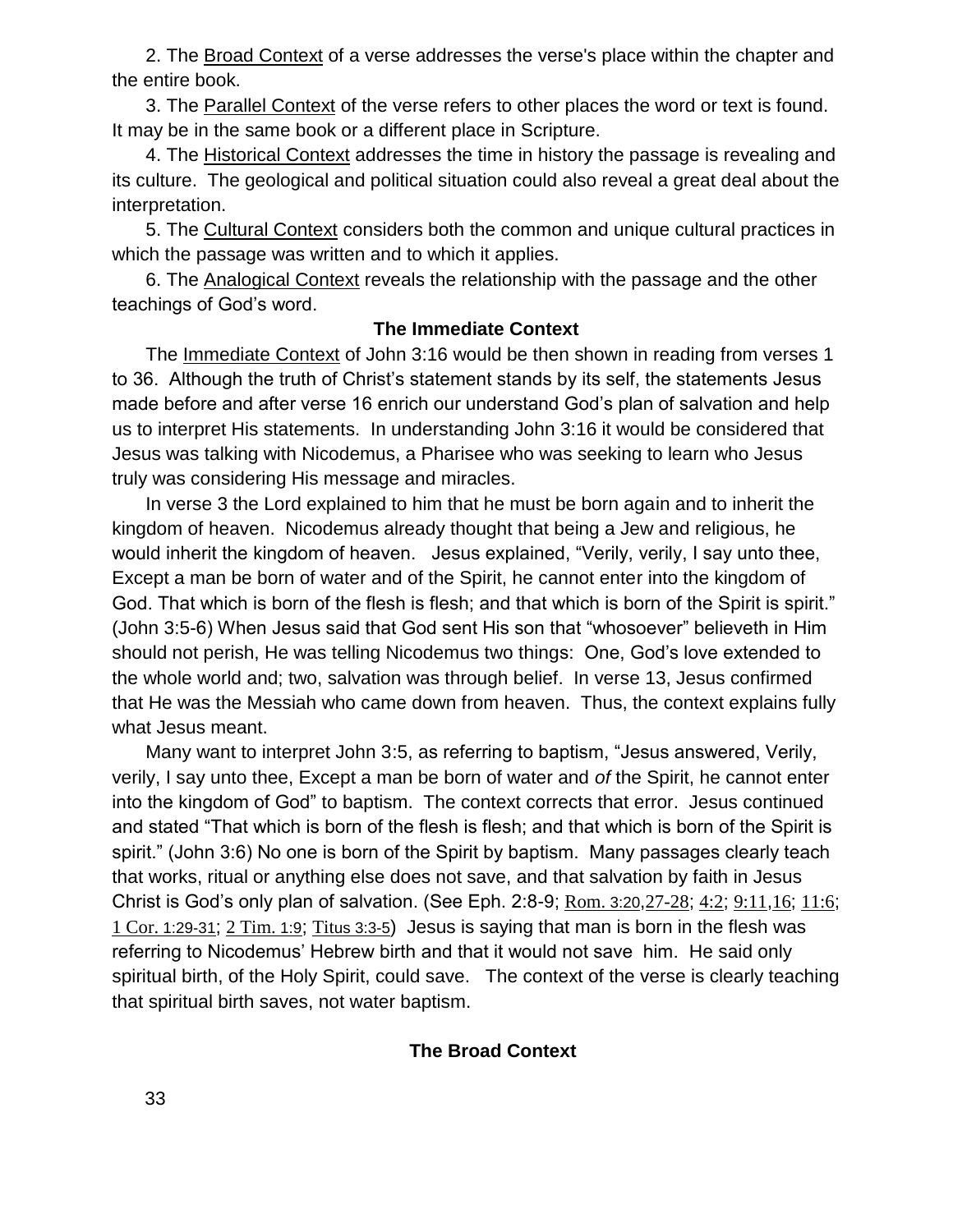The Broad Context establishes the passage's place in the chapter, book, and New Testament. For example the Broach Context of Galatians 1 would include who the Galatians were, why was Paul writing the Epistle to them, and would explain his pointed statement of verses 8-9 stating that if anyone ". . . preach any other gospel unto you than that which we have preached unto you, let him be **accursed**" meaning ". . . devoted for destruction."<sup>20</sup> The context of verses 6-7 explains that the Galatians had abandoned the truth Paul had taught them, and were accepting a different Gospel from the Gospel of Christ. Verse 13 identifies the false teachers as Jews who were teaching Christians were to practice the Mosaic Law. He states his credentials as being a learned and devout Jew who had been saved and was teaching what he received from Christ and not Judaism. The Board Context would consider the whole of Paul's message in this letter.

# **The Parallel Context**

An example of studying a Parallel Context in the Gospels would be accomplished by consulting a "Harmony of the Gospels" to find other Scriptures where the accounts of an event in the life of Christ are found.

Another application of studying the Parallel Context is that if the New Testament quotes an Old Testament passage. Research of the subject of the passage would include its context and interpretation in the Old Testament passages as well. This would add insight into the meaning of both the New Testament and Old Testament passages. It would help you understand why the New Testament writer quoted it and what it means.

For an example in the Synoptic Gospels, you will find three accounts of the Temptation of Christ. (Matt. 4:1-11, Mark 1:12-13, and Luke 4:1-13) Seeking a Parallel Context could give a greater understanding of the event, as one writer may give information another would omit. Further, each of the Gospels was written for a particular audience. Matthew was written to the Jews; Mark to the Romans; and Luke to the Gentiles. Reading and studying each account from these three perspectives would aid one in understanding a single event.

Above we listed a number of references that proclaim that works do not save and that it is faith which is a gift of God that saves. These are parallel references that teach the same truth.

### **The Historical Context**

Seeking the Historical Context would lead to consulting history to find the setting of the statement. The Historical Context can be found from several places. First would be the historical background of the Book that the passage of Scripture is found. Who wrote the passage, when was it written, to whom was it written, and what was it about. A secular account of the history of that period could add a great deal to your understanding of the period. Next, you could consult one or several of Bible studies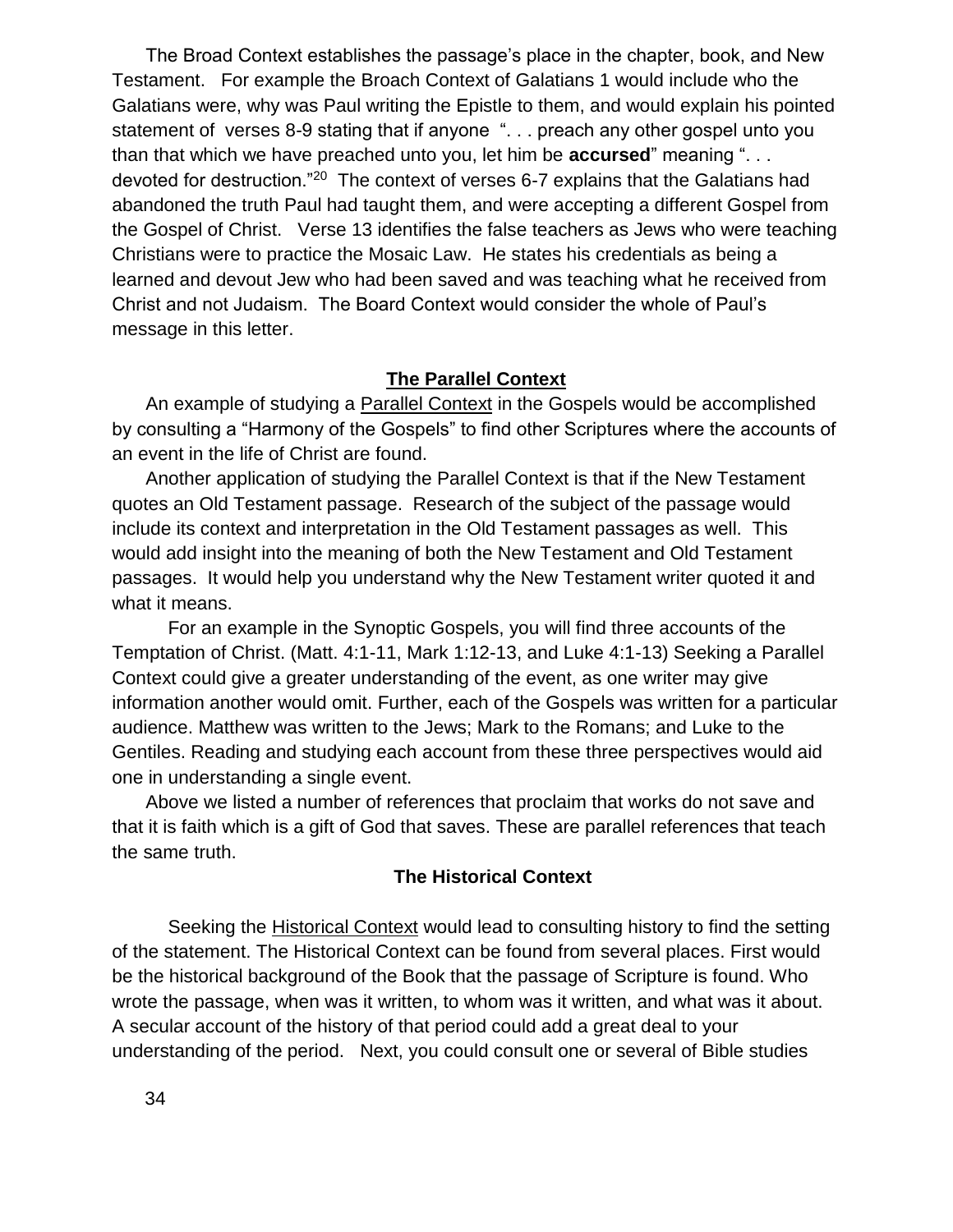helps or reference works. Books on archaeological discoveries made in the Bible lands have shed light on many Biblical events. All these findings together would show the current traditions or political situations of the passage. Language studies will show how a word was used in the past and help reveal what was its original meaning and usage. A Bible dictionary or commentary could also provide information as to the historical context.

In studying the Book of Daniel, it is important to research the history surrounding Daniel's life, Babylon, Persia, and of Israel in captivity. It is greatly revealing to understand Israel's history during the life of Christ and the First Century. Thus, knowing the historical times in the First Century would keep a student from interpreting biblical events and applying Western culture.

### **The Cultural Context**

Each book of the Bible was written within a specific period in history. For example, each of the Epistles in the New Testament was written to a different church in a particular geographical location. Each church was unique due to the culture it existed in. For example, the cultural and historical Context of the Galatians would reveal who the Galatians were and details about their city and country. A good Bible dictionary or handbook would reveal the particularities of the city where the church was located and the cultural influence that location was reflected in that congregation. It would show they were a mixed church of Jews and Gentiles who lived in a Roman colony in Asia Minor. Research would show they were a proud, even boastful, and independent people who, after accepting the Gospel, they changed very quickly to a new form of religion, not from fickleness, but from a certain proneness to a more oriental form of religion with rituals.<sup>21</sup> Judaism provided them rituals that biblical Christianity did not. The Cultural Context would better explain why they were susceptible to abandoning the true Gospel, and accepting a form of Judaism. This information would help a student reach an accurate interpretation of the Book and shed important light on the situation there.

A bible student must research each city, providence, or country to get a greater insight into Paul's Epistles. The subjects Paul addressed in the New Testament are vital to understand his concentrating on various problems in each of these earlier churches. Some of Paul's statements or admonishments were cultural such as requiring women to cover their heads and men to go bareheaded. (See 1 Cor. 11:6-7) Understanding the culture of his day shows us that the practice is not applicable today and modern Christians live in a different culture.

### **The Analogical Context**

The Analogical Context is vital to arriving at the proper interpretation of a passage of Scripture. An analogy in scripture is a comparison between passages in the Bible, which address the same or a similar subject often from a different perspective. It is similar to the parallel context. The purpose is to seek an explanation or clarification, or continuity of the subject.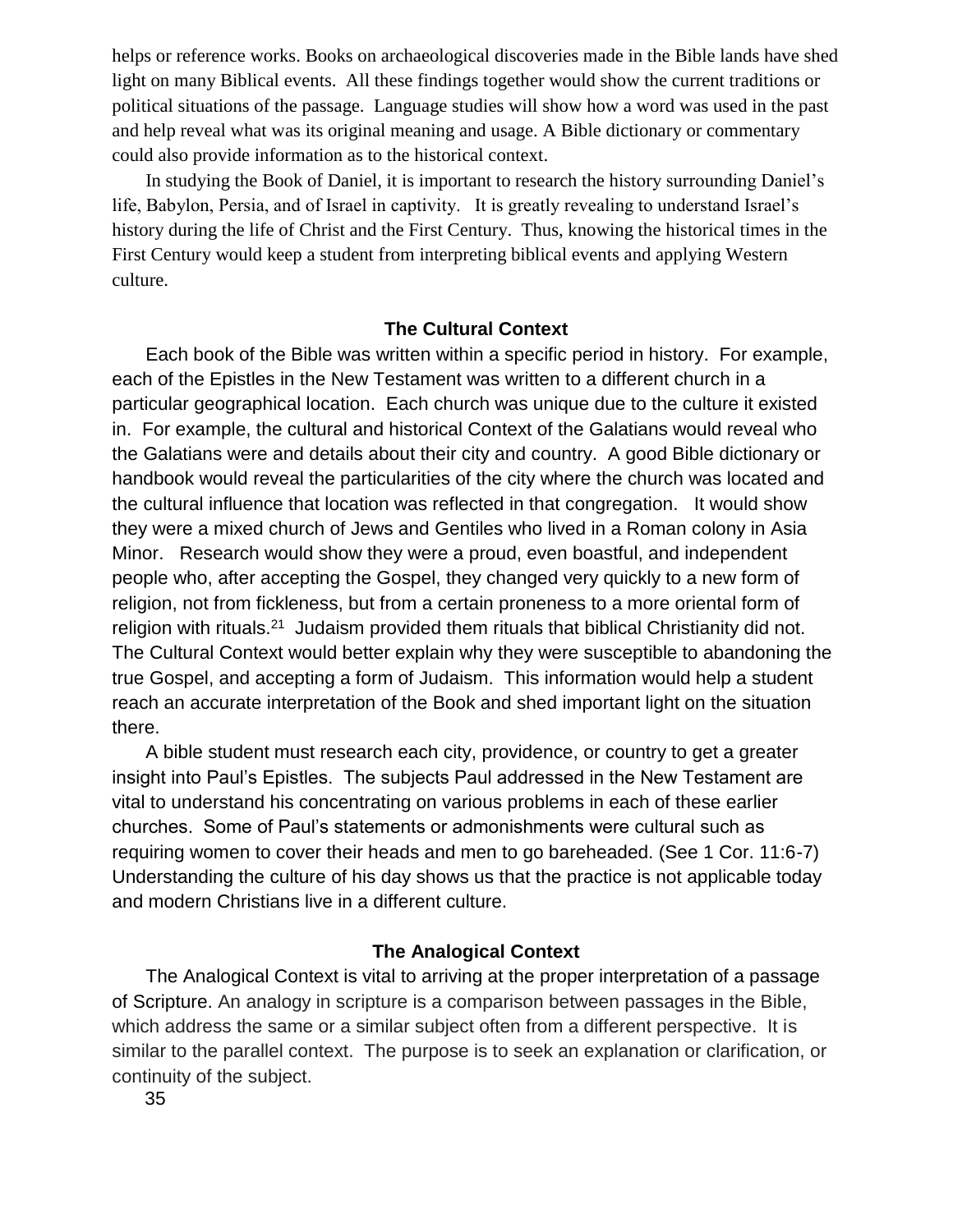The analogy of a passage of Scripture deals with its resemblance or similarity with the rest of the Bible. This is discussed in detail in the next section. Briefly, it means that Scripture does not contradict itself. If the passage you read seems to contradict some other Scripture, then you must study further to understand the passage to be able to resolve the seeming conflict. Further, if one arrives at an interpretation which is in conflict with other scriptures the interpretation is false. God's word the Bible is truth and truth does not contradict itself. All of the scriptures are truth without error.

An example of the analogy clarifying a passage of scripture is Matthew 13:13, "And ye shall be hated of all *men* for my name's sake: but he that shall endure unto the end, the same shall be saved." (Mark 13:13) Some mistakenly state this verse teaches a works salvation in that a believer must "endure to the end" in order to be saved. The context of Jesus' statement is at the end the seven-year Tribulation and Christ's Second Coming. Those Jesus is addressing, are those believers who somehow remain alive until His return at the end of the seven years during this catastrophic period when God is judging the earth. Note Mathew 13:20, "And except that the Lord had shortened those days, no flesh should be saved: but for the elect's sake, whom he hath chosen, he hath shortened the days." (Mark 13:20) The scriptures do not teach that believers must "endure to the end" to be saved. Considering 1 Peter 1:5 that states," Who are kept by the power of God through faith unto salvation ready to be revealed in the last time." (1 Peter 1:5) A believer receives eternal life when he believers in Jesus Christ and cannot lose his salvation. The false idea is that Jesus made the down payment or our salvation, but we must keep up the payments (good works) until we die to be saved. This an many other passages of God's word teaches us that "once saved, always saved."

## **The Error of Ignoring Sound Principles of Interpretation**

For example, the great error today of the Pentecostal and Charismatic movements of today is that they ignore the context of what the New Testament says about speaking in unlearned languages (tongues). They fail to see the historical setting of Acts 2 and what God truly did on that day. They also ignore 1 Corinthians 13:8-10, which emphatically states that when the Bible was complete "tongues "would cease and therefore ignore the broad context of this early church sign gift and other passages that show the error in modern "tongues."

The Pre-wrath Rapture proponents, Reformers, cults, and the Amillennialists ignore the dispensational truths concerning God's plan for the Jews and mix up promises and prophecies concerning Israel with God' plan for the institution of the local church. The result of such careless hermeneutics has produced untold confusion and division. Those with unsound principles of interpretation are insubstantial and immature.

The sincere seeker of God's truth must be diligent in his studies. It is truly sinful to refuse to study and to apply God's rules of interpretation. To incorrectly interpret a passage of Scripture is to add or subtract from God's word and is condemned by God. Jesus Christ is the "*Logos*" meaning "the word of God. You cannot separate Christ from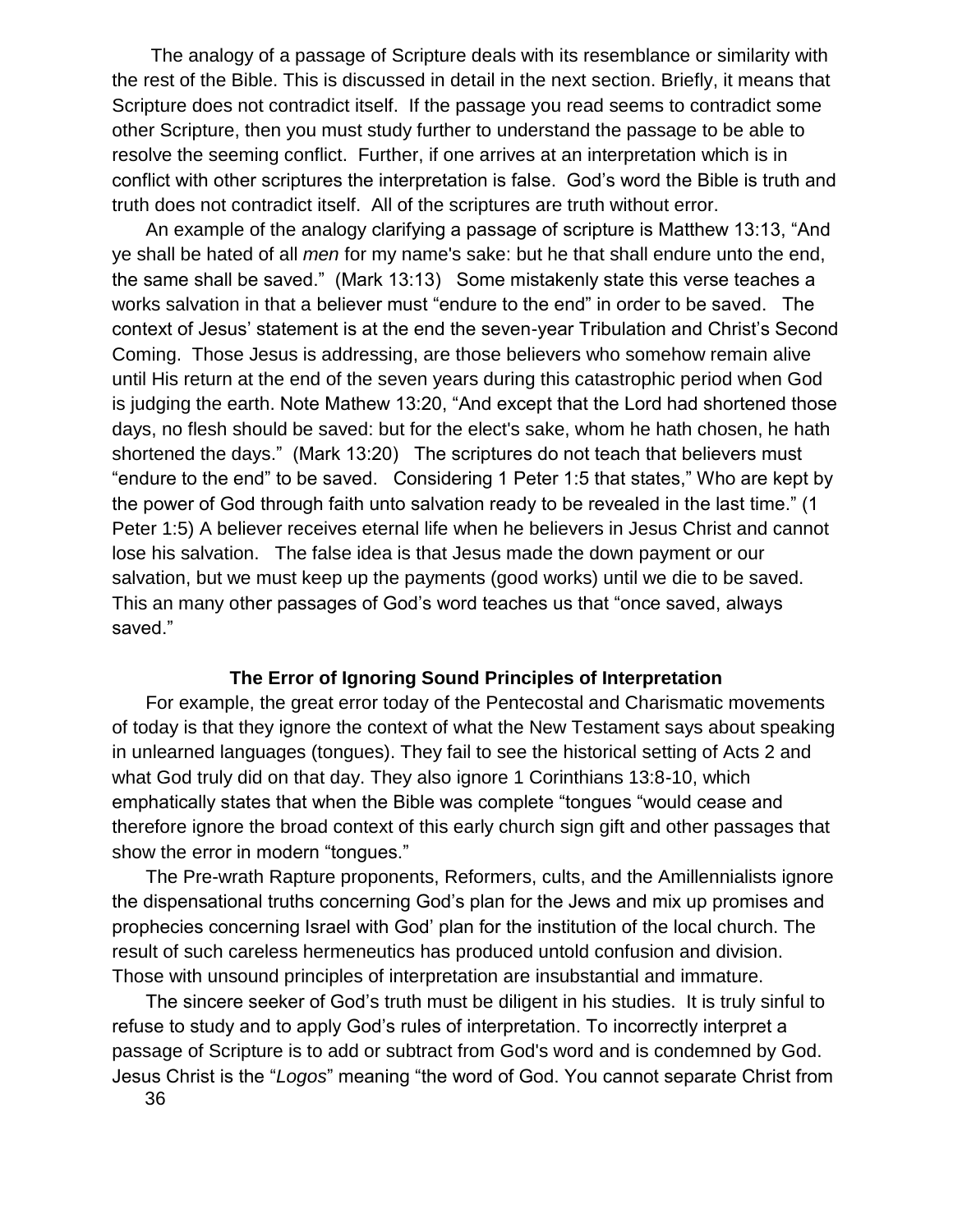the Word as they are One and the same. Jesus Christ as John 1:1 says is the Word. To tamper with or misuse the Word of God is to defame Christ Himself and instead of teachings God's truth, present lies as being the truth. That is a serious error and thus it is vital and absolutely necessary to know what God actually meant by what He said. The task of hermeneutics is to arrive correctly at presenting an accurate interpretation of what God said. How easily those who do not read, studying God's word can be misled.

Every Scripture is interconnected to all other Scriptures. You cannot take a verse or passage out of its context, away from the other Scriptures and interpret it correctly. This leads us to the next principle of interpretation.

## **INTERPRET BY THE ANALOGY OF THE FAITH**

The Bible does not contradict itself and God did not make the Bible to be contradictory. If a passage of Scripture seems to contradict some other scripture, the problem is not with the Bible, but with the interpreter.

Some may object to the premise that the Bible does not contradict itself. However, at the heart of understanding the Bible is understanding of two truths. One infallible truth is that God is Omniscience and knows all things. He cannot contradict Himself, because it is not in His nature to do so. God cannot lie and if even one scripture conflicted or made a paradoxical statement, then one of the statements would be false and thus a lie. God cannot lie as God is without question Truth.

The Bible claims to be the Very Word of God! To attack and discredit the Bible is to attack and discredit God. God is totally capable of giving us this revelation accurately and did so when He inspired each word, paragraph, chapter, and book of the Bible. God's truth certainly does not rest on a fallible man. God gave us His method of interpretation in letting Him interpret His word.

#### **Inspiration and Interpretation**

The term "inspiration" is the theological term that expresses the truth that the Bible given by God is His every word without error. Let us go over this again. To understand inspiration, we must look at two classic Scripture verses:

The first passage is 2 Tim. 3:16-17 "All scripture is given by inspiration of God, and is profitable for doctrine, for reproof, for correction, for instruction in righteousness: That the man of God may be perfect, throughly furnished unto all good works." (2 Timothy 3:16-17)

The word "inspiration" is literally interpreted "God-breathed." The Greek word is "*theopneutos*", which means "*theo*" = God, and "*pneutos*" = breathed. The Hebrew word is "*nehemiah*" and is used only once in the Old Testament in Job 32:8. The verse is saying God breathed on the writers of the Bible and they wrote His Very Word. In other words, God superintended the writing of the Bible so that the author was God Himself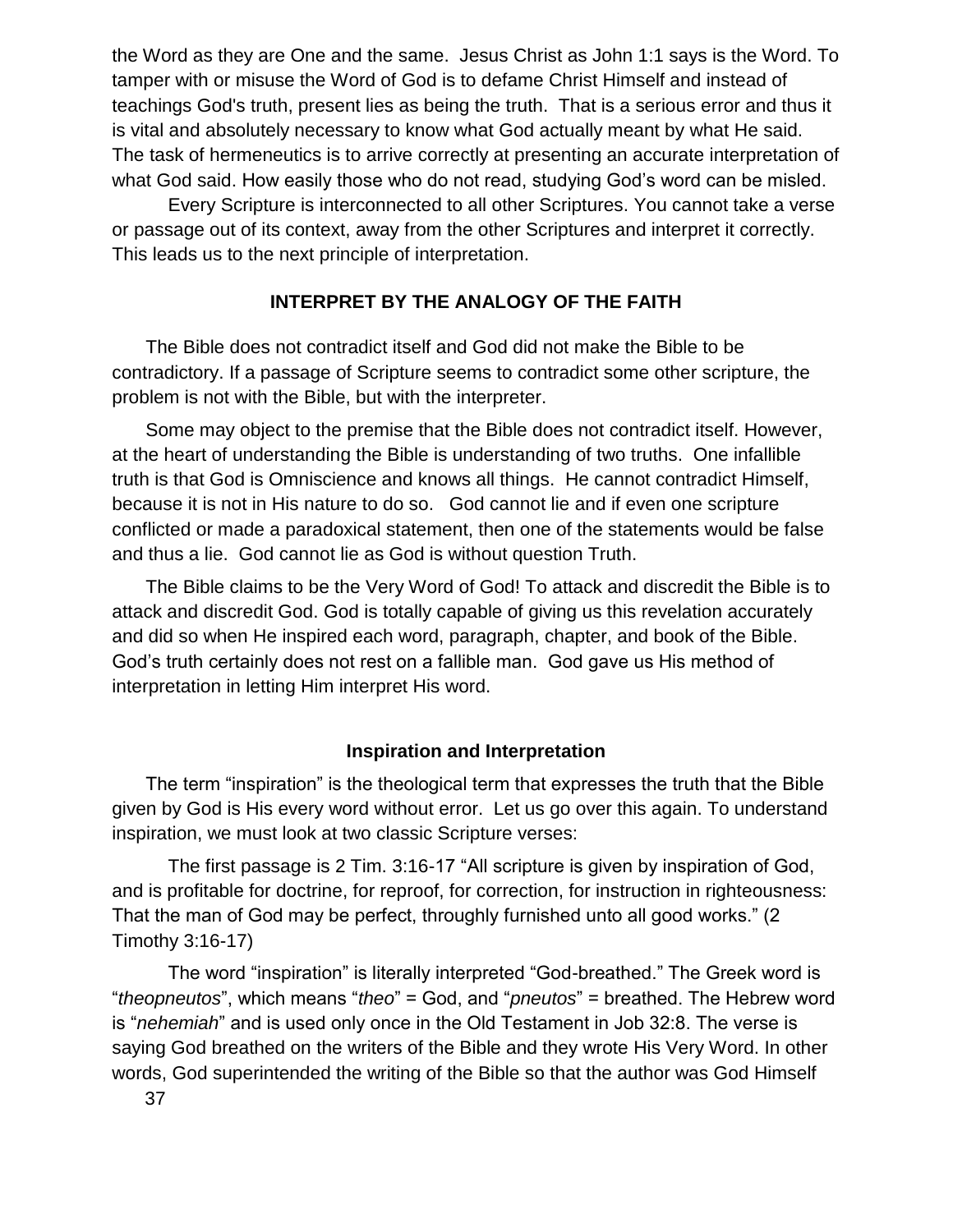and the writer wrote exactly word for word what God intended. God used these men to pen the Bible, but what they wrote did not come from themselves and relying on their intelligence, wisdom, or insight.

The next passage is 2 Peter 1:21, "For prophecy came not in old times by the will of man but holy men of God spoke as they were moved by the Holy Spirit."

Literally, the verse is confirming 2 Timothy 3:16-17, that inspiration is the process by which the Holy Spirit supernaturally moved on the writers of Scripture and what they wrote was not their words, but the very word of God. God superintended each and every word of Scripture and they accurately reflect what He intended to say. Hebrews 1:1 says, "God, who at sundry times and in divers manners spoke in time past unto our fathers." Therefore, God has at different times in the past, and in many ways has spoken through men to reveal Himself to mankind. Paul and Peter state that what these men wrote was God's word.

Examples of how God spoke to man or revealed Himself and His will. Hosea 12:10 "I have also spoken by the prophets, and have multiplied visions, and used similitudes, by the ministry of the prophets." A literal translation of the verse says, "I spoke to the prophets, gave them many visions."

1. God spoke by angels to Abraham and Lot in Genesis 18-19. To Daniel, in Dan. 10:10-21.

2. In visions as Isaiah 1:1; Ezekiel 1:1; 8:3, 11:24, 43:3; Daniel 7:1, 8:1, 10:1 reveal.

3. By miracles. Exodus 3:2, Moses and the burning bush. Judges 6:37-39, Gideon's wool fleece.

4. By voice directly. Exodus 19, to Moses, I Samuel 3, to young Samuel.

5. Through an inner voice. Jer. 46:1-6. By casting lots. Jonah 1:7, Prov. 16:33.

David said, "The spirit of the Lord spake by me and his word was in my tongue" (2 Sam. 23:2). God used men to speak to other men. When the prophets spoke what God had revealed to them, they used phrases such as "*thus saith the Lord*", or "the Word of God came to me saying." They made it clear that what they were saying was from God.

To look at the matter in a practical way, what was happening was that as the writer sat down and wrote, God directed what they wrote. In 2 Peter 1:21, the words "moved on him" (*phero*) means "to bear, or carry, in 2 Peter 1:21, signifying that they were "borne along," or impelled by the Holy Spirit's power, not acting according to their wills, or simply expressing their own thoughts, but expressing the mind of God in words provided and ministered by Him."<sup>22</sup> Their wills were only involved in that they were willing instruments of God's will. As writers wrote, the Spirit guided their thoughts so that what they produced was from God without error or omission. It was, literally, exactly, word for word, what God wanted written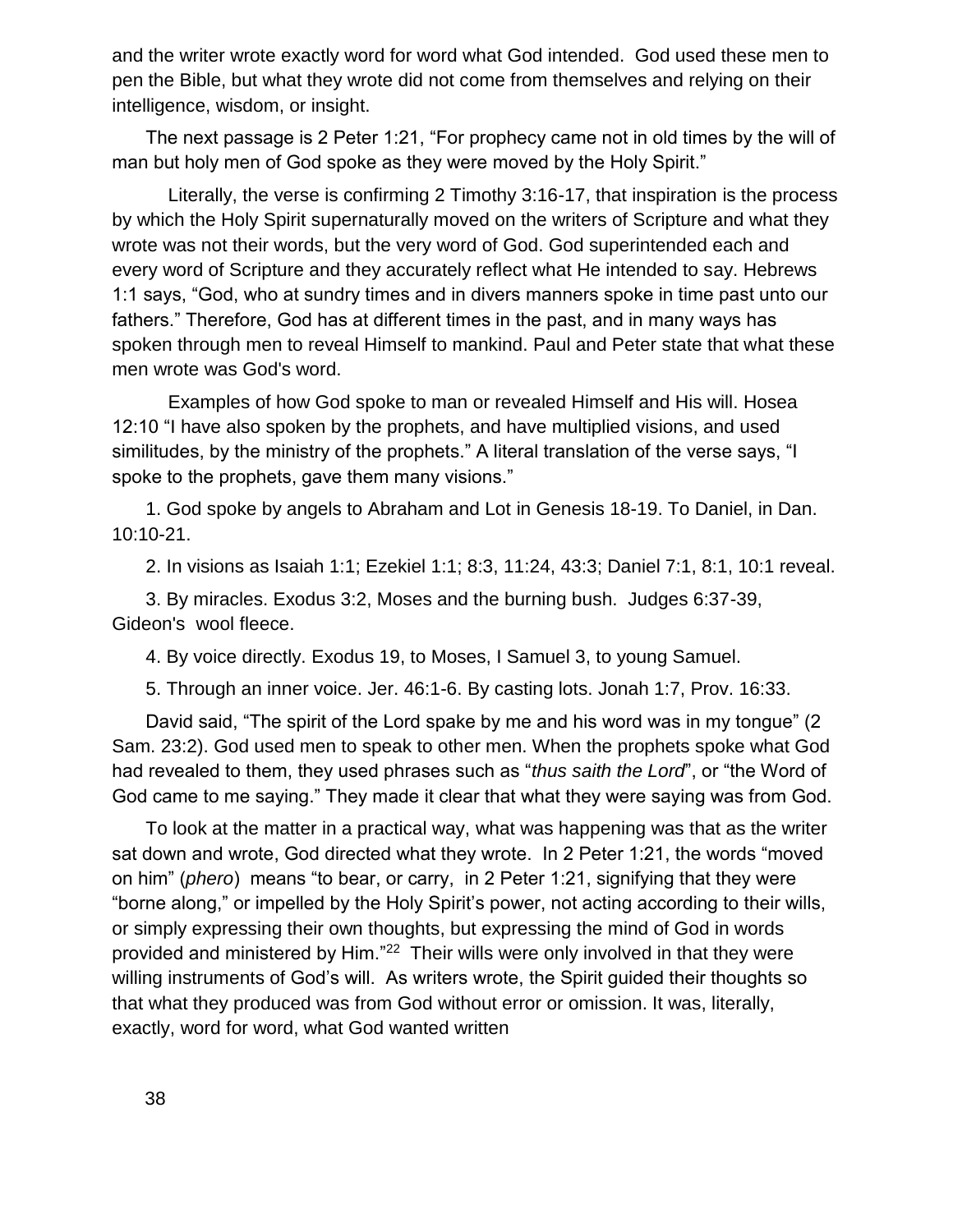In theological terms, the doctrine that God wrote the Scriptures and that every word of Scripture is inspired of God is called, "verbal plenary inspiration." This is the view of Scripture that the Bible itself teaches.

1. Definitions of the words are: VERBAL = "WORDS" and PLENARY = "FULL." It means that God-breathed the very word of God in full expression of His thoughts in what the writer of Scripture wrote. This means that every word that was written was the mind of God without error. In other words, although the Bible was penned by men, it was really God who is the author.

2. God guided them in the choice of every word and expression. This does not mean God did not allow for personality and cultural background of the writer to be used in expressing God's Words. God allowed the writers to express His thoughts in their own way. The books of the Bible show distinct characteristics of the men God used to pen the documents. For example, the writing of Paul shows a particular writing style that was different from the other writers.

3. This is why we must conclude the Bible is without error or contradiction. God wrote His word and preserves it, and not man. It is the product of God, and His very Word to man. It then is without error or contradiction.

4. When there seems to be an error or contradiction, the problem is in the interpretation of the verse or passage not the Scriptures. If your passage appears to be a contradiction, then your course of action is to continue studying until you arrive at the correct interpretation that will not be in conflict with other scripture. Often, arriving at the correct interpretation of a passage of Scripture will take a great deal of study.

# Applying the Principles of Biblical Interpretation.

Let us look at one "so called" problem passage. 1 Peter 3:19 says, "By which also "He" (referring to Christ) went and preached unto the spirits in prison." At first, reading the verse appears to say that Christ after His crucifixion went into Hell and preached salvation to the lost pre-flood peoples giving them a second chance for salvation.

This presents the interpreter of Scripture with a serious problem because other Scriptures clearly state man does not have a second chance to be saved. After death comes a man's judgment.

Job 21:30, states the "The wicked is "reserved" to the day of destruction." Hebrews 9:27 explains that "It is appointed unto men once to die, but after this the judgment." In Luke 16:22, the rich man in Hell, begs for mercy, but was denied even a drop of water.

If you consider these verses in the analogy of the faith, saying that this verse teaches that Jesus gave those who lived before the flood a second chance is a contradiction of other Scriptures. This alerts you to the problem! In considering, what the verse means you must consider the analogy of the faith. In other words, does this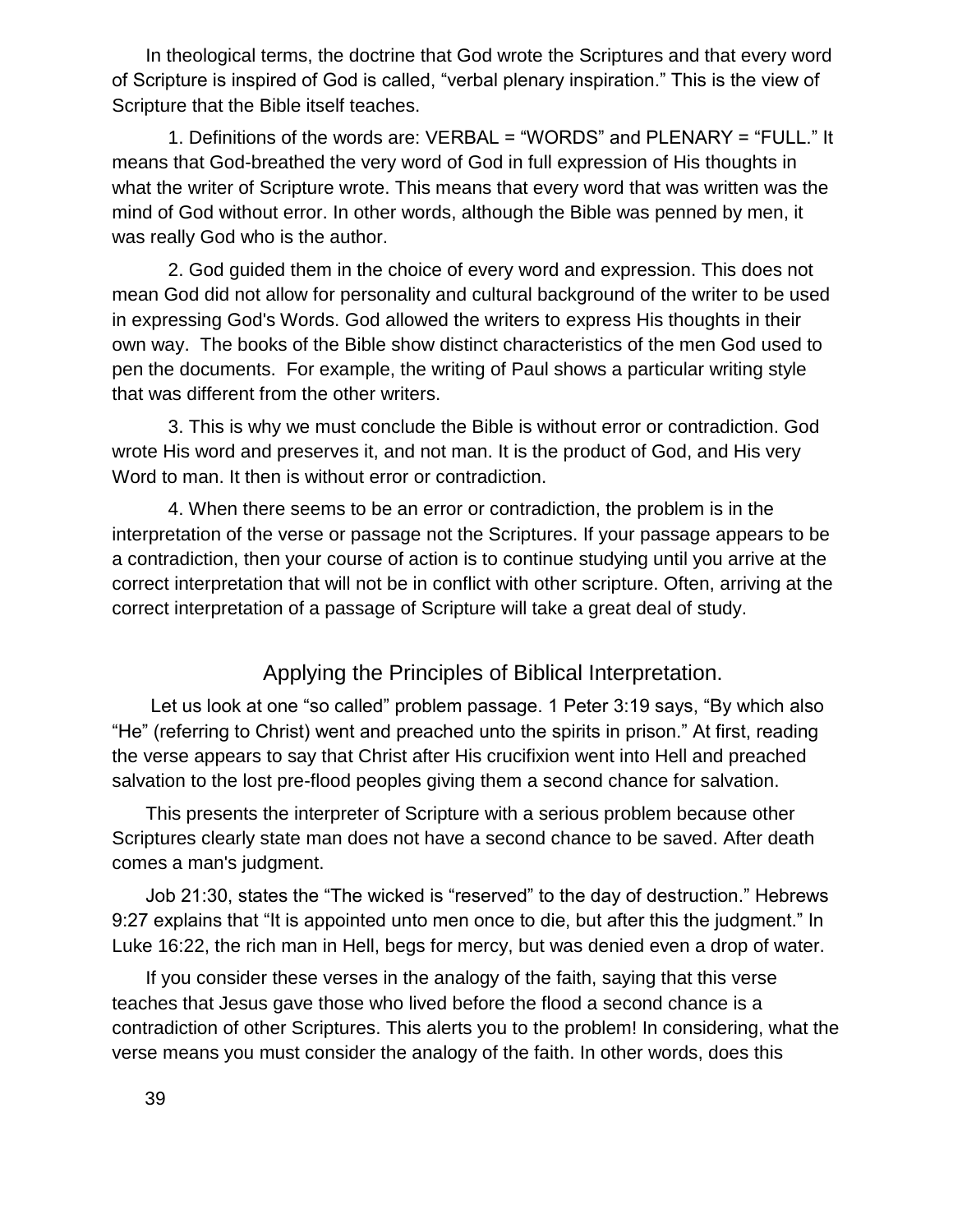interpretation contradict other Scripture? Clearly, concluding that the antediluvian (prediluvian) were given a second chance for salvation is a contradiction, so you would be alerted to look for another correct meaning.

The next step to resolve the problem would be to take into consideration the other principles of interpretation. Using these principles, you attempt to arrive at an interpretation that is not contradictory. The principle of interpreting within a verse's context would lead to you to read the verses before and after this one. The context of the verse would show you that Peter is writing about Christ's suffering and death for the sins of the world. This is the subject of these verses. (See verse 18) Verse 20, gives us the time of the preaching to the pre-flood people. It says, "When once the long-suffering of God, waited in the days of Noah." Therefore, the verse tells us this preaching was done in the days of Noah, not at the death of the Lord Jesus.

From the passage, the explanation becomes clear. The pre-flood people were offered salvation, by Noah, who preached to them before the flood. The principle, that we are to make Christ central to the Scriptures, points us to understand Christ made possible the salvation that God offered to the pre-flood people. Noah, in preaching salvation was preaching Christ! The "spirits" or the pre-Flood people who rejected Noah's warning and offer of redemption are in "prison" (Hades) awaiting the judgment of Revelation 20:11-15. This interpretation does not violate any doctrine of Scripture and is not contradictory. It then is the best and correct interpretation. You see then that we are letting the Scriptures interpret the Scriptures.

The rule is a simple one: In interpreting, the Scriptures you must always consider the fact that the Bible does not contradict itself. If a proposed interpretation conflicts with other Scripture, then your interpretation is not correct. You then must continue your study and arrive at an interpretation that is not contradictory and in line with the rest of scripture.

### **RECOGNIZE THE PROGRESS OF REVELATION.**

In the proper interpretation of Scripture, it must be understood that God gave His revelation, the Bible, to man over many centuries. This is the doctrine of "Progressive Revelation." For an example, when God gave the first prophecy of the coming of Christ, He revealed very few of the details. God only revealed that, "I will put enmity between thy seed and her seed it shall bruise thy head, and thou shalt bruise his heel." (Genesis 3:15) All Adam and Eve knew was that God was promising them a Redeemer, who would overcome Satan and bring an end to the curse caused by their sin. God, then progressively revealed His Plan of Salvation over the whole period of the Old Testament. Over time, as God worked with man, He revealed more about the Messiah and gave more details. Those before Abraham knew nothing of God's plan to make of the Patriarch a great nation from whom the Messiah would come. Abraham only knew God's Messianic promise to: "And I will make of thee a great nation, and I will bless thee, and make thy name great; and thou shalt be a blessing: And I will bless them that bless thee, and curse him that curseth thee: and in thee shall all families of the earth be blessed." (Genesis 12:2-3) He knew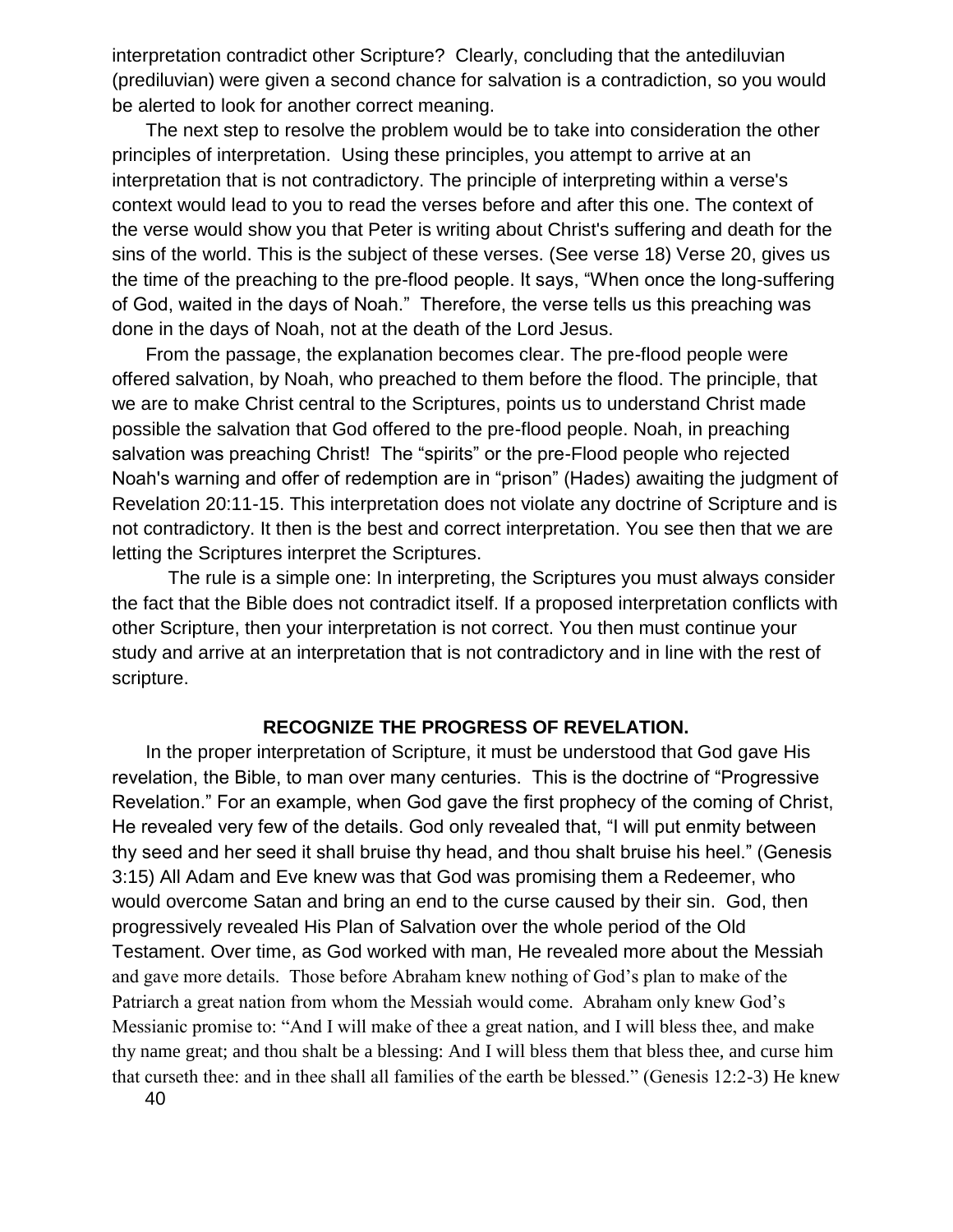nothing about how God would use his son's Isaac and Jacob (Israel) nor of Moses and the Law. God progressively revealed and brought these things into existence over hundreds of years. David knew of the coming of the Messiah, but did not know His name. To David and Isaiah, God revealed the Messiah would suffer for man's sins. (Psa. 22, Isa. 53) Four hundred years before Christ's coming, the Old Testament was completed and God had revealed, the Savior's name (Immanuel), place of birth, that He would be from the tribe of Judah, year of birth, that His death would atone for sins, the virgin birth and a total of over 300 prophecies concerning Christ's coming.

Consider that Abraham, the Father of the Nation of Israel, died having never heard of the nation Israel or the Law. When Israel became a nation and needed laws to govern them, over four hundred years later, God used Moses and gave him the Law at Mt. Sinai for Israel. The Law given was the "Constitution" of the Nation of Israel. It sets forth principles and specific instructions as to what was right and wrong in all spiritual and civil matters. It sets penalties for crimes against God and individual Israelites. God made them special ordinances such as the Sabbath, circumcision, the Temple, and a host of other things uniquely to Israel. The Mosaic Law addressed everything from cleanliness to relations with other nations. God had not earlier revealed these things. No one from Adam to Moses knew of God's specific Laws. They knew God had promised a Messiah and in faith, they accepted the revelation the Lord had given them up to that time.

We live now in the Dispensation popularly called the Age of Grace (Eph. 3:2). The author likes to call this the Age of Principles. Christians are not under the Old Testament law. (Rom. 6:14) Christians live by a higher rule, that being the principles of God. We have the liberty to obey God out of love and are not under a national civil law to obey God as was the Hebrews, where violations brought punishment. The law defined right, wrong, and commanded men to do what is right. However, you do not have to command people to do right when they believe God and that is what they want to do. When God gave commandments, they were given to define correct actions.

When the Old Testament Laws were broken by the Israelites, the priests administered justice. In the Age of Principles, every believer is indwelt by the Spirit of God who brings conviction. We have the Word of God to instruct us in righteousness. When we sin, the Holy Spirit convicts us and God chastens each believer who refuses to repent or wills to remain in sin. (Heb. 12:6-11) No civil authority or church has that right or authority in this age to exact punishment in our age. Our civil government does not punish us when we disobey God's commandments and churches have no authority to administer civil laws.

The canon of Scripture was completed, about 90 to 95 A.D., when John wrote the Book of Revelation. God had completely revealed all that man needed to know about God, to be saved, and live for God. The word "canon" means "rule or measuring stick." Thus, the canon is the list of the inspired books of the Bible. God affirmed the inspiration of His word saying, "All scripture is given by inspiration of God, and is profitable for doctrine, for reproof, for correction, for instruction in righteousness: That the man of God may be perfect, throughly furnished unto all good works." (2 Timothy 3:16-17)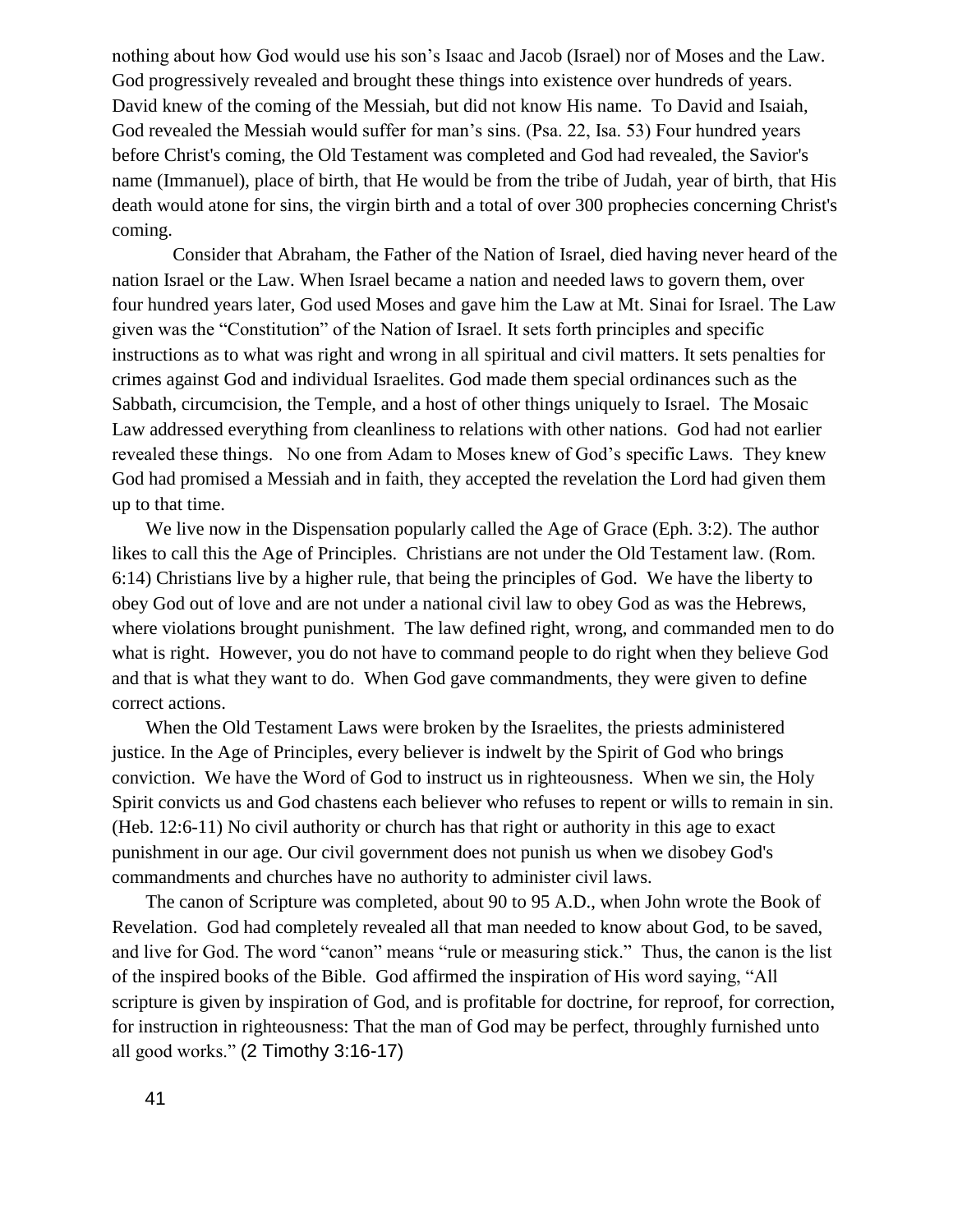Another important principle to understand is that when God revealed a principle in the Old Testament, it was eternal and never was invalidated or changed by later revelation. God stated in Revelation 22:18-19, that no man should ever add to or subtract from the Scriptures. Take for example the Law given at Mt. Sinai. Today Christians do not live by the letter of the law, but the principles on which the laws were based are eternally valid. Even though Christians are not literally under the Law, the principles of the Law given at Mt. Sinai is still valid today.

"Concerning thy testimonies, I have known of old that thou hast founded them for ever." *(Psalms 119:152)*

*"*Thy word is true from the beginning: and every one of thy righteous judgments endureth for ever." (Psalms 119:160*)*

"For verily I say unto you, Till heaven and earth pass, one jot or one tittle shall in no wise pass from the law, till all be fulfilled." (Matthew 5:18)

"Heaven and earth shall pass away, but my words shall not pass away." (Matthew 24:35)

"But the word of the Lord endureth for ever. And this is the word which by the gospel is preached unto you." (1 Peter 1:25)

It is important to understand the Bible's principles do not change in time because God does not change. God is immutable, meaning unchanging. The scriptures state "For I am the LORD, I change not; therefore ye sons of Jacob are not consumed." (Malachi 3:6) Other passages that teach this truth about God are Numbers 23:19; 1 Samuel 15:29; Isaiah 46:9-11; Ezekiel 24:14; James 1:17. Also:

"The counsel of the LORD standeth for ever, the thoughts of his heart to all generations." (Psalms 33:11)

"Blessed be the LORD God of Israel from everlasting, and to everlasting. Amen, and Amen." (Psalms 41:13)

"Before the mountains were brought forth, or ever thou hadst formed the earth and the world, even from everlasting to everlasting, thou art God." (Psalms 90:2)

"Thou turnest man to destruction; and sayest, Return, ye children of men." (Psalms 90:3)

"For a thousand years in thy sight are but as yesterday when it is past, and as a watch in the night." (Psalms 90:4)

This passage further explains that God's revelation to man was completed with the Book of Revelation and He has inspired no further scriptures. He has given man all He intended to reveal to us and it is sufficient. We do not need further revelation.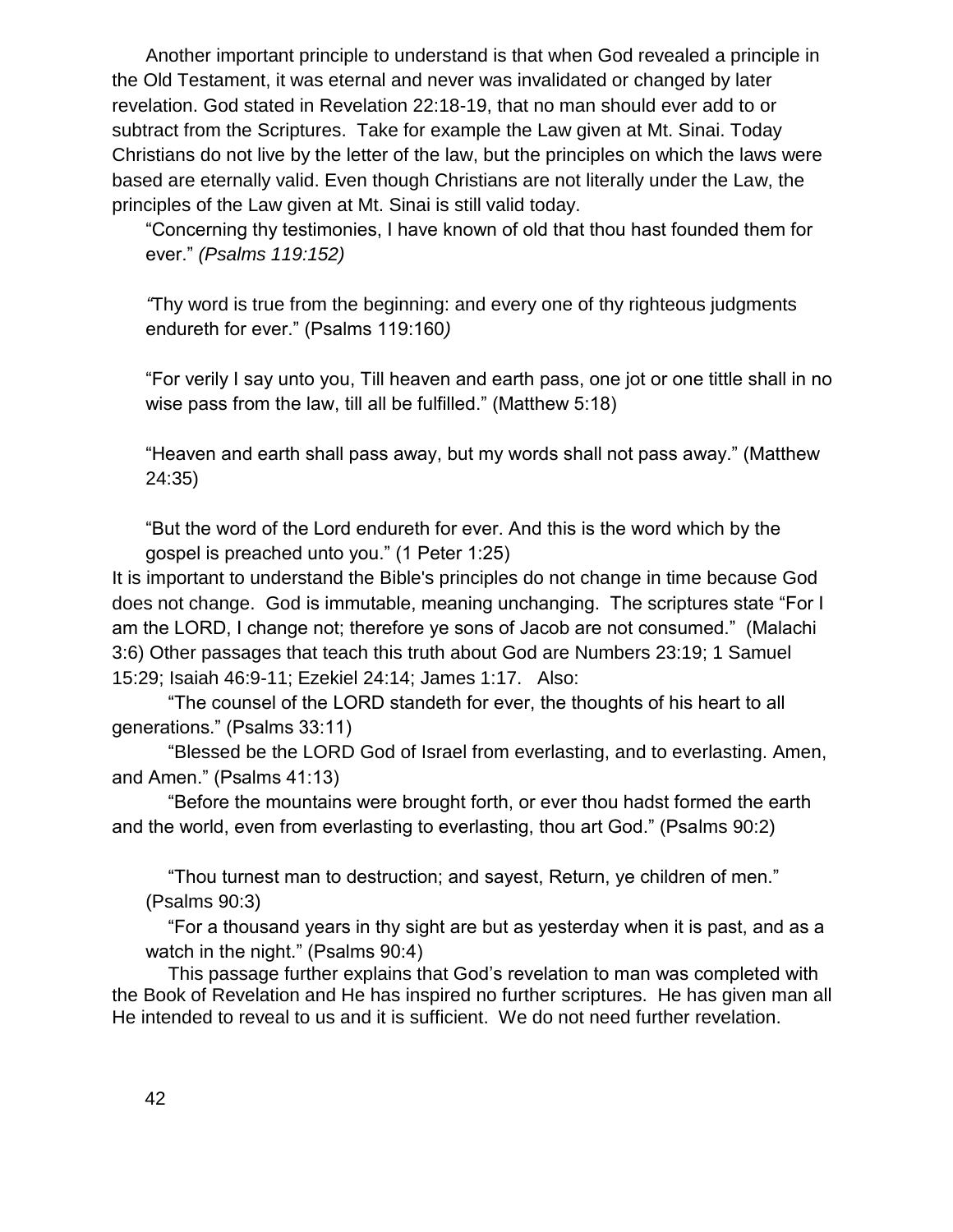Customs, culture, political situations may change and this in turn may change the way the principle is applied. However, the principle itself does not change, nor the interpretation. The Law says we are to "*have no other God before thee*." (Deut. 5:7) That is as true now as it was then.

For an example, in Deut. 7:1f, God instructs Israel to be separated from the wicked peoples of Canaan. In 2 Corinthians 6:14, the same principle is being applied to the Christians being unequally yoked with unbelievers. The Bible says to Church Age believers, "Be ye not unequally yoked together with unbelievers: for what fellowship hath righteousness with unrighteousness? and what communion hath light with darkness? And what concord hath Christ with Belial? or what part hath he that believeth with an infidel?" (2 Corinthians 6:14-15) In both passages, God is teaching us the Doctrine of Separation. Time changed the people involved, the manner of separation, and a host of other details, yet, it is the same principle is applied in both the Old and New Testaments. The principle is clear that a passage of Scripture can only have one meaning or interpretation, but in different circumstances can have different applications.

When interpreting God's word, we must understand that God revealed His word over a long period of time, but what He revealed was absolutely consistent with what He had previously or later revealed. The interpretation of a passage to be accurate must consider when the scripture was penned and what God was revealing at that time.

## **GRANT ONE INTERPRETATION TO EACH PASSAGE.**

When the words of Scripture were penned, they had only one meaning. We should search for that one meaning. To accept multiple interpretations for one scripture passage causes confusion and is inaccurate. Scripture itself does not allow for multiple interpretations of a verse. Note that we are talking about the interpretation of a passage and not about the application. A passage can have several applications, however in its historical, cultural, and grammatical setting; it can have only one interpretation or meaning.

God promised the Nation of Israel would inherit the area of land from river in Egypt (referring to the Nile) in the south, to the Euphrates River in the north. (Genesis 15:18) It is incorrect to interpret this verse in any other way, but to say God literally promised this land to Abraham's descendants. It does not mean God made these promises to churches or anyone else and it applies only to Israel. The Euphrates River does not mean the Persian Gulf or any other body of water, nor does it have a mystical meaning. It has only one meaning and that meaning must govern the interpretation of a verse or passage. In other words, Israel will inherit and live in that specific geographical land exactly as God promised them.

This rule of granting only one interpretation of a passage is violated often in the study of the parables. A parable is a simile and metaphor, which was used by Christ to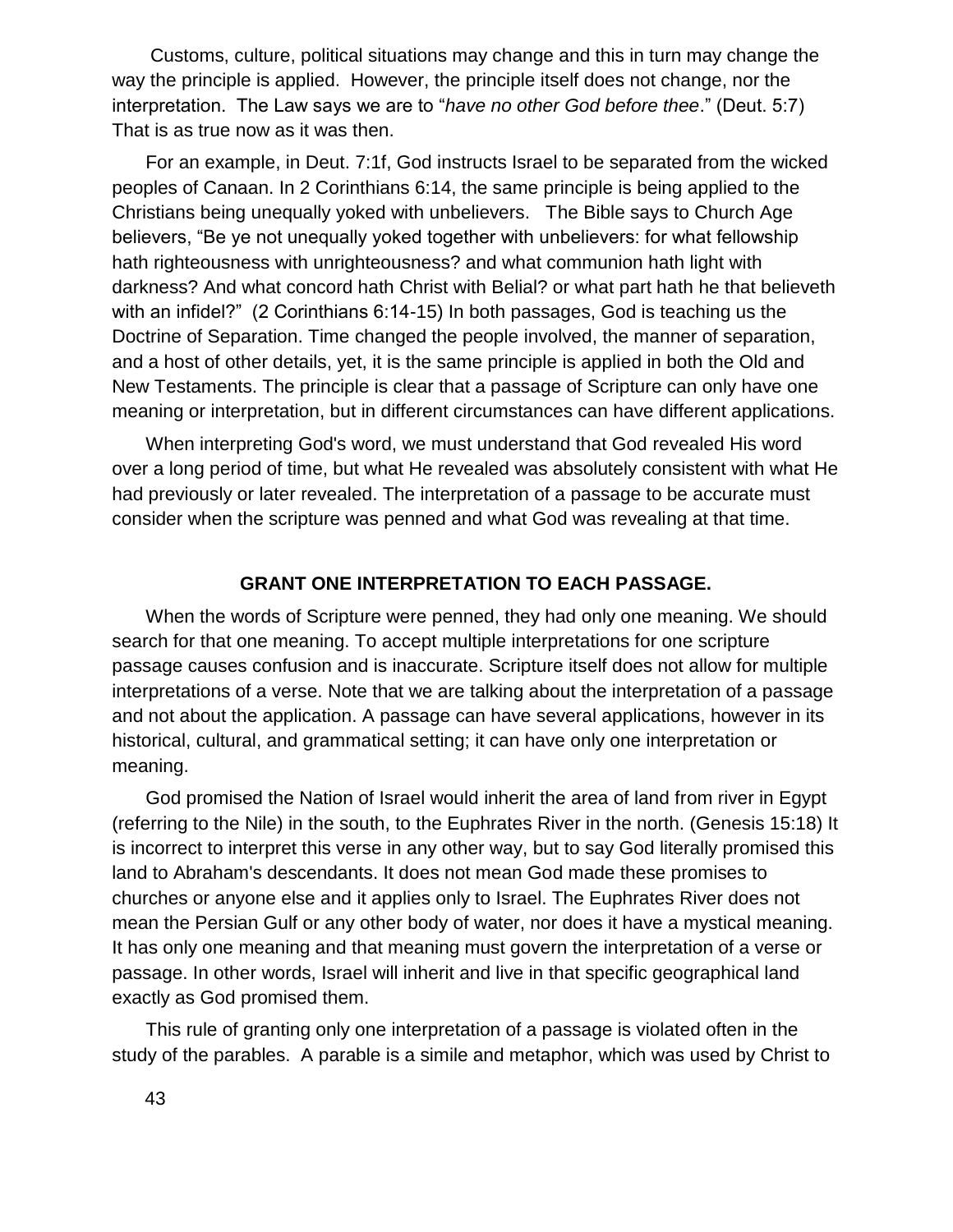illustrate a particular point or truth in a discourse. Jesus used sixty parables in His preaching to illustrate the principles he was teaching.

A good example of the improper interpretation of a parable is the allegorical interpretation of Augustine (355-430 AD) of the parable of the Good Samaritan. Augustine said the man who was attacked stands for Adam; Jerusalem, the heavenly city from which he has fallen; the thieves, the devil who strips Adam of his immortality and leads him to sin; the priest and Levite, the Old Testament Law and ministry which was unable to cleanse and save anyone; the good Samaritan who binds the wounds. Christ who forgives sin; oil and wine; are hope and stimulus to work, the animal, the incarnation; the inn, the church; and the innkeeper, the apostle Paul.<sup>23</sup> The question one should ask is on what basis did Augustine come up with this elaborate interpretation? Plainly, that is not what the text states. Of course, the answer is he used his own imagination to allegorize the parable.

How then should this parable be interpreted? The answer is to let the Bible interpret itself! In the giving, the parable of the Good Samaritan recorded in Luke 10:30-37, Jesus was answering the question asked by a lawyer who sought to tempt Him. The lawyer asked what should he do to inherit eternal life? (Luke 10:25) Jesus asked the lawyer what was written in the Law meaning the Old Testament scriptures. The lawyer quoted Deuteronomy 6:5 and Leviticus 19:18. Jesus replied that the lawyer's answer was correct and for him to do this and live. However, the lawyer seeking to justify himself through good works asked who was his neighbor? The pious and proud Jews excluded Samaritans and Gentiles from being their neighbors. Jesus knew this and used the parable to expose the hypocrisy of the lawyer. In Luke, 10:36, after concluding the parable, Jesus asked the lawyer who he thought was the neighbor in the parable. The lawyer replied, "*he that showed mercy on him.*" Jesus then told the lawyer "*Go and do likewise*." There is no hidden meaning in this illustration. It was given to present one meaning. The lawyer's answer showed he understood this and correctly responded to Jesus' question. To allegorize this parable or use it to teach anything else other than it

was to answer the question "who is my neighbor" is a false interpretation and not meant by God. In John 7:24-29, Jesus gave the parable of the two men who built houses. The wise man built his house on a rock and when the rain and floods came, it stood because it had a firm foundation. The wise man built his house on a rock and when the rain and floods came, it stood because it had a firm foundation.

However, the foolish man built on sand and when the rain and floods came it was destroyed because it had no foundation.

Considering the context of the parable the interpretation is plain. Jesus had just stated that "Enter ye in at the strait gate: for wide is the gate, and broad is the way, that leadeth to destruction, and many there be which go in thereat: Because strait is the gate, and narrow is the way, which leadeth unto life, and few there be that find it." (Matthew 7:13-14)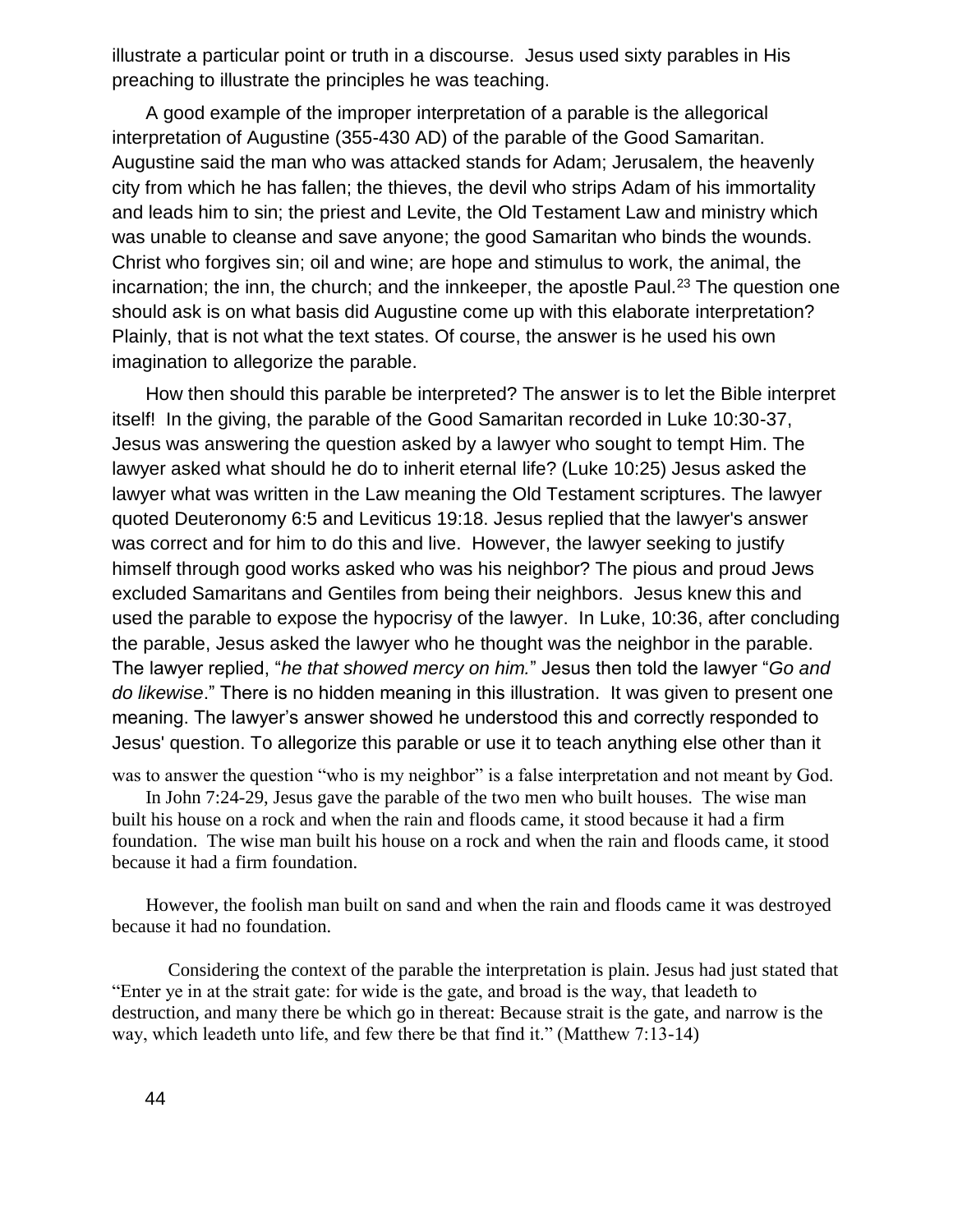Further, Jesus spoke of false prophets and explained that "Not every one that saith unto me, Lord, Lord, shall enter into the kingdom of heaven; but he that doeth the will of my Father which is in heaven. Many will say to me in that day, Lord, Lord, have we not prophesied in thy name? and in thy name have cast out devils? and in thy name done many wonderful works? And then will I profess unto them, I never knew you: depart from me, ye that work iniquity." (Matthew 7:21-23)

There is a single interpretation of the passage and the parable which Jesus revealed saying, "Therefore whosoever heareth these sayings of mine, and doeth them, I will liken him unto a wise man, which built his house upon a rock:" (Matthew 7:24) Some foolishly try to give a spiritual meaning to each aspect of the parable such as the rain, flood, wind, rocks, etc. There is no other meaning but literally what Jesus meant by the words He used.

Therefore, grant a parable only one interpretation. A parable is given to illustrate one point or truth and should not be to "walk on all fours."<sup>24</sup> The interpretation of a parable is the point of the narrative as a whole. The details of the illustration are not the topic of the parable and should not be pulled out of the narrative and expounded on.

#### **CHOOSE THE SIMPLEST ALTERNATIVE**

In a very few instances the correct interpretation is not clear. This is a rare occurrence. There is a classic example of this found in Judges 11:30-40. Jephthah, made a vow that if God would grant him victory in battle, whatever met him coming out of the doors of his house when he returned home, he would sacrifice in a burnt offering to the Lord. When He returned home, he was met by his daughter! Judges 11:39 states that he honored his vow. The popular interpretation is that she was literally sacrificed

as a burnt offering. In fact, most of the early Jewish commentators and all the Christian Fathers for ten or eleven centuries, such as Origen, Chrysostom, Theodoret, Jerome, Augustine, etc. all held this view. But are we to let popular opinion or tradition dictate the interpretation or let the passage tell us?

Others take their interpretation from the passage itself and conclude that she was offered as a perpetual virgin to serve in the temple the rest of her life. Both sides of this debate have seemingly valid reasons to accept their view. However, does the passage give a clue as to what transpired?

Note that the Bible says the daughter went into the mountains for two months of mourning to "bewail her virginity" with her friends. Why would the Lord include this statement if she was to be offered as a burnt sacrifice? In addition, why did the women in Israel each year go for four days to the lament in honor her loyalty and personal sacrifice? It does not say they wanted to remember her life, but rather her virginity. How then is this passage to be interpreted? Her virginity would refer to her not being married and not having children.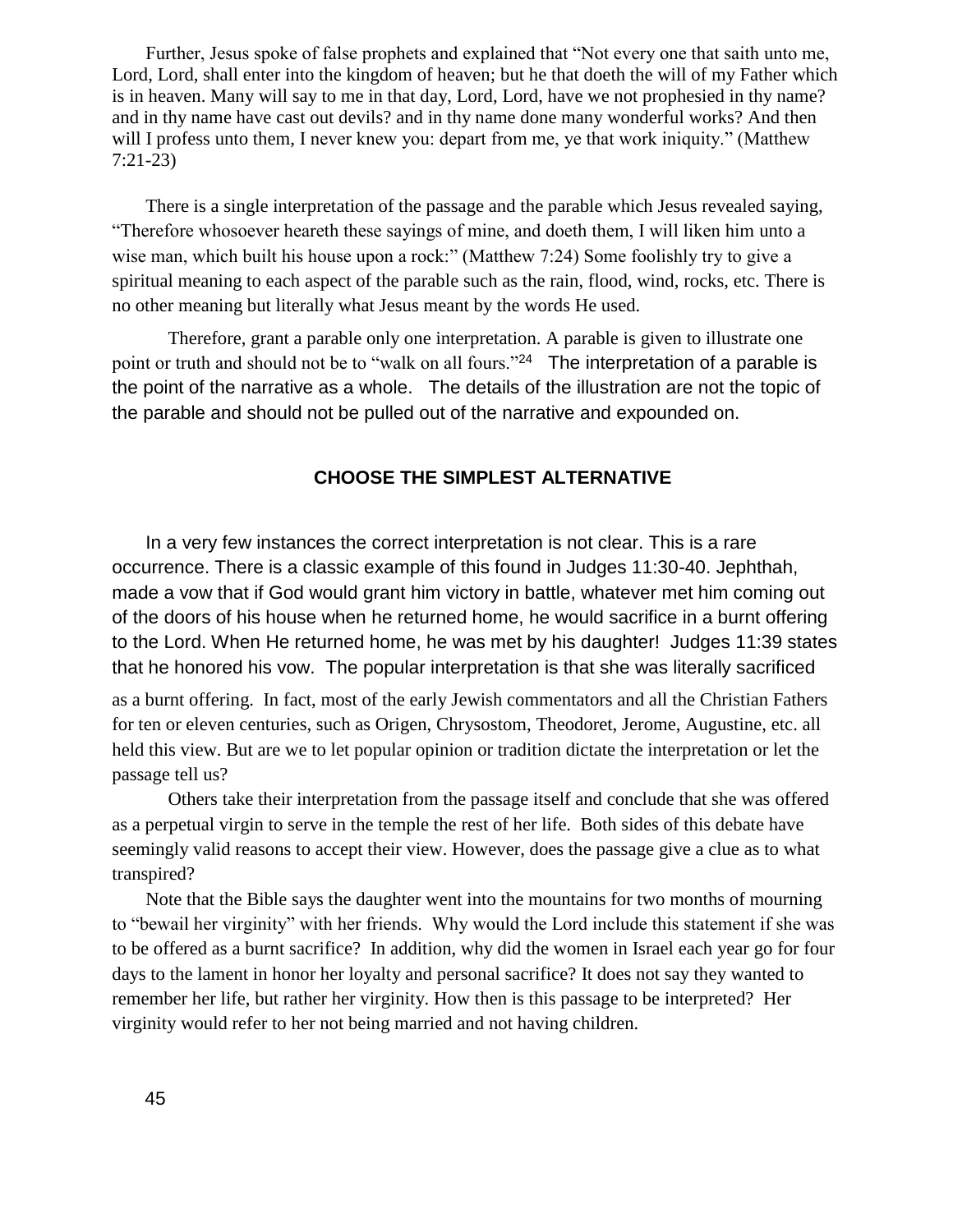First, considering the analogy of the faith, it must be considered that God would never condone or accept human sacrifice. This is totally out of character for God to allow her to be killed and sacrificed thus that result would not be valid.

The simpler explanation is that Jephthah gave her up to temple service to be a perpetual virgin. Judges 11:37 says his daughter went for two months into the mountains to "bewail her virginity." This statement is vital to understanding the interpretation of the event. The daughter was his only child, and because of honoring his vow, Jephthah would have no descendants. This was a serious matter in eastern culture. The tragedy was that Jephthah's lineage would end because of his imprudent vow.

His daughter also "bewailed her virginity" because she as a faithful daughter wished to give her father descendants, but because of his vow she would never marry and have children. What sacrifice Jephthah gave or sacrificed to the Lord was not having grandchildren and future descendants. In this example, we can see that historically both views cannot be right. She either lived or died, and one or the other is true, but not both. Judges 11:39, says the vow was kept and "*And it came to pass at the end of two months, that she returned unto her father, who did with her according to his vow which he had vowed: and she knew no man. And it was a custom in Israel."* The passage specifically states she remained a virgin. Some would purport that this is a "gray" area of scripture when the meaning is unclear. However, a careful study of the passage shows otherwise. In other words, she never married and was a virgin the rest of her life. To conclude she was given as a burnt off, is not acceptable from the wording of the text, or understanding that God would never condone human sacrifice for any reason.

We can honestly only allow one interpretation, because it can have only one. The simplest alternative is that she lived. This interpretation fits the culture of the time and does not violate the analogy of the faith. Thus, the proper understanding is she was not killed and sacrificed, but rather sacrificially never married. Consider that father would have to give his consent for her to be married and because of his vow he could not. She could not have been married and give her father grandchildren and his lineage ended. This interpretation violates none of the principles of interpreting God's word and clearly is what happened.

### **NEVER INVENT EXPLANATIONS TO SILENT AREAS OF SCRIPTURE**

Simply stated, it means do not make up explanations to areas of Scripture that are silent and where God has not given us all the information about some topics of Scripture. For example, the Bible does not say where Heaven is. The Bible only indicates its direction is up. It is foolhardy to speculate that it is in some specific area of outer space. Some unwisely state they believe Heaven is in the northern area of space where astronomers report there are few stars. God did not tell us where heaven is, so we should not speculate and add to God's word.

Since this speculation was offered, the Hubble telescope has shown there are millions of stars in this region of space. Clearly, speculation serves no valid purpose because it is not based on any verifiable evidence. If the Bible is silent, we then too are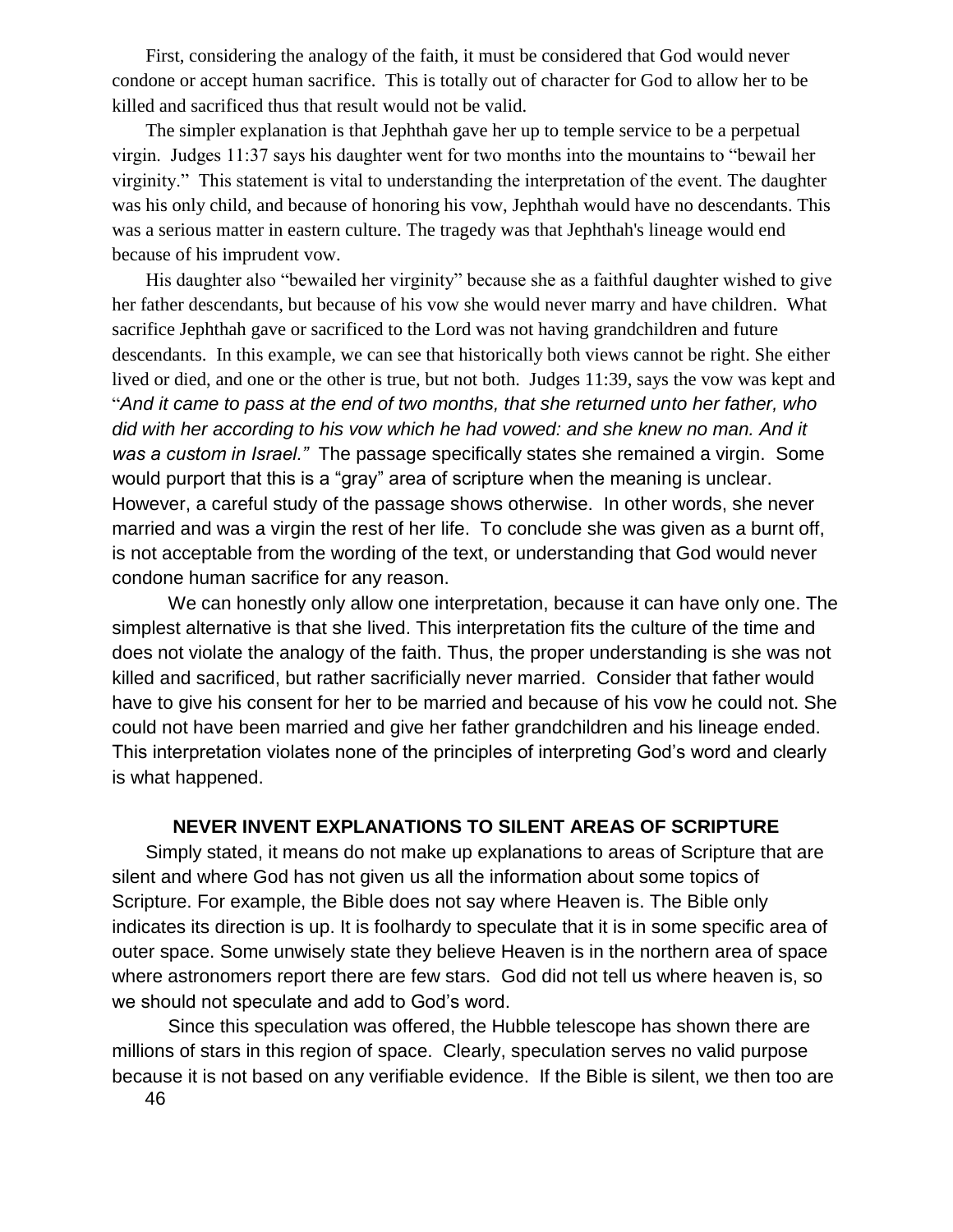to be silent. To offer one's personal speculation on some subject where the Bible is silent is actually adding to scripture. Many times, one person's stated speculation becomes another's belief.

Another example is that Jesus said in Matthew 24:26 that only the Father knew when He would return, however, I once heard a well-known fundamentalist evangelist of national acclaim state at a Bible conference that when the planets aligned in 1984, the Rapture would occur. Many tracts were printed stating this view. Obviously, he was wrong. In the eyes of many people his testimony and credibility as a preacher was hurt. His predictions served no purpose. Another radio evangelist predicted and spent millions of dollars proclaiming Jesus would return on December 28, 2012. To his credit, he later apologized and admitted his obvious error.

It seems these end times prophets did not really believe Jesus' own words as He stated in Matthew 24:36. Further, they ignored the fact their predictions meant they knew more than God does and they are at liberty to contradict Him. Another negative result of such speculation is that these men profess they have special insight or spiritual abilities others do not have. Often these "prophets" print books and literature and made a great deal of money, which makes them suspect as a man of God. God stated in Deuteronomy 18:20 that if a prophet made a prophecy and it did not come true, he was to be put to death. It is a serious matter to tamper with God's word.

Literally, through the centuries, hundreds of dates have been proposed and every one of them has been wrong. It is adding to God's word to try to offer an explanation for silent areas of God's word. The rule is that if God is silent.... we should be silent.

## **NEVER THEORIZE TO ACCOMMODATE MAN'S VIEWS OF RELIGION OR MODERN SCIENCE.**

This principle is closely aligned with the ninth principle. In interpreting Scripture, we should never invent explanations to areas where the Bible is vague. We may not have the knowledge necessary to understand some teaching or event in the Bible. The limitation is in our knowledge, not in the truth of the Word of God. When a man begins to speculate, he is in fact, trying to second-guess God! Such speculation casts a shadow over the credibility of the Bible and our faith. It does not convince the doubters and only brings confusion. The best approach is not to invent explanations, but honestly say we do not know!

## **The Gap Theory Speculation**

Examples of man trying to harmonize science and the Bible are seen in theories such as "Theistic Evolution" and once popular but now debunked, "Gap Theory." Theistic evolution originated with man trying to fit the Bible into the false teachings of the so-called "science of evolution." In putting science before God's truth, some who profess they are Christians, have proposed what is called Theistic Evolution. They suppose that God used evolution and millions of years to create the world over a long period of time and they deny the literal meaning of Genesis Chapter One and Two. In truth, evolution contradicts the biblical account of Creation and denies God is our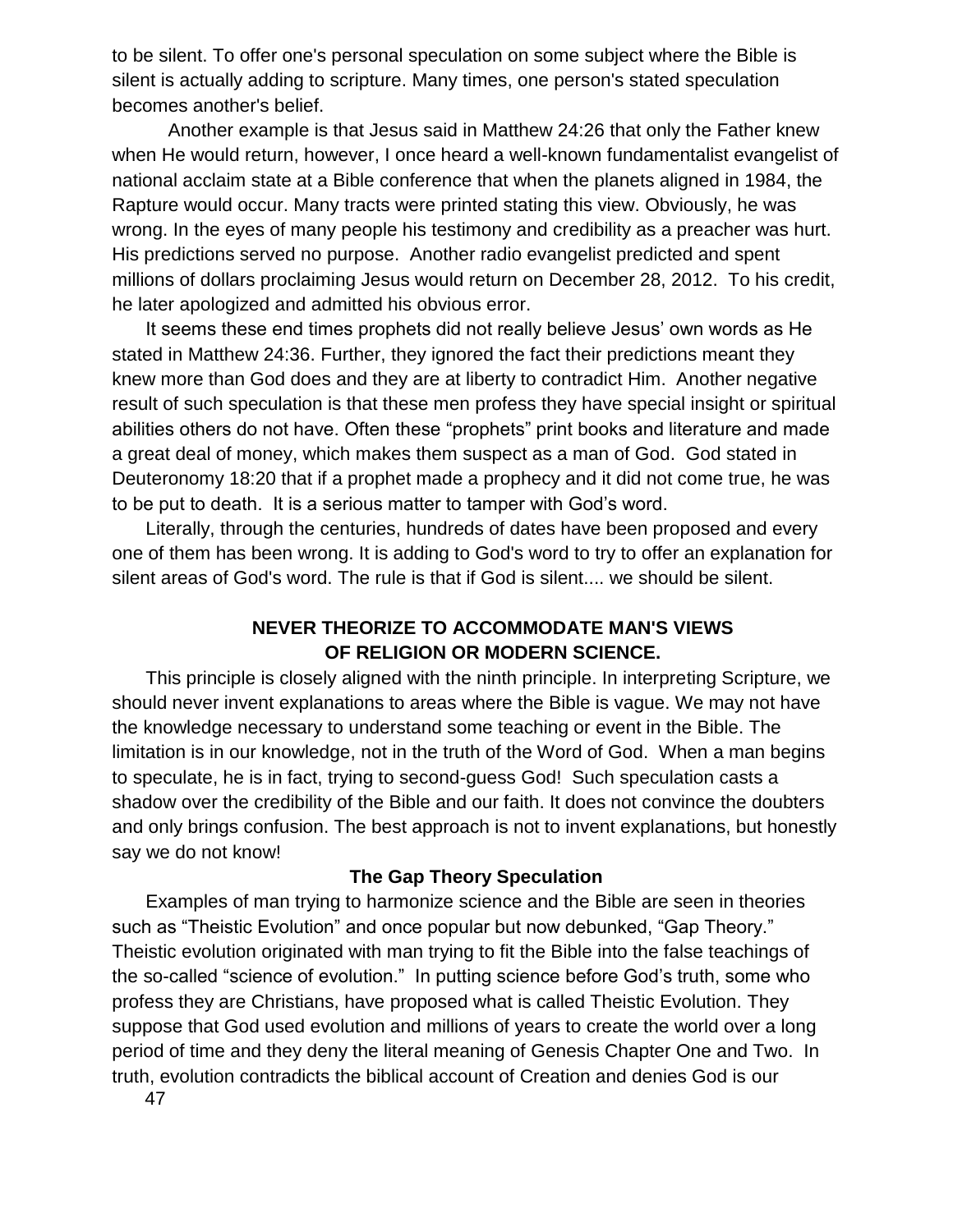Creator. It calls God a liar calling the Genesis account of Creation a myth or at best an allegory. There is no possible way to make the two coincide being diametrically opposed to each other. Further, there is not one demonstrative evidence of evolution in true science. False science seeking to discredit the Bible and deny the existence of our God, or Creator proposed the hypothesis of "evolution." Evolution has no demonstrable evidence and thus is not a theory and only a hypothesis or unsubstantiated guess with no evidence to support it. Evolution purports the universe and life came into existence by random chance and there is no Designer and no God. Man, then, is the product of some unobservable and unrepeatable process whereby life was randomly and accidentally generated from inert matter. True science proves life does not come from inert matter. Inert means to have no power to act, or react with other minerals.

In putting false science before God's truth, the theistic evolutionist supposes that God used evolution to create the world over long periods of time and they deny the literal meaning of Genesis Chapter One and Two. One must understand that God's Word is perfect and without error. It is inerrant, and infallible.

When God said, He created the universe and the earth in six days, by speaking it into existence out of nothing, (exhilo) then that is the Word of God on the matter and the truth. In Exodus, God plainly stated "For in six days the LORD made heaven and earth, the sea, and all that in them is, and rested the seventh day: wherefore the LORD blessed the Sabbath day, and hallowed it." (Exodus 20:11) A six-day creation precluded there being a prior creation. If science disagrees with the Bible, then science is wrong! Science is the product of man's fallible wisdom, which is proven faulty and always changing. The Bible is the very Word of God who is never wrong and do not change! Their false assumption denies God's word and calls Him a liar, and not omniscient meaning know all things without exception.

True science is based on provable, demonstrable, empirical evidence. God created the Universe, its physical laws and science, and it cannot contradict Him. Evolution cannot be proven or demonstrated, because it is a myth. True science is truth.

The principle is that the only way to know the truth is to examine it using the "looking glass" of the Bible. In other words, we are to take the Bible and examine everything by it, including the theories of science. It is the ONLY true standard. It is the only pure source of truth on earth.

If the Bible says there was a worldwide flood the true believer accepts this as absolute truth. He finds the physical evidence that is seen all over the world which scientifically substantiates what the Bible states. The world's way is the opposite. A man with a sinful and darkened mind examines the Bible, refuses to believe it, and declares it invalid in spite of the refutable he sees. Man starts out with a distorted view and can only come to a distorted and false conclusion. God explains this saying, "But the natural man receiveth not the things of the Spirit of God: for they are foolishness unto him: neither can he know them, because they are spiritually discerned." (1 Corinthians 2:14)

48 Such theories, such as the Gap Theory, in no way have any value within themselves. This "theory" states that between Genesis 1:1 and 1:2, there is a gap in time in which the fossil record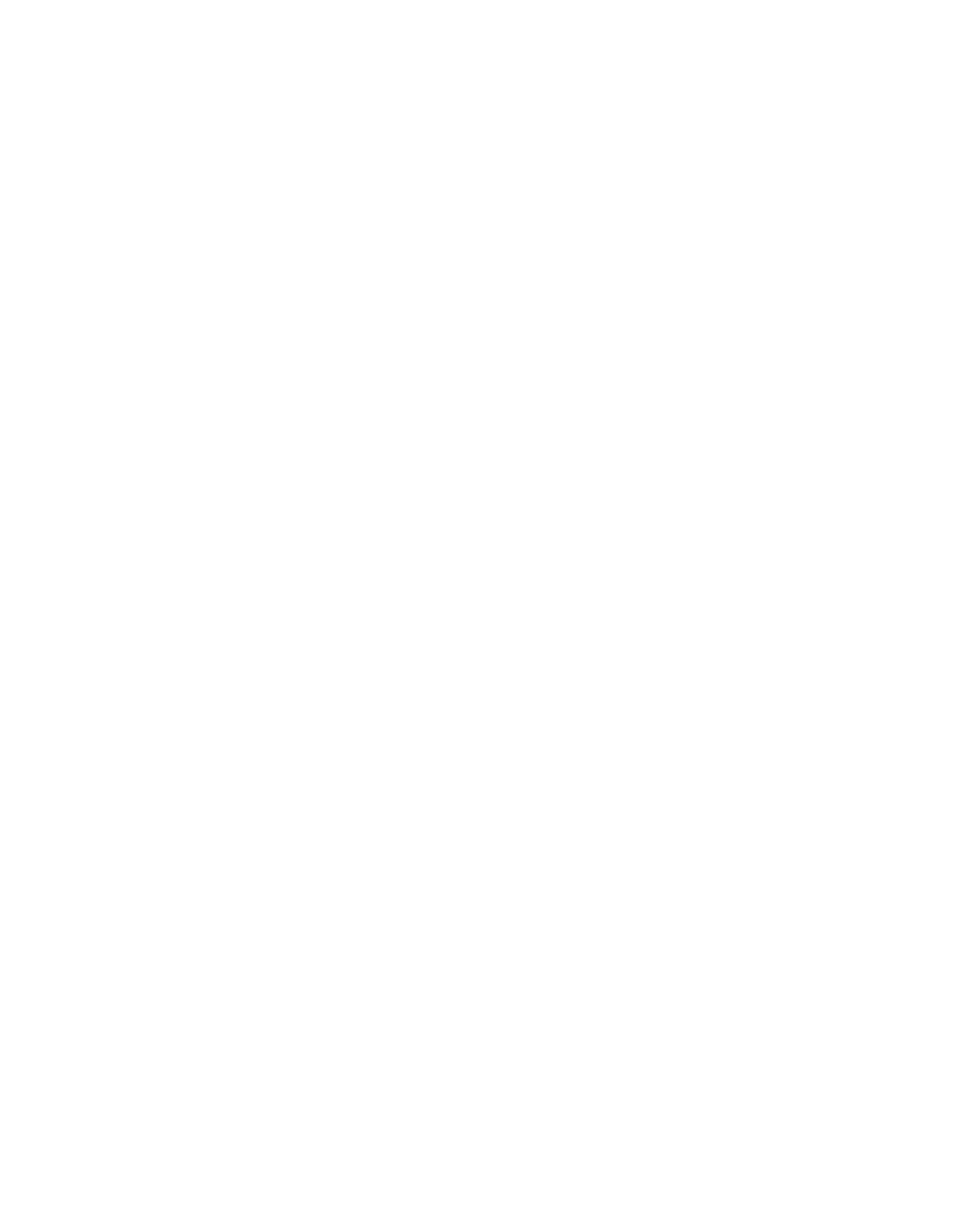A Bible Dictionary is an alphabetical listing of the all the major words found in the Bible with their meanings. A Bible Dictionary is more like an encyclopedia than just a simple word dictionary. For example: it will list all the proper names found in the Bible, with not only its pronunciation and meaning, but also will give information about the various persons in the Bible that had that name with related Scripture references. A Bible Dictionary will furnish information on such things as money, tools, customs, geography, cities, towns and countries. It will list each Book of the Bible with an outline and historical data, such as the author, date, addressee, subject and content.

## **A CONCORDANCE OF THE BIBLE**

Strong's Exhaustive Concordance of the Bible, James Strong, MacDonald Publishing Company.

Young's Analytical Concordance of the Bible, Robert Young, Wm. B. Eerdmans Publishing Company.

Layman's English-Greek Concordance, James Gall, Baker Book House, Grand Rapids, Michigan, 1975

The Englishman's Greek Concordance of the New Testament, George V. Wigram, Baker Book House, Grand Rapids, Mich., 1979.

A Bible concordance is an alphabetical listing of every word found in the Bible with every verse in which it is used listed. If you know only one word of a verse, you can use a concordance to find the reference you are looking for. The first two concordances listed above are "exhaustive concordances." This means that every occurrence of the word in the Bible is listed. Condensed concordances have only limited use, as they do not list every occurrence of a word in Scripture. Strong's is probably the most popular concordance. In addition to being a concordance, it includes a Hebrew and Greek dictionary of Bible words.

Strong has assigned each Hebrew and Greek word in the Bible with a number. This numbering system is used by most other reference books, making Strong's Concordance a must for Bible students.

The Layman's English-Greek Concordance lists all the English words of the Bible. However, under each English word is listed the various Greek words from which it was translated with references. For example: If you were to look up the English word "accompany" you would find that no less than five Greek words are translated "accompany" in our English Bible. Each of the five Greek words has a slightly different meaning. By looking up the definition of the Greek word in a word study book such as Vines Complete Expository Dictionary of Old and New Testament words, you would have a better understanding of the passage of Scripture.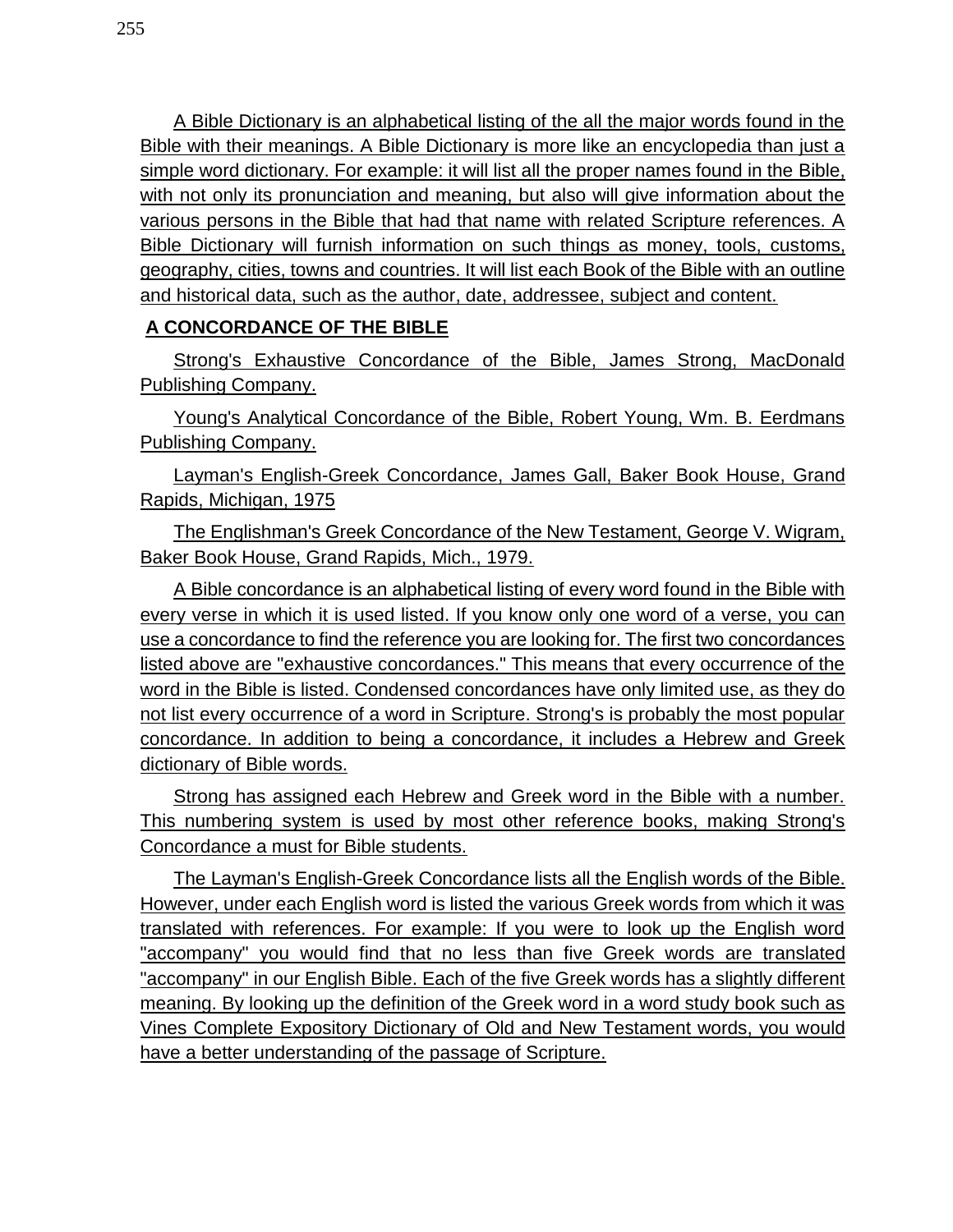The Englishman's Greek Concordance of the New Testament, is a Greek concordance, (written in English), arranged using the Strong's Concordance word numbering system. Without being able to read Greek, a word can be located in English in Strong's Concordance and then using Strong's numbers can be used to find the exact Greek word in The Englishman's Greek Concordance. The Greek words are arranged alphabetically and each verse the Greek word is used in the New Testament is shown. This is invaluable in determining the exact Greek word used and its proper meaning.

# **WORD STUDY BOOKS**

Vine's Complete Expository Dictionary of Old and New Testament Words, W. E. Vine, Merrill F. Unger, William White, Jr., Thomas Nelson Publishers. Nashville, 1984

Theological Word Book of the Old Testament, Harris, Archer, Waltke, Moody Press, Chicago.

Word Study Greek-English New Testament: with complete concordance, [Paul R.](http://www.amazon.com/Paul-R.-McReynolds/e/B00J406JOS/ref=dp_byline_cont_book_1)  [McReynolds](http://www.amazon.com/Paul-R.-McReynolds/e/B00J406JOS/ref=dp_byline_cont_book_1), [Tyndale](http://www.amazon.com/s/ref=dp_byline_sr_book_2?ie=UTF8&field-author=Tyndale&search-alias=books&text=Tyndale&sort=relevancerank).

Word Pictures in the New Testament, A. T. Robertson, Baker.

Word study books list the words used in the Bible with their Greek or Hebrew meaning. (Hebrew for the Old Testament and Greek for the New Testament) These study helps are invaluable in determining the original meaning of the words of the Bible. Our English words were translated from Hebrew or Greek and often one English word was used to translate several words in the original language. It is important to know which Hebrew or Greek word the English word represents in order to determine its correct definition.

## **COMMENTARIES**

The Wycliffe Bible Commentary, Charles F. Pfeiffer, Everette Harrison, Moody Press, Chicago.

Matthew Henry's Commentary on the Bible, Matthew Henry, MacDonald Publishing Company, McLean, VA.

Romans, Donald Grey Barnhouse, Wm. B. Eerdmans Publishing Company, Grand Rapids, Mich.

The Bible Knowledge Commentary, An Exposition of the Scriptures by Dallas Seminary Faculty, Old and New Testament, John F. Walvoord, Roy B. Zuck, Victor Books, 1988. (Caution: Based on the New International Version of the Bible)

A Commentary on the Holy Bible, Matthew Poole, Hendrickson.

A Commentary on the Old and New Testament, Jamieson, Fausset, and Brown, Hendrickson.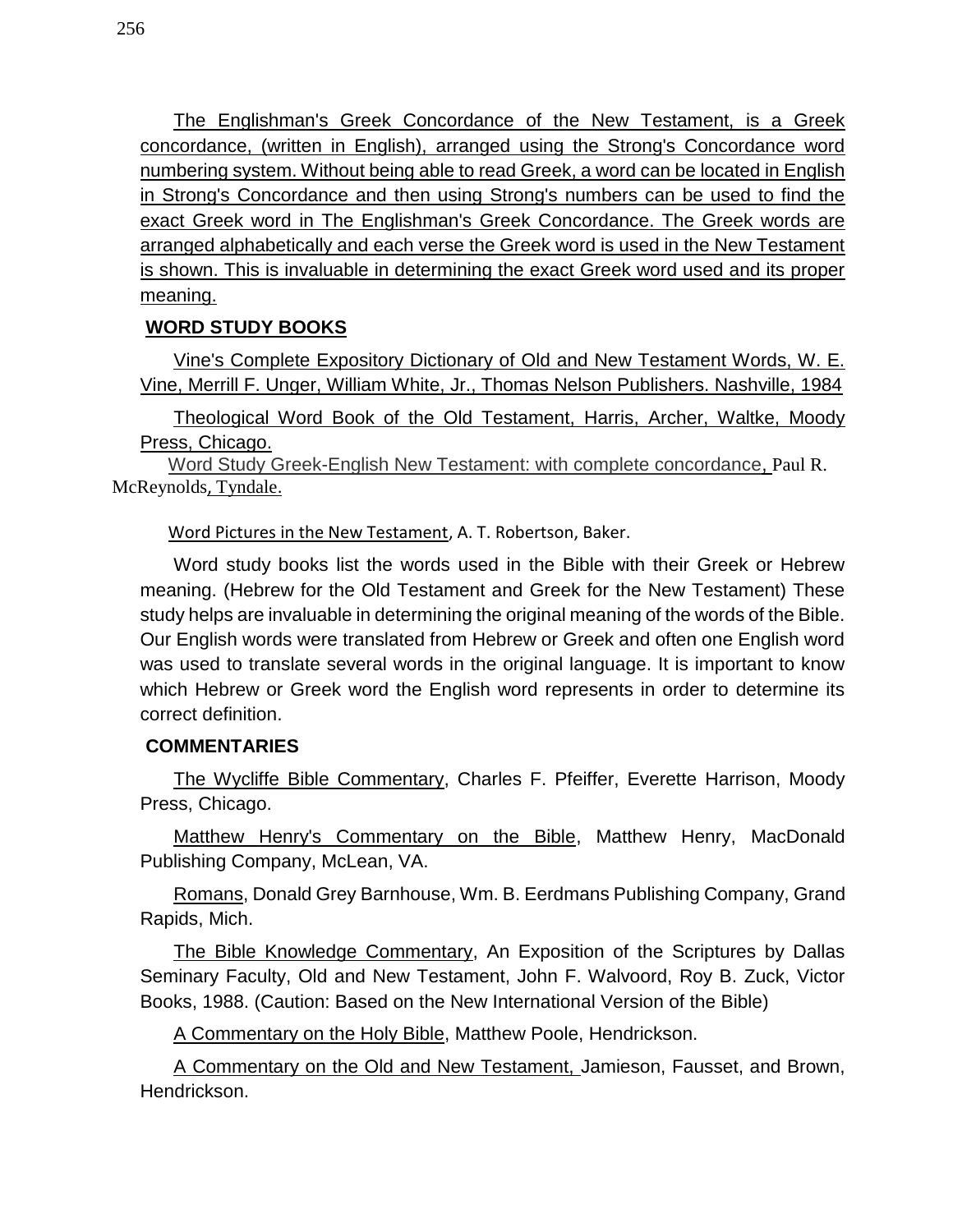Thru the Bible. J. Vernon McGee, Nelson (Use with caution)

A commentary is the written comments and explanatory notes of an author on Scripture. Many commentaries are available covering the entire Bible or just one Book. When consulting commentaries be sure to investigate the author. This information will be found on cover sheets of most books. Where the author went to school, the denomination he belongs to, what Bible version he uses, and other information will guide you in determining his position on the Scriptures. Just because a person writes a commentary on Scripture is no assurance what he writes will be doctrinally sound.

Commentaries can greatly aid in studying the Bible, but be aware they can become a crutch if we are not careful. Use them to get different perspectives on a passage of Scripture. Be aware commentators can make errors in judgment and come to incorrect conclusions. The rule is to use them as a guide, but never as an authority. The Bible itself is our only authority. It is the Bible that judges whether the commentator is correct.

The three commentaries above are very popular and are representative of most commentaries. They would be a good addition to your library. The first two are commentaries on the whole Bible and are good "general" reference to the Scriptures. Verse by verse commentaries focus on a smaller portion of Scripture and will give more detailed information than would be possible in a commentary covering the entire Bible. Purchasing several commentaries on one book will help you get a better and wider perspective on the book you are studying.

## **STUDY BIBLES**

The Ryrie Study Bible, Charles Caldwell Ryrie, Moody Press, Chicago.

The Scofield Reference Bible, C. I. Scofield, Oxford University Press, New York.

The Thompson Chain Reference Bible, Frank Charles Thompson, B. B. Kirkbride Bible Co., Inc.

A Study Bible is one in which an author has written explanatory notes in the margins, but also use caution. Study Bibles will have much information that aids in understanding the Bible. Modern words are given for antiquated ones. Crossreferences are included to guide the reader to other places in Scripture where the subject of the verse is found in parallel passages or other places in scripture. Some contain abbreviated Bible dictionaries and concordances that can be very useful.

### End Notes

l

<sup>1</sup> Paul Lee Tan, Literal Interpretation of the Bible (Rockville, Maryland: Assurance Publishers, 1978) p. 9.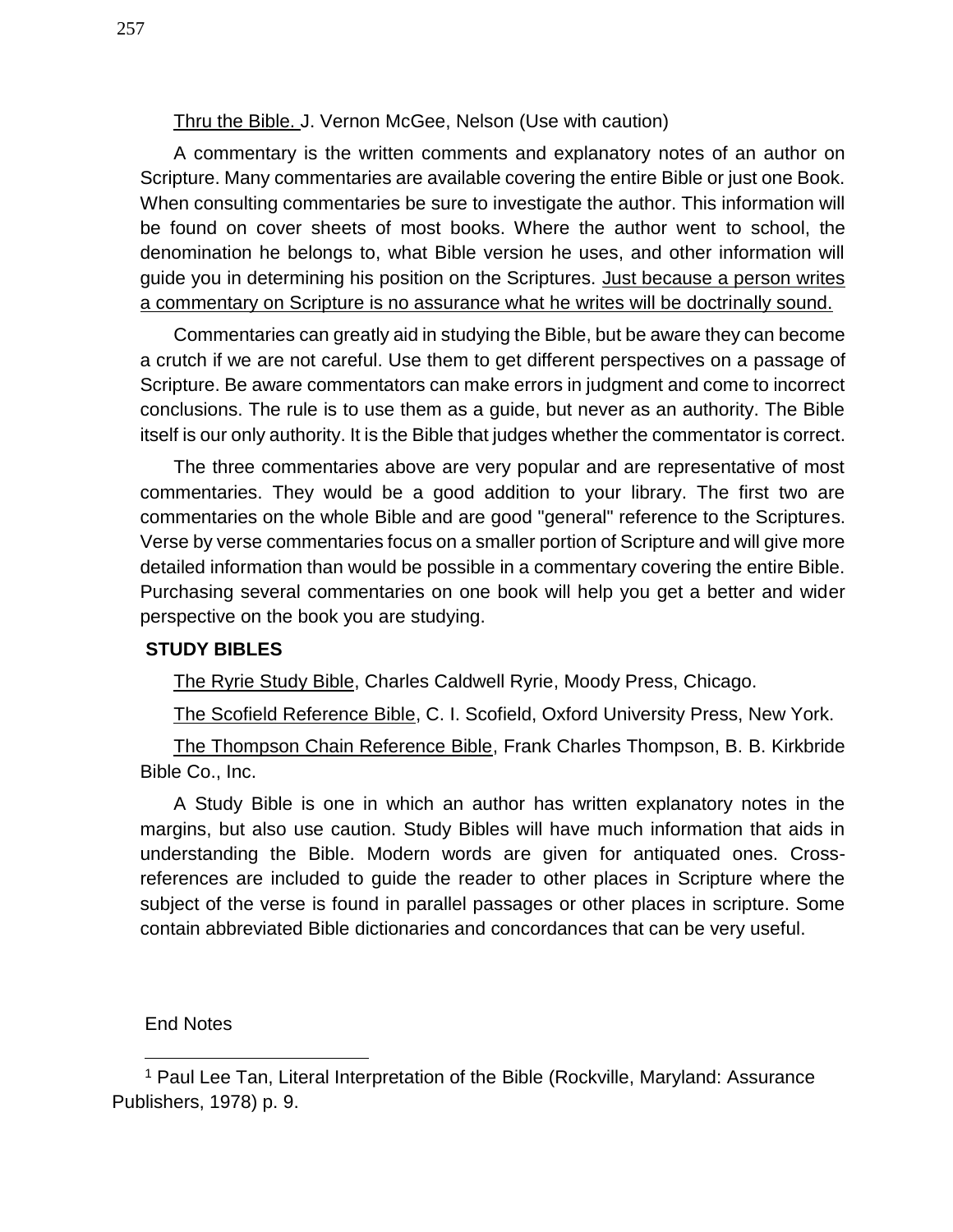<sup>2</sup> Hermeneutics is the science of interpretation, especially of Scripture. It is a branch of theology that deals with principles and methodology of exegesis.

<sup>3</sup> An allegory is an extended metaphor. Biblical example: "Which things are an allegory: for these are the two covenants; the one from the Mount Sinai, which gendereth to bondage, which is Agar. (Galatians 4:24)

<sup>4</sup> John Bunyan, *The Pilgrim's Progress from This World to That Which Is to Come*, Grand Rapids: Thomas Nelson,1678)

 $5$  Tan, p.25.

<sup>6</sup> ["De Principiis IV, 16"](http://www.newadvent.org/fathers/04124.htm) (http://www.ewtn.com/library/PATRISTC/ANF4-14.HTM#Bk IV)

 $7$  Reformed and Replacement theology teach that God is finished with Israel and that the "church" has replaced Israel and will receive God's promises made to them.

<sup>8</sup> W.E. Vines, An Expository Dictionary of New Testament Words, (Nashville: Thomas Nelson, 1985) p. 102.

<sup>9</sup> Dictionary.com (http://dictionary.reference.com/browse/church?s=t)

Colin Brown, The New International Dictionary of New Testament Theology. 3 vols. (Grand Rapids: Zondervan, 1979), p. 291.

10

11 "Catholic" means universal in extent, thus a worldwide church.

<sup>12</sup> Dispensationalism. A system of order, government, or organization of a nation, community, etc., especially as existing at a particular time. (in Christian theology) a divinely ordained order prevailing at a particular period of history.

<sup>13</sup> Charles Caldwell Ryrie, Dispensationalism Today (Chicago: Moody Press) 1965.

<sup>14</sup> Salvation in all ages has always been by God's grace, so to describe today as the Age of Grace is not completely accurate. The term must be understood as referring to the freedom from the Mosaic Law that believers have in this dispensation of the institution of the local church. The term is used to differentiate between law and grace.

<sup>15</sup> Robertson, p.

<sup>16</sup> The **tallit** katan (also pronounced *tallis*) is a prayer shawl, the most authentic **Jewish** garment. It is a rectangular-shaped piece of linen or wool (and sometimes, now, polyester or silk) with special fringes called "tzitzit" on each of the four corners. The purpose of the garment is to hold the Tzitzit.

(http://www.templesanjose.org/JudaismInfo/faq/tallit.htm)

 $17$  A "theophany" is an appearance of God.

<sup>18</sup> A "Christophany" is a pre-incarnate appearance of Jesus Christ.

l